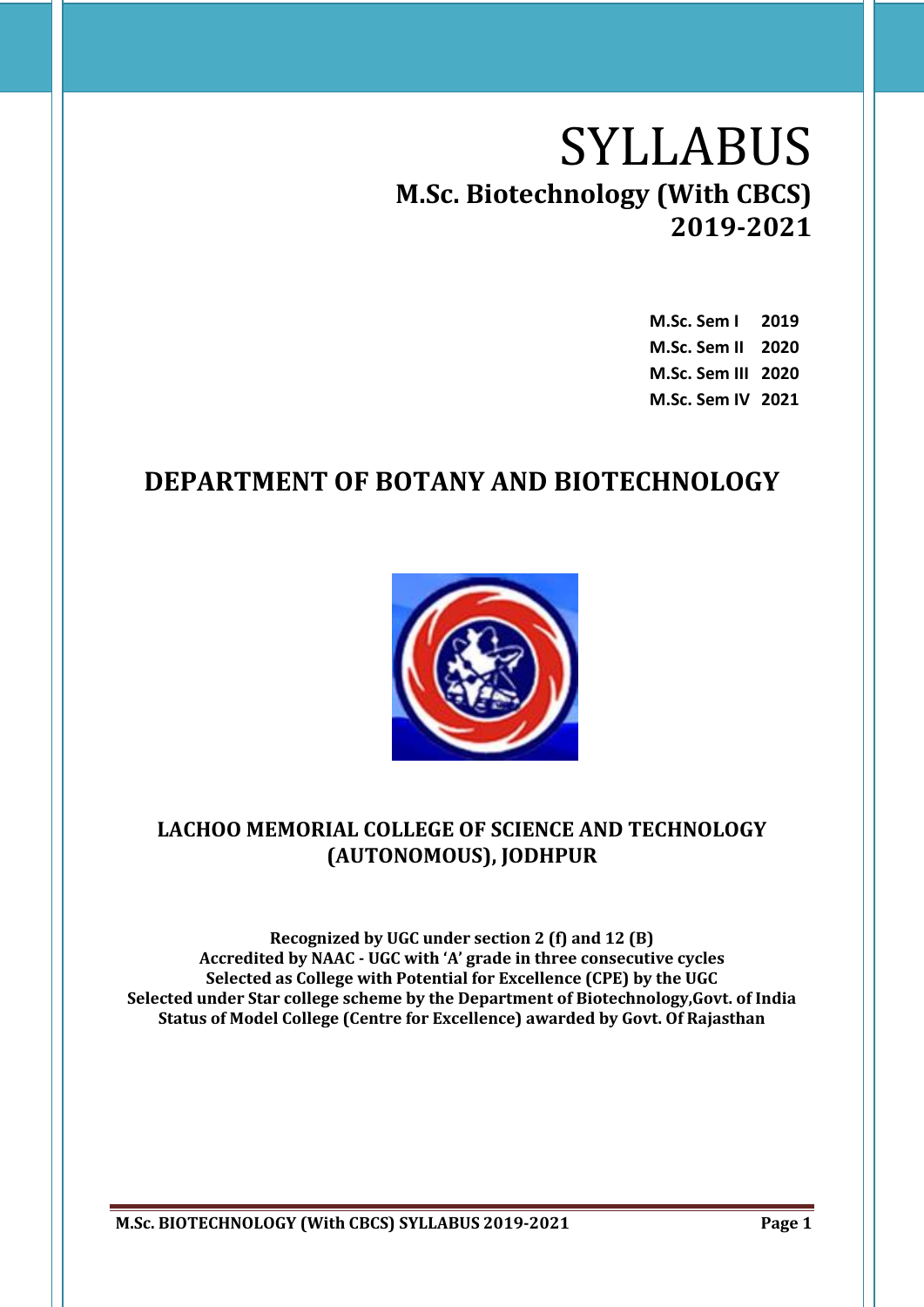### **POST-GRADUATION IN BIOTECHNOLOGY**

The Department offers a two- year integrated programme leading to Masters (M. Sc.) degree in Biotechnology. From the academic year 2017 -18, the Department is offering to students Choice Based Credit System (CBCS) with semesterization of the examination pattern.

#### **GUIDELINES FOR CHOICE BASED CREDIT SYSTEM**

#### **Definitions of Key Words:**

- 1. **Academic Year**: Two consecutive (one odd + one even) semesters constitute one academic year.
- 2. **Choice Based Credit System (CBCS):** The CBCS provides choice for students to select from the prescribed elective and skill courses. Each student need to select **one special/ elective paper** offered by the Department in which he/she is doing core course. This shall be part of core programme **during third semester**. Each student has to complete three **skill courses**: two within the Department and one from other Department within the college.
- 3. **Course**: Usually referred to, as 'papers' is a component of a programme. All courses need not carry the same weight. The courses should define learning objectives and learning outcomes. A course may be designed to comprise lectures/ tutorials/laboratory work/ field work/ project work/ self-study etc. or a combination of some of these.
- 4. **Credit Based Semester System (CBSS)**: Under the CBSS, the requirement for awarding a degree is prescribed in terms of number of credits to be completed by the students.
- 5. **Credit Point**: It is the product of grade point and number of credits for a course.
- 6. **Credit**: A unit by which the course work is measured. It determines the number of hours of instructions required per week. One credit is equivalent to one period of teaching (lecture or tutorial) or two periods of practical work/field work per week.
- 7. **Cumulative Grade Point Average (CGPA)**: It is a measure of overall cumulative performance of a student over all semesters. The CGPA is the ratio of total credit points secured by a student in various courses in all semesters and the sum of the total credits of all courses in all the semesters. It is expressed up to two decimal places.
- 8. **Grade Point**: It is a numerical weight allotted to each letter grade on a 10-point scale.
- 9. **Letter Grade:** It is an index of the performance of students in a said course. Grades are denoted by letters O, A+, A, B+, B, C, P and F.
- 10. **Programme**: An educational programme leading to award of the Postgraduate Degree in the Core subject in which he/she is admitted.
- 11. **Semester Grade Point Average (SGPA)**: It is a measure of performance of work done in a semester. It is ratio of total credit points secured by a student in various courses registered in a semester and the total course credits taken during that semester. It shall be expressed up to two decimal places.
- 12. **Semester**: Each semester will consist of 15-18 weeks of academic work equivalent to 90 actual teaching days. In the **fourth semester** the student shall carry out a minimum of three months of dissertation (research work/ training) in a recognized laboratory of any University / Institute/ Organization/Industry.

The odd semester may be scheduled from July to November/ December and even semester from December/January to May.

13. **Transcript or Grade Card or Certificate:** Based on the grades earned, a statement of grades obtained shall be issued to all the registered students after every semester. This statement will display the course details (code, title, number of credits, grade secured) along with SGPA of that semester and CGPA earned till that semester.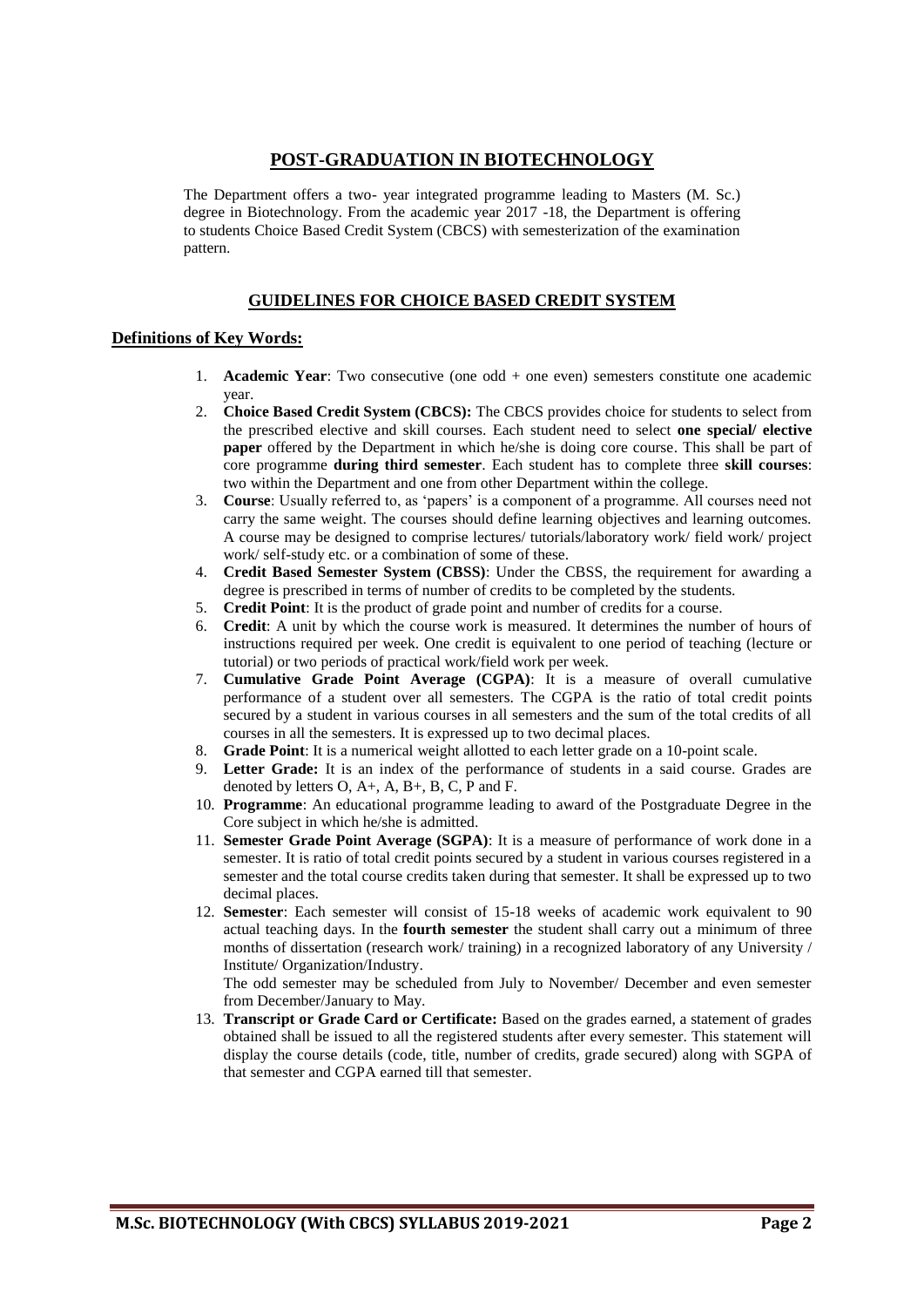#### **Fairness in Assessment:**

Assessment is an integral part of system of education as it is instrumental in identifying and certifying the academic standards accomplished by a student and projecting them far and wide as an objective and impartial indicator of a student's performance. Accordingly the BOS resolves the following:

- a. All internal assessments shall be open assessment system only and that are based on test/ seminar.
- b. Attendance shall carry the prescribed marks in all papers and Practical examination CCA.
- c. In each semester two out of four theoretical component End Semester Examination shall be undertaken by external examiners from outside the college, who may be appointed by the competent authority.

#### **Grievances and Redressal Mechanism**

- a) The students will have the right to make an appeal against any component of evaluation. Such appeal has to be made to the Head of the Department concerned as the case may be clearly stating in writing the reason(s) for the complaint / appeal.
- b) The appeal will be assessed by the Principal as the Chairman and he shall place it before the **Grievance Redressal Committee (GRC)** comprising all HODs of the Faculty and if need be Course Teacher(s) be called for suitable explanation; GRC shall meet at least once in a semester and prior to CCA finalization.
- c) The Committee will consider the case and may give a personal hearing to the appellant before deciding the case. The decision of the Committee will be final.

| S.No.       | Letter Grade        | Meaning       | Grade Point |
|-------------|---------------------|---------------|-------------|
|             | $^{\circ}$ $\Omega$ | Outstanding   | 10          |
| ◠           | $A^+$               | Excellent     | Q           |
| 3           | A                   | Very Good     | 8           |
|             | $\mathrm{H}^+$      | Good          |             |
|             | $\mathbf{B}$        | Above Average | 6           |
| 6           | $^{\circ}C^{\circ}$ | Average       |             |
|             | $\mathbf{P}$        | Pass          | 4           |
| 8           | $\cdot_F$           | Fail          |             |
| $\mathbf Q$ | 'Ab'                | Absent        |             |

#### **Table 1: Grades and Grade Points**

- i. A student obtaining Grade 'F' in a paper shall be considered failed and will be required to reappear in the University End Semester Examination.
- ii. For noncredit courses (Skill Courses) 'Satisfactory' or "Unsatisfactory' shall be indicated instead of the letter grade and this will not be counted for the computation of SGPA/CGPA.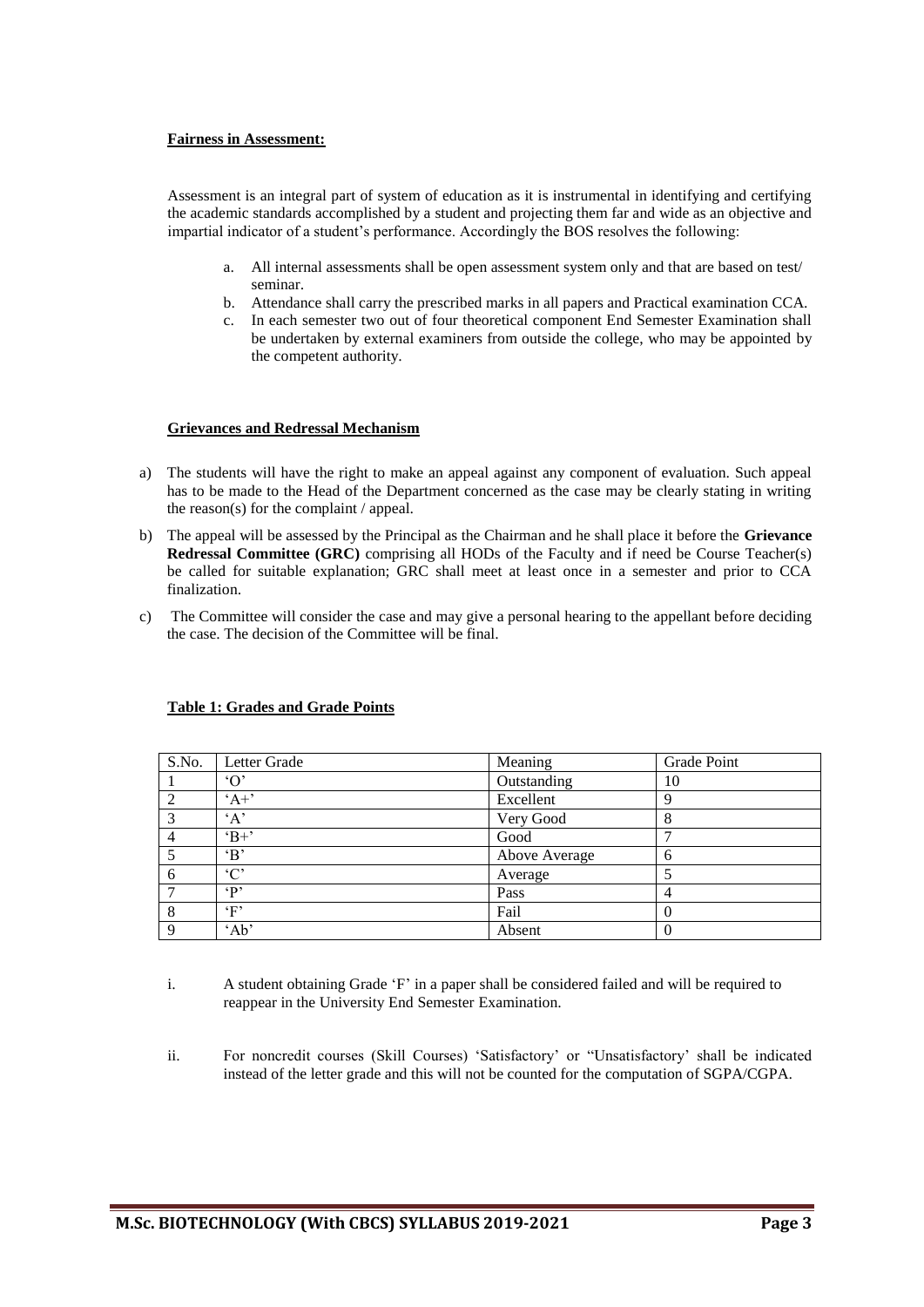#### **Grade Point assignment**

| $=$ and > 95 % marks Grade Point 10.0      |
|--------------------------------------------|
| 90 to less than 95 % marks Grade Point 9.5 |
| 85 to less than 90 % marks Grade Point 9.0 |
| 80 to less than 85 % marks Grade Point 8.5 |
| 75 to less than 80 % marks Grade Point 8.0 |
| 70 to less than 75 % marks Grade Point 7.5 |
| 65 to less than 70 % marks Grade Point 7.0 |
| 60 to less than 65 % marks Grade Point 6.5 |
| 55 to less than 60 % marks Grade Point 6.0 |
| 50 to less than 55 % marks Grade Point 5.5 |
| 45to less than 50 % marks Grade Point 5.0  |
| 41to less than 45 % marks Grade Point 4.5  |
| 40 % marks Grade Point 4.0                 |

#### **Computation of SGPA and CGPA:**

i. The SGPA is the ratio of sum of the product of the number of credits with the grade points scored by a student in all the courses taken by a student and the sum of the number of credits of all the courses undergone by a student, i.e.

**SGPA** (Si) = Σ (Ci x Gi) / ΣCi

WhereCi is the number of credits of the ith course and Gi is the grade point scored by the student in the ith course.

ii. The CGPA is also calculated in the same manner taking into account all the courses undergone by a student over all the semesters of a program, i.e.

**CGPA =** Σ (Ci x Si) / Σ Ci

Where Si is the SGPA of the ith semester and Ci is the total number of credits in that semester.

*iii.* The SGPA and CGPA shall be rounded off to 2 decimal points and reported in the transcripts.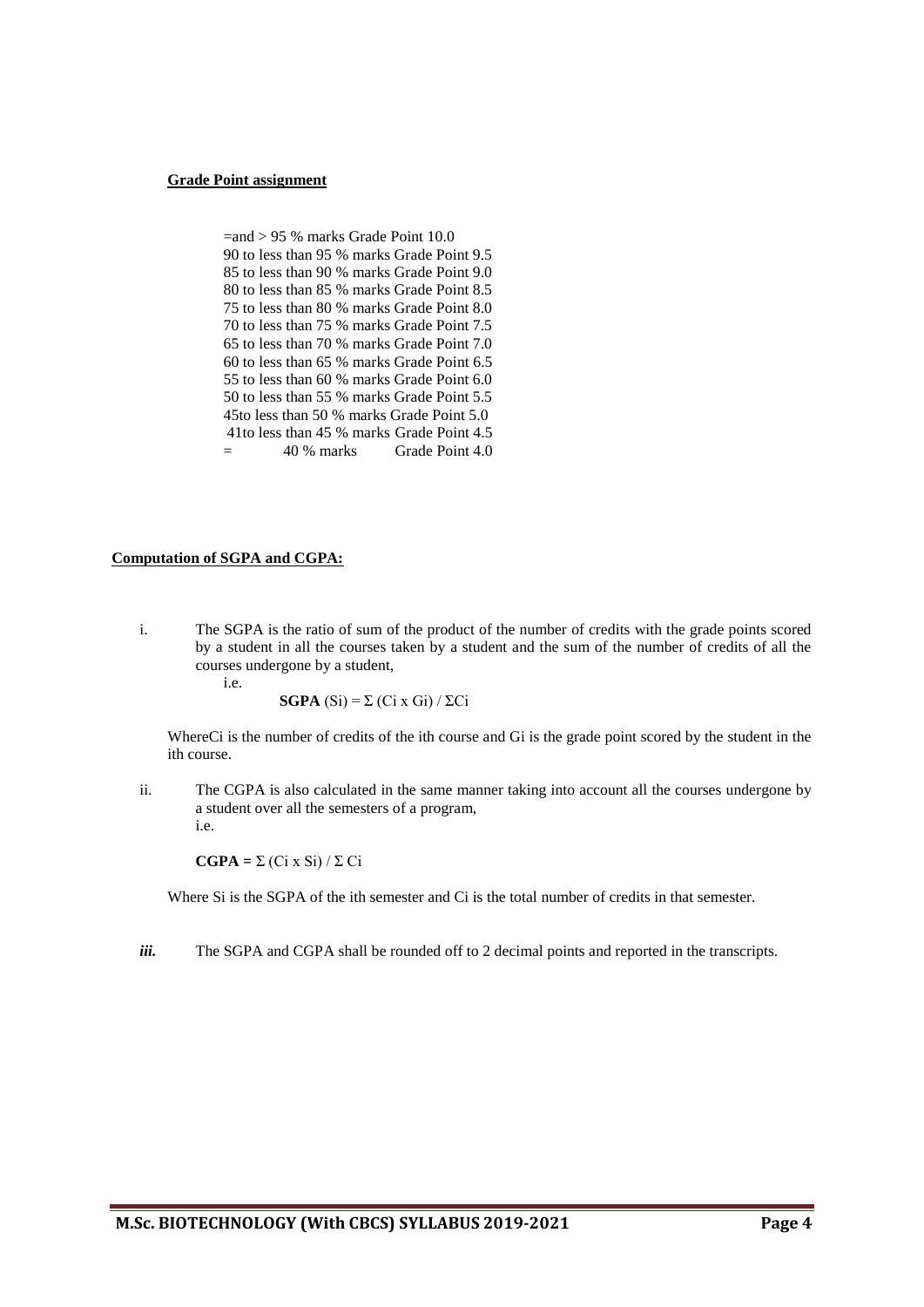#### *Illustration* **for SGPA:**

| S.No.                   | <b>Course</b> | <b>Credit</b>           | <b>Grade letter</b> | <b>Grade point</b> | <b>Credit Point</b> |
|-------------------------|---------------|-------------------------|---------------------|--------------------|---------------------|
|                         |               |                         |                     |                    | (Credit x Grade)    |
|                         | Course 1      | $\boldsymbol{4}$        | B                   | 6                  | $4 \times 6 = 24$   |
| $\mathbf{2}$            | Course 2      | $\overline{\mathbf{4}}$ | $B+$                | п,                 | $4 X 7 = 28$        |
| 3                       | Course 3      | $\overline{\mathbf{4}}$ | B                   | 6                  | $4X_6 = 24$         |
| $\overline{\mathbf{4}}$ | Course 4      | $\boldsymbol{4}$        | O                   | 10                 | $4 X 10 = 40$       |
| 5                       | Course 5      | $\overline{\mathbf{4}}$ | $\mathbf C$         | 5                  | $4 X 5 = 20$        |
|                         | Practical I   |                         |                     |                    |                     |
| 6                       | Course 6      | $\overline{\mathbf{4}}$ | B                   | 6                  | $4 X 6 = 24$        |
|                         | Practical II  |                         |                     |                    |                     |
|                         | Total         | 24                      |                     |                    | $24+28+24+40+20+24$ |
|                         |               |                         |                     |                    | $=160$              |

Thus, **SGPA =160/24 =6.67**

#### *Illustration* **for CGPA:**

|        | Semester- I | <b>Semester-II</b> | <b>Semester-III</b> | <b>Semester-IV</b> |
|--------|-------------|--------------------|---------------------|--------------------|
| Credit | 24          | 24                 | 24                  | 24                 |
| SGPA   | 6.67        | 7.25               |                     | 6.25               |

**CGPA = (24X6.67+ 24X 7.25 + 24X7 + 24 X 6.25)/ 96**

**652.08/96 = 6.79**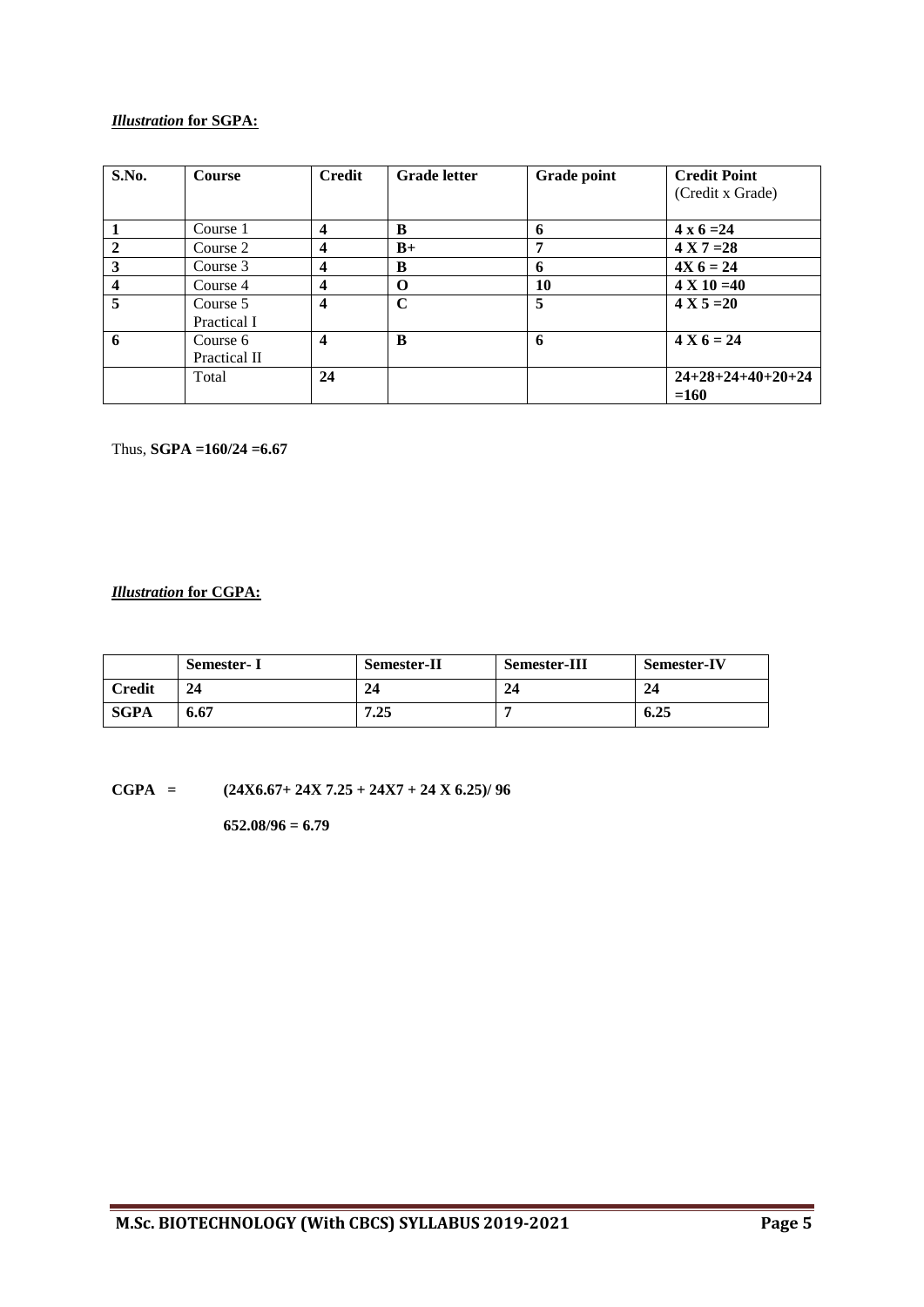## **Semester-wise Theory Papers/Practical / Skill component(Biotechnology)**

| Type of course          | Course         | Title of the Course                                                                | $L$ -T-P $^*$ /Week                | $NC^*$             | $\overline{CCA}^{\$}$ | $ESE^{f}$       | Total   |
|-------------------------|----------------|------------------------------------------------------------------------------------|------------------------------------|--------------------|-----------------------|-----------------|---------|
|                         | code           |                                                                                    |                                    |                    |                       |                 |         |
|                         |                |                                                                                    | <b>Semester I</b>                  |                    |                       |                 |         |
| Core course 1           | MSBT111        | Principles<br>Microbiology                                                         | of $4-0-0$                         | $\overline{4}$     | 30                    | 70              | 100     |
| Core course 2           | <b>MSBT112</b> | Biology, $4-0-0$<br>Cell<br>Genetics<br>and<br>Cytogenetics                        |                                    | $\overline{4}$     | $\overline{30}$       | $\overline{70}$ | 100     |
| Core course practical 1 | <b>MSBT121</b> | Board I<br>theory<br>papers<br><b>MSBT</b><br>111<br>and<br><b>MSBT112</b>         | covering $0-0-16(8+8)$             | $\overline{4}$     | 30                    | 70              | 100     |
| Core course 3           | <b>MSBT113</b> | Fundamentals<br>Immunology                                                         | of $4-0-0$                         | $\overline{4}$     | 30                    | 70              | 100     |
| Core course 4           | <b>MSBT114</b> | Molecular $4-0-0$<br>Basic<br>Biology                                              |                                    | $\overline{4}$     | 30                    | 70              | 100     |
| Core course practical 2 | <b>MSBT122</b> | Board II covering $0-0-16(8+8)$<br>theory papers MSBT<br>113 and MSBT114           |                                    | $\overline{4}$     | 30                    | 70              | 100     |
| Skill Course I          |                | MSBTSC131 As per the list                                                          | $2 - 0 - 4$                        |                    |                       |                 |         |
|                         |                | Total                                                                              | <b>Semester II</b>                 | 24                 | 180                   | 420             | 600     |
| Core course 5           | <b>MSBT211</b> | Principles<br>Biochemistry                                                         | of $4-0-0$                         | $\overline{4}$     | 30                    | 70              | 100     |
| Core course 6           | <b>MSBT212</b> | Bioanalytical<br>Techniques                                                        | $4 - 0 - 0$                        | $\overline{4}$     | 30                    | 70              | 100     |
| Core course practical 3 | <b>MSBT221</b> | Board I<br>theory papers MSBT<br>211 and MSBT 212                                  | covering $0-0-16(8+8)$             | $\overline{4}$     | 30                    | 70              | 100     |
| Core course 7           | <b>MSBT213</b> | Computational<br>$\&$<br><b>Biology</b><br><b>Bioinformatics</b>                   | $4 - 0 - 0$                        | $\overline{4}$     | 30                    | 70              | 100     |
| Core course 8           | <b>MSBT214</b> | Genetic Engineering, 4-0-0<br>Genomics<br>and<br>Proteomics                        |                                    | $\overline{4}$     | 30                    | 70              | 100     |
| Core course practical 4 |                | $MSBT222$ Board II covering 0-0-16(8+8)<br>theory papers MSBT<br>213 and MSBT214   |                                    | $\mathbf{\Lambda}$ | $\overline{30}$       | 70              | $100\,$ |
| Skill course II         |                | MSBTSC231 As per the list                                                          | $2 - 0 - 4$                        |                    |                       |                 |         |
|                         |                | Total                                                                              |                                    | 24                 | 180                   | 420             | 600     |
| Core course 9           | <b>MSBT311</b> | Environmental                                                                      | <b>Semester III</b><br>$4 - 0 - 0$ | $\overline{4}$     | 30                    | 70              | 100     |
|                         |                | Biotechnology                                                                      |                                    |                    |                       |                 |         |
| Core course 10          | <b>MSBT312</b> | Animal Cell Culture 4-0-0<br>and Applications                                      |                                    | $\overline{4}$     | 30                    | 70              | 100     |
| Core course practical 5 | <b>MSBT321</b> | Board I covering $0-0-16(8+8)$<br>theory<br>papers<br>MSBT311and<br><b>MSBT312</b> |                                    | $\overline{4}$     | 30                    | 70              | 100     |
| Core course 11          | MSBT313        | <b>Plant Biotechnology</b>                                                         | $4 - 0 - 0$                        | $\overline{4}$     | 30                    | 70              | 100     |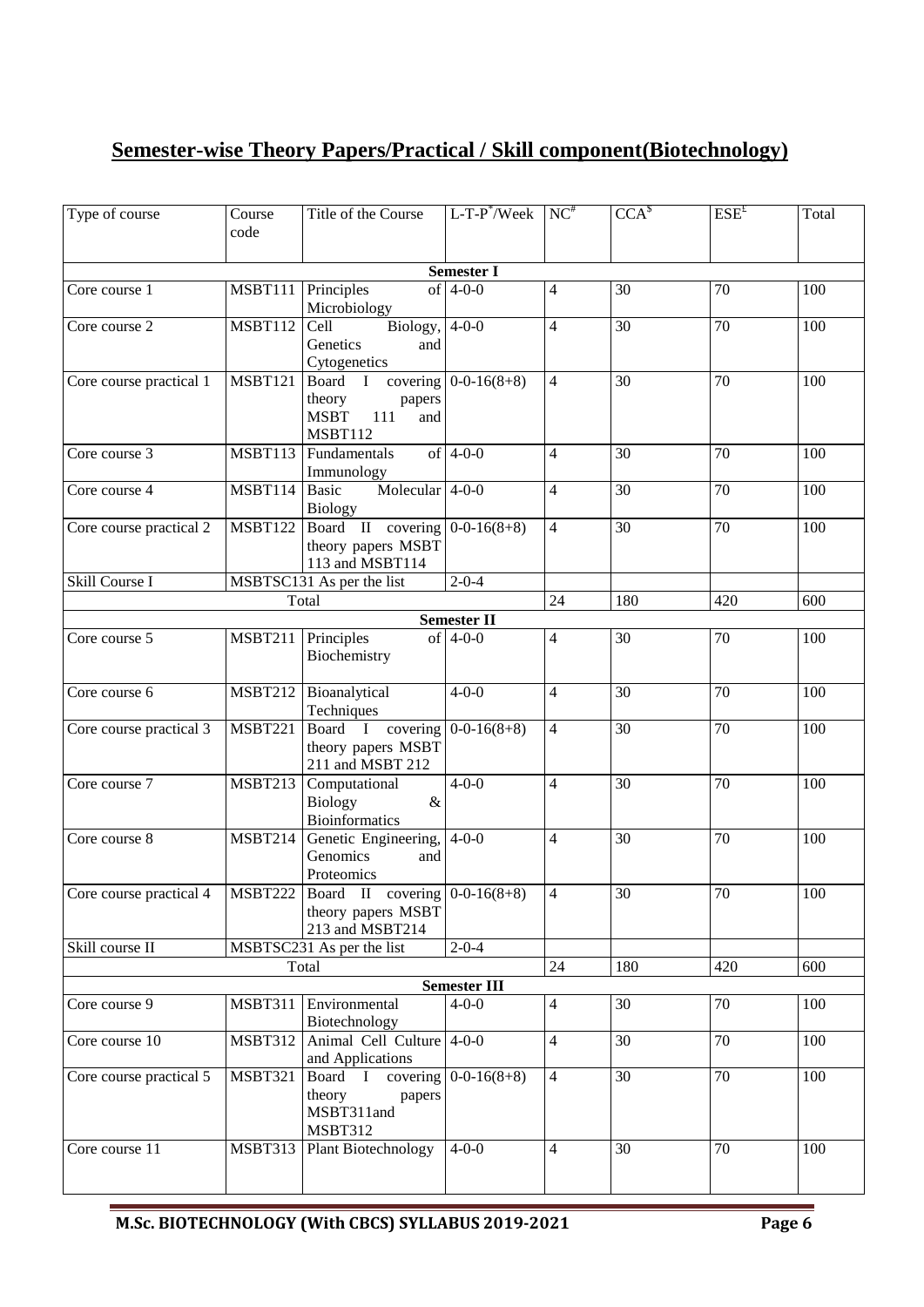| Core course practical 6                                                   | MSBT322          | Board II<br>covering $0-0-8$<br>theory<br>paper                      |                                       | $\overline{2}$ | 15  | 35  | 50  |
|---------------------------------------------------------------------------|------------------|----------------------------------------------------------------------|---------------------------------------|----------------|-----|-----|-----|
|                                                                           |                  | MSBT313                                                              |                                       |                |     |     |     |
| Discipline<br>Special Paper / Elective   from the list of elective papers |                  | Specific MSBT314 $A/B/C$ One paper 4-0-0                             |                                       | $\overline{4}$ | 30  | 70  | 100 |
| Discipline<br>Paper/Elective<br>Special<br>practical                      | Specific MSBT323 | Board III covering $0-0-8$<br>elective theory paper<br>MSBT314 A/B/C |                                       | $\overline{2}$ | 15  | 35  | 50  |
| Skill course III                                                          |                  | MSBTSC331 As per the list                                            | $2 - 0 - 4$                           |                |     |     |     |
|                                                                           |                  | Total                                                                |                                       | 24             | 180 | 420 | 600 |
|                                                                           |                  |                                                                      | <b>Semester IV</b>                    |                |     |     |     |
| Core course 12                                                            | <b>MSBT411</b>   | Dissertation                                                         | Minimum<br>03 4<br>months<br>duration |                |     |     | 100 |
| Skill course $IV^{\mu}$                                                   | MSBTSC431        |                                                                      | $2 - 0 - 4$                           |                |     |     |     |
|                                                                           |                  | Total                                                                |                                       |                |     |     | 100 |

\* Lecture – Tutorial -- Practical

#Number of Credits

\$ Continuous Comprehensive Assessment

£ End- Semester Examination

<sup>µ</sup>In SEM IV, the Biotechnology student shall undertake only dissertation work. However, the students of other PG programme may opt for the skill course in the Department.

In view of the course content, the Department of Botany and Biotechnology distributed the Periods (**per paper**) for Lecture/Tutorial/Practical as under:

- $\bullet$  4 : 0 : 0 (four lectures only (no tutorial and no practical) per week) For Theory
- $\bullet$  0 : 0 : 8 (no lecture, no tutorial, and eight practical only per week) For Practical
- $\bullet$  2 : 0 : 4 (two lectures, no tutorial and four practical/field experimentations) For Skill course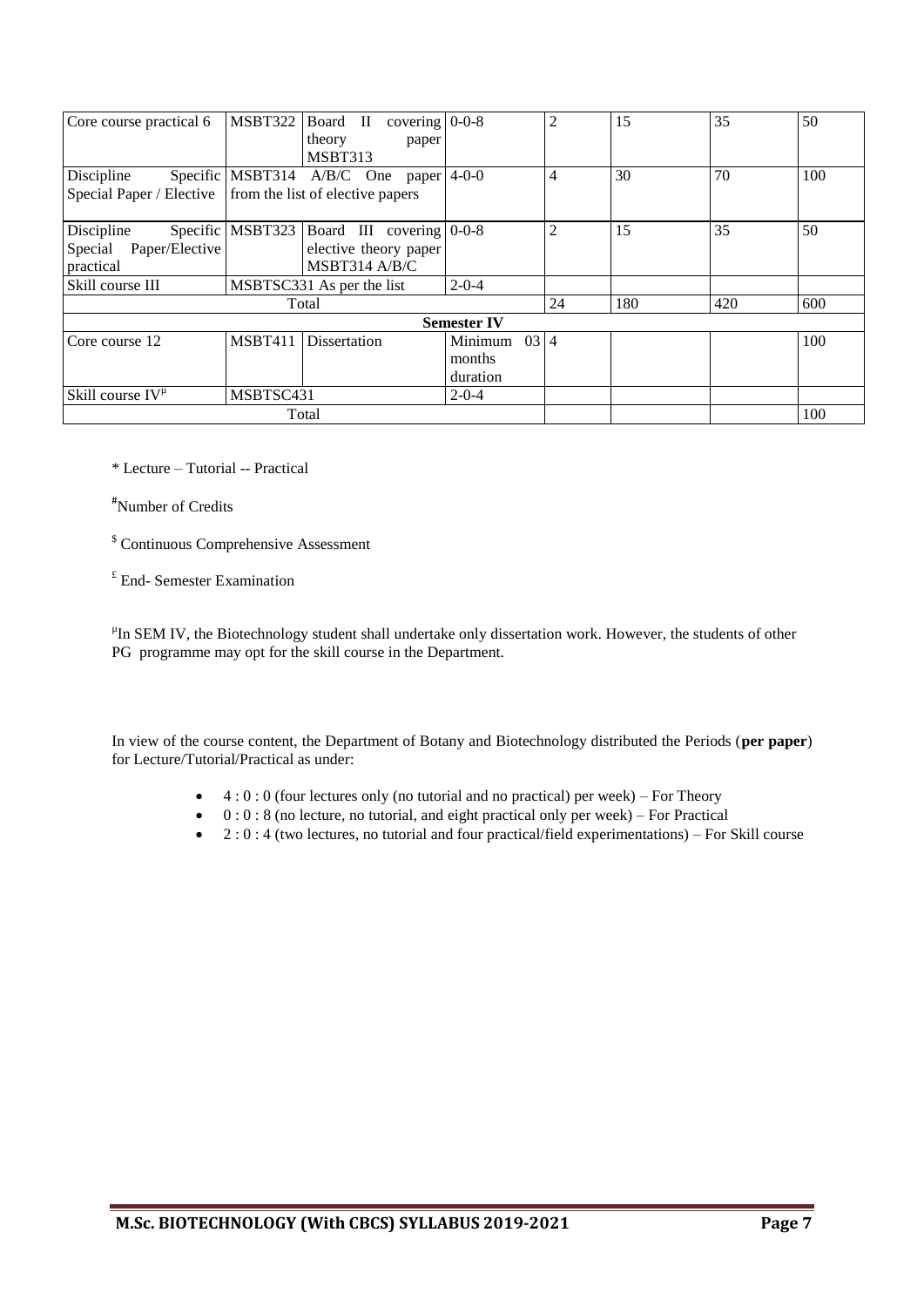#### **Course Evaluation:**

#### **I. Evaluation of the Students for Core/ Special (Elective) courses:**

All courses (Core/ Elective) involve an evaluation system of students that has the following two components:-

- A. **Continuous Comprehensive Assessment (CCA)** accounting for 30% of the final grade that a student gets in a course; and
- B. **End-Semester Examination (ESE)** accounting for the remaining 70% of the final grade that the student gets in a course.

#### A. **Continuous Comprehensive Assessment (CCA)**:

#### **(i) For Theory Paper**:

This would have the following components:

a. **Test**: Two tests, each of 1 hour duration, having a maximum of 20 marks shall be arranged for each theory paper during the semester course period. The total of best two performances shall be taken into consideration for computation of marks. The question paper will consist of Part A, B & C. The Part B & C may have internal choice.

| Types of question                               | Number of Ouestions | Marks        | Total marks per |
|-------------------------------------------------|---------------------|--------------|-----------------|
|                                                 |                     | per question | type            |
| <b>Part A</b> Very Short Answer - Definitions,  |                     |              |                 |
| illustrations and short explanations (up to 30) |                     |              |                 |
| words)                                          |                     |              |                 |
| <b>Part B</b> Short Answer (up to 250 words)    |                     | 10           | 10              |
| <b>Part C</b> Long answer (500 words)           |                     |              |                 |
| Total                                           |                     |              | 20              |

b. **Seminar:** A seminar having a maximum of 10 marks shall be arranged for each theory paper during the semester course period. The student will prepare slides and give presentation on topics allotted to them based on theory papers. The marks shall be awarded on the following basis:

| <i>i.</i> Slide Presentation | $=$ 4 marks |
|------------------------------|-------------|
| ii. Viva Voce                | $=$ 3 marks |
| iii. Hand written literature | $=$ 3 marks |

c. **Classroom Attendance:** Each student will have to attend a minimum of 75% Lectures / Tutorials / Practical. A student having less than 75% attendance will not be allowed to appear in the End-Semester Examination (ESE). Attendance shall have 10 marks and will be awarded by following the system proposed below:

Those having greater than 75% attendance (for those participating in Co-curricular activities, 25% will be added to per cent attendance) will be awarded CCA marks as follows:-

| 75% to less than 80% | ゠   | 2 marks  |
|----------------------|-----|----------|
| 80% to less than 85% | $=$ | 4 marks  |
| 85 to less than 90%  | $=$ | 6 marks  |
| 90% to less than 95% | $=$ | 8 marks  |
| $=$ and $> 95\%$     |     | 10 marks |
|                      |     |          |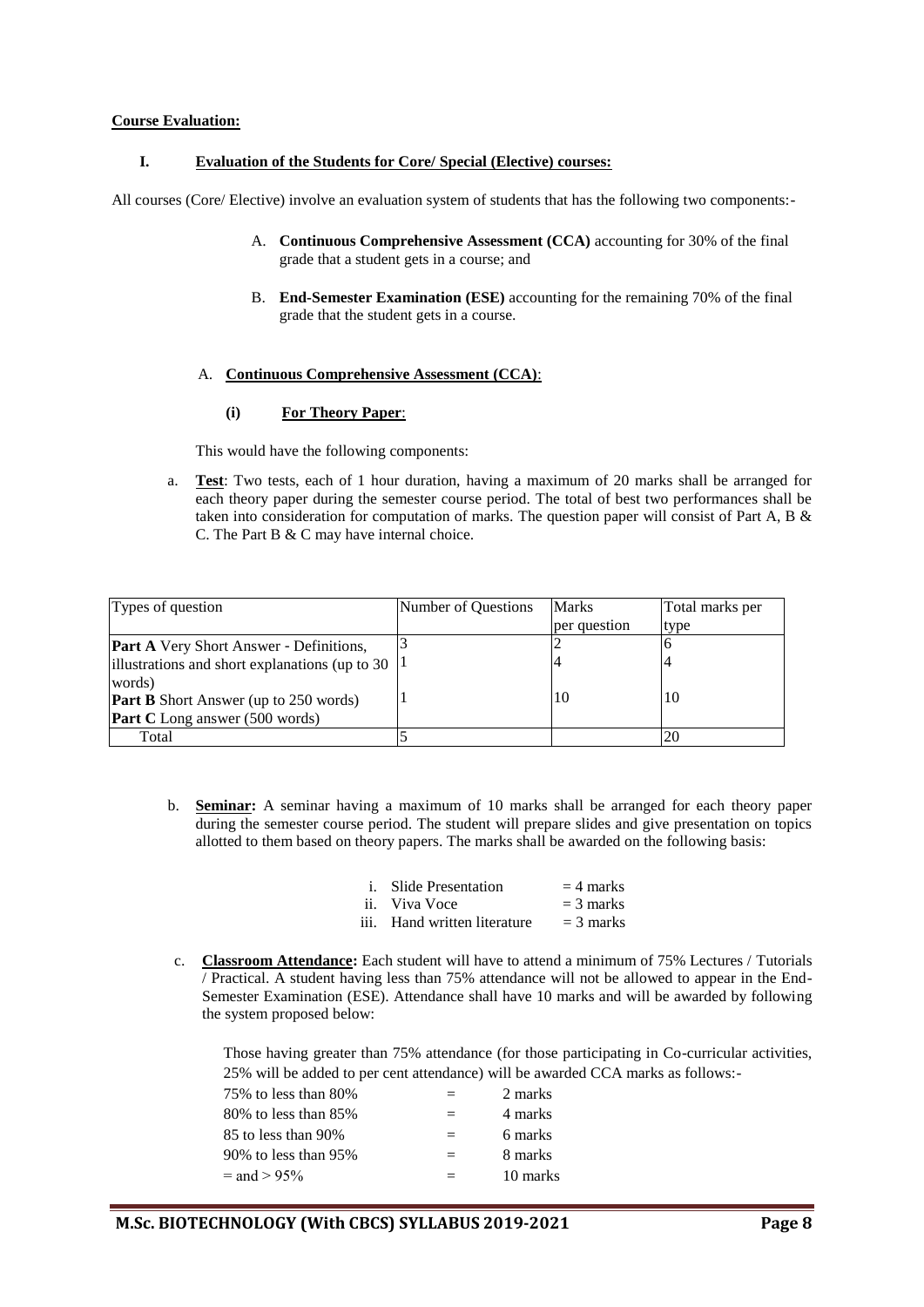#### II. **For Practical Paper:**

In laboratory courses (having only practical (*P*) component), the CCA marks will be awarded as follows:

- a. Attendance : 10 marks
- b. Others<sup>\*</sup> : 20 marks

\* Practical records, hands on Practical, attending educational tour, preparation and submission of tour report etc, (as applicable).

Each component marks will be added without rounding and the total thus obtained is ratio by a factor of two. This value shall be rounded.

### **Illustration**:

| Test 1     | $-$ Marks obtained = 10.5 |
|------------|---------------------------|
| Test 2     | $-$ Marks obtained = 15.5 |
| Seminar    | $-$ Marks obtained = 4.5  |
| Attendance | -- Marks obtained $= 8$   |
| Total      | $= 38.5$                  |
| Conversion | $=$ 38.5/2 $=$ 19.25      |
| Award      | $= 19.00$                 |
|            |                           |

#### **B. End Semester Examination (ESE)**:

#### **(i) For Theory Paper**:

#### **Part A**

Ten short type questions (Definitions, illustrations, functions, short explanations, etc.; 25-50 words) for two marks each.  $10 \times 2 = 20$  marks; two questions from each Unit; no choice in this part.

#### **Part B**

Five short answer (250 words) type questions for four marks each.  $5 \times 4 = 20$  marks; one question from each Unit with internal choice.

#### **Part C**

Five questions of long/explanatory answer (500 words) type, one drawn from each Unit; student need to answer any three; ten marks each;  $3 \times 10 = 30$  marks.

#### **20+20+30 = 70 marks**

#### **(ii)For Practical Paper:**

Semester I & Semester II shall have Board I and Board II only. However, Semester III shall have Board I, Board II and Board III.

#### **BOARD I:**

Maximum Marks: 100 (including 30% CCA).

Duration: Six hours in a single day.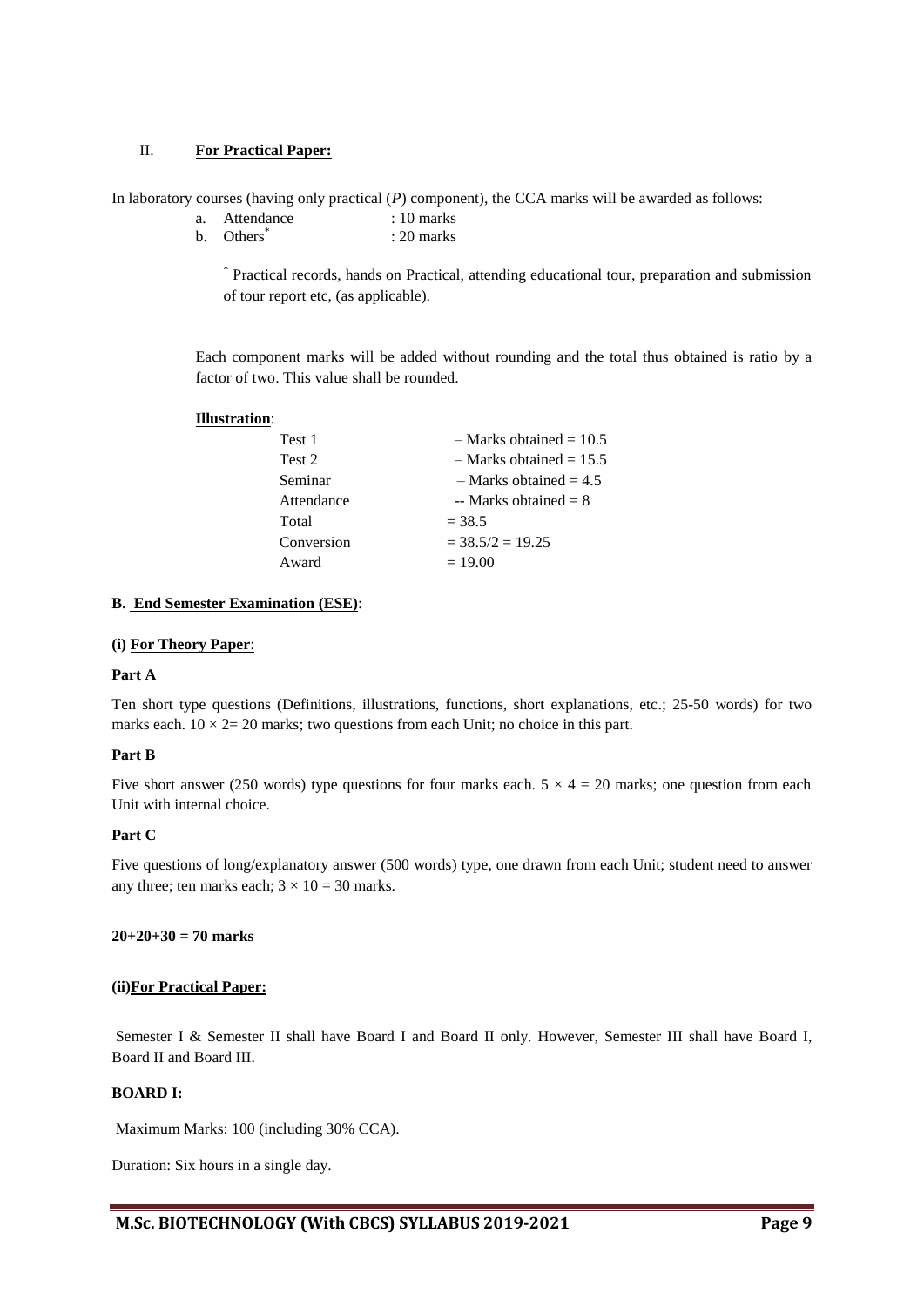In Semester I, Semester II & Semester III, it includes course work of two theory papers (Paper I & Paper II).

#### **BOARD II**:

For Semester I & Semester II - Maximum Marks: 100 (including 30% CCA).

Duration: Six hours in a single day

It includes course work of next two theory papers (Paper III & Paper IV).

For Semester III –Maximum Marks: 50 (including 30% CCA).

Duration: Four hours in a single day

It includes course work of one theory paper (Paper III).

#### **BOARD III**:

Maximum Marks: 50 (including 30% CCA). It includes course work of special/ elective paper (Paper IV).

Duration: Four hours in a single day.

#### III. **Evaluation of the students for Skill Course:**

At the end of the semester, the performance of the student shall be evaluated. Each student has to submit a hand written literature on the topic assigned by the teacher. Based on his/her performance, hands - on practice and attendance (minimum 75%), the respective Department shall declare the result as "Satisfactory" or "Non-Satisfactory"; each student need to get three "Satisfactory" declaration for the course completion.

| Per Semester*                |                                     |             |            |            |       |  |  |
|------------------------------|-------------------------------------|-------------|------------|------------|-------|--|--|
| Course                       | Periods/Week                        | Examination | <b>CCA</b> | <b>ESE</b> | Total |  |  |
|                              |                                     | hours       |            |            |       |  |  |
| Core Course                  |                                     |             |            |            |       |  |  |
| Theory Paper I               | 4                                   | 3           | 30         | 70         | 100   |  |  |
| Theory Paper II              | $\overline{4}$                      | 3           | 30         | 70         | 100   |  |  |
| Theory Paper III             | 4                                   | 3           | 30         | 70         | 100   |  |  |
| Theory Paper IV              | $\overline{4}$                      | 3           | 30         | 70         | 100   |  |  |
|                              | Practical Courses In SEM I & SEM II |             |            |            |       |  |  |
| Board I                      | 8 per paper                         | 6           | 30         | 70         | 100   |  |  |
| Board II                     | 8 per paper                         | 6           | 30         | 70         | 100   |  |  |
| Practical Courses In SEM III |                                     |             |            |            |       |  |  |
| Board I                      | 8 per paper                         | 6           | 30         | 70         | 100   |  |  |
| Board II                     | 8 per paper                         | 4           | 15         | 35         | 50    |  |  |
| Board III                    | 8 per paper                         | 4           | 15         | 35         | 50    |  |  |

**TEACHING AND EXAMINATION SCHEME**

**\* Students are required to pass in Theory and Practical examination individually in each semester. However, in SEM IV, the student shall undertake only dissertation work (Maximum Marks 100).**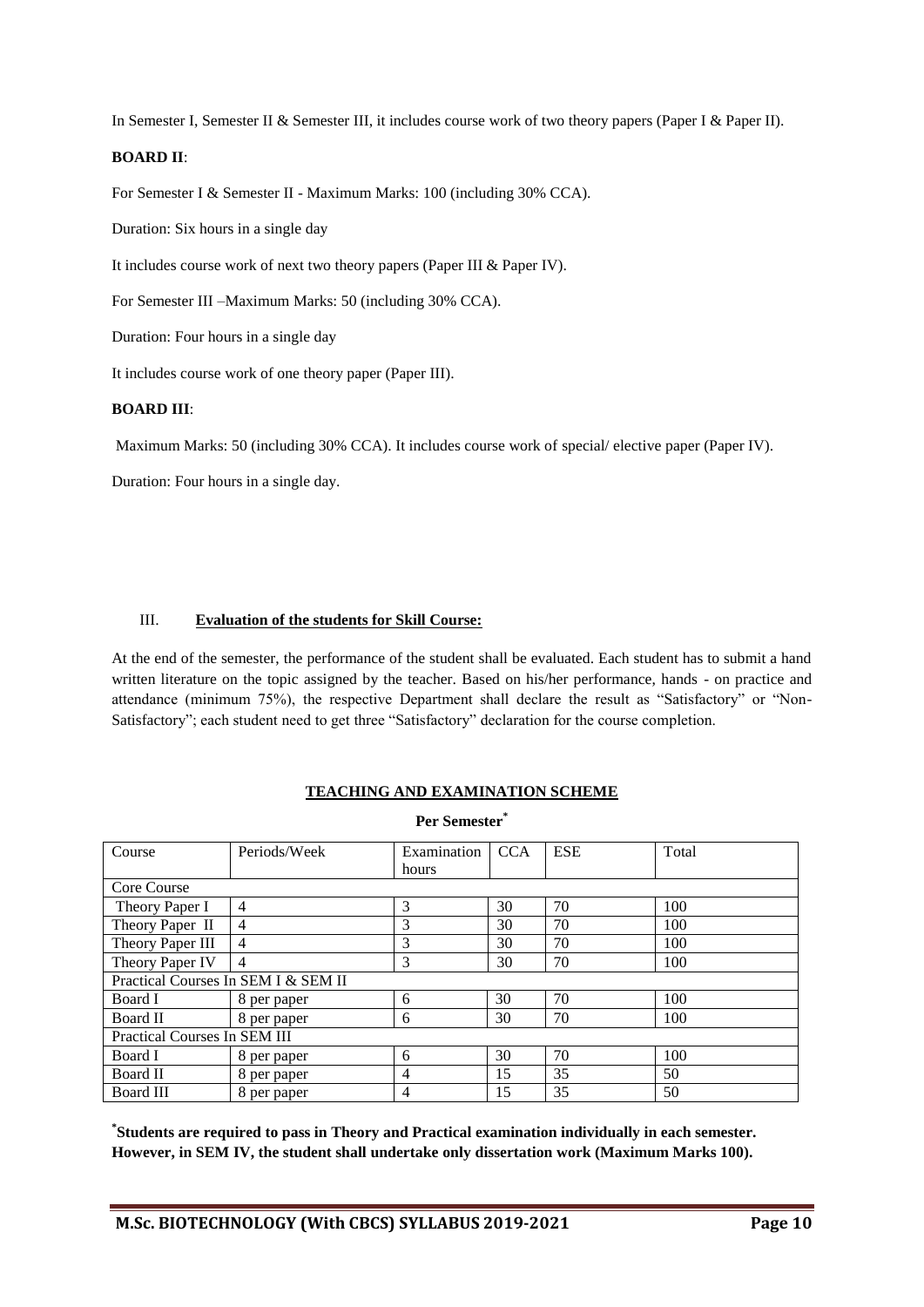#### **Qualifying for Next semester:**

- 1. A student acquiring minimum of 40% in total of the CCA is eligible to join next semester.
- 2. A student who does not pass the examination (CCA+ESE) in any course(s) (or due to some reason as he/she not able to appear in the ESE, other conditions being fulfilled, and so is considered as 'Fail'), shall be permitted to appear in such failed course(s) in the subsequent ESE to be held in the following October / November or April / May, or when the course is offered next, as the case may be.
- 3. A student who fails in one or more papers in a semester shall get three more chances to complete the same; if he/she fails to complete the same within the prescribed time, i.e. three additional chances for each paper; the student is ineligible for the Postgraduate degree in the Subject in which he/she is admitted.

#### **Students Failed in CCA**:

Any student declared "Not Eligible" by the Department based on CCA in Semester I, II, or III and accordingly did not appear in ESE; can be readmitted as an additional student in that Semester in the following year only. Such student need to deposit the annual fee as prescribed for that academic year.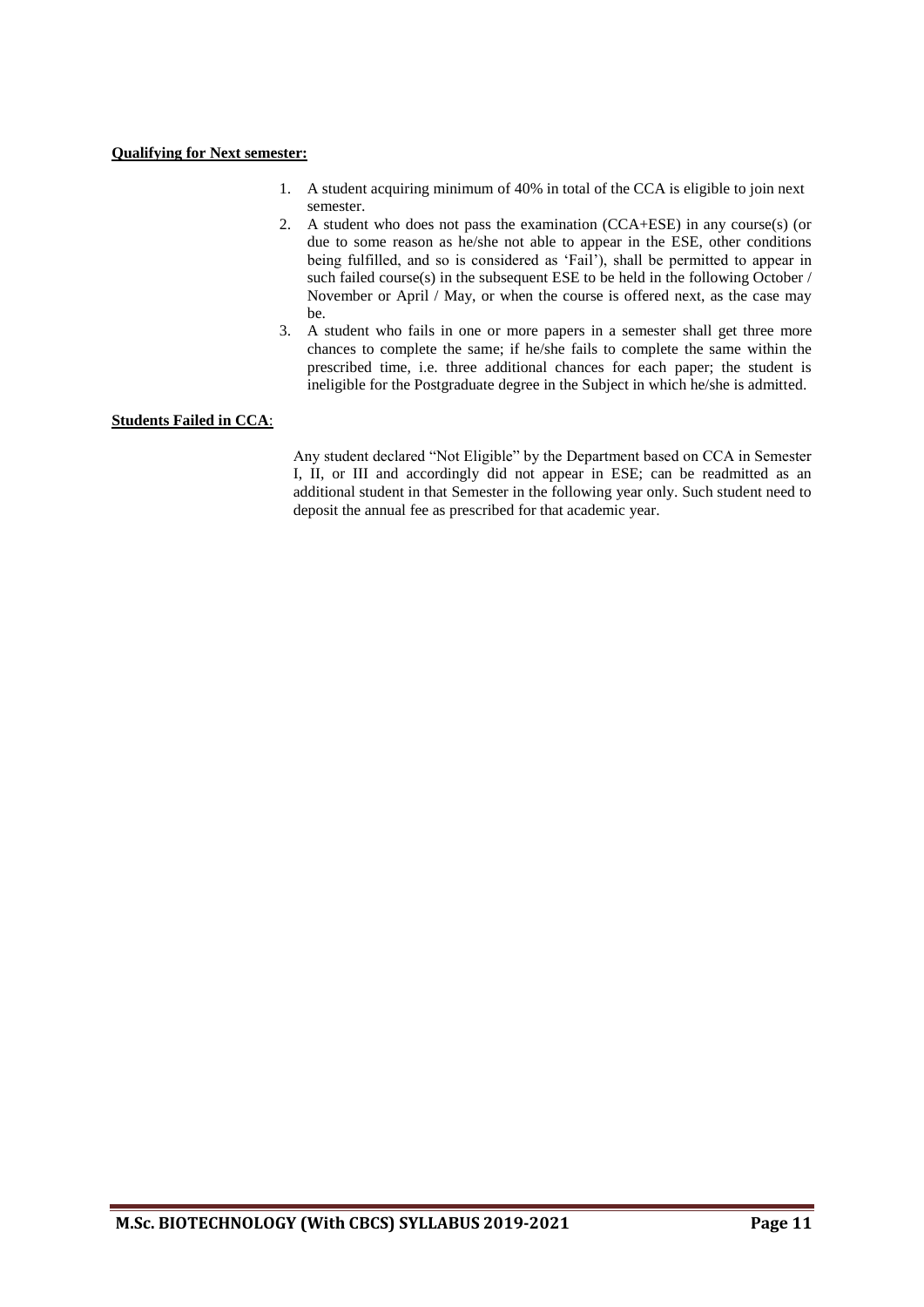The full course is of FOUR SEMESTERS spread for TWO YEARS duration. A semester-wise list of courses to be offered is given below:

#### **CODE & NOMENCLATURE OF PAPERS IN M.Sc. BIOTECHNOLOGY**

#### SEMESTER I

| MSBT111:<br>Principles of Microbiology                                 |  |
|------------------------------------------------------------------------|--|
| MSBT112:<br>Cell Biology, Genetics and Cytogenetics                    |  |
| MSBT121:<br>Practical- I (Covering MSBT 111& 112)                      |  |
| MSBT113:<br>Fundamentals of Immunology                                 |  |
| MSBT114:<br><b>Basic Molecular Biology</b>                             |  |
| MSBT122:<br>Practical –II (Covering MSBT 113 and 114)                  |  |
| MSBTSC131:<br>Skill course I (for students of M.Sc.Biotechnology only) |  |

#### SEMESTER II

| MSBT211:        | Principles of Biochemistry                          |
|-----------------|-----------------------------------------------------|
| <b>MSBT212:</b> | <b>Bioanalytical Techniques</b>                     |
| MSBT221:        | Practical- I (Covering MSBT 211&212)                |
| MSBT213:        | <b>Computational Biology and Bioinformatics</b>     |
| <b>MSBT214:</b> | Genetic Engineering, Genomics and Proteomics        |
| <b>MSBT222:</b> | Practical- II (Covering MSBT 213 and 214)           |
| MSBTSC231:      | Skill course II(for students of other PG programme) |

#### SEMESTER III

| <b>MSBT312:</b><br>Animal Cell Culture and Applications<br>Practical- I (Covering MSBT 311&312)<br><b>MSBT321:</b><br><b>MSBT313:</b><br>Plant Biotechnology<br>Practical- II (Covering MSBT 313)<br><b>MSBT322:</b><br>Special/Elective Paper <sup>¥</sup><br><b>MSBT314:</b><br><b>MSBT323:</b><br>MSBTSC331:<br>Skill course III (for students of M.Sc. Biotechnology only) | <b>MSBT311:</b> | <b>Environmental Biotechnology</b>                    |
|--------------------------------------------------------------------------------------------------------------------------------------------------------------------------------------------------------------------------------------------------------------------------------------------------------------------------------------------------------------------------------|-----------------|-------------------------------------------------------|
|                                                                                                                                                                                                                                                                                                                                                                                |                 |                                                       |
|                                                                                                                                                                                                                                                                                                                                                                                |                 |                                                       |
|                                                                                                                                                                                                                                                                                                                                                                                |                 |                                                       |
|                                                                                                                                                                                                                                                                                                                                                                                |                 |                                                       |
|                                                                                                                                                                                                                                                                                                                                                                                |                 |                                                       |
|                                                                                                                                                                                                                                                                                                                                                                                |                 | Practical III (Covering MSBT 314A/MSBT 314B/MSBT314C) |
|                                                                                                                                                                                                                                                                                                                                                                                |                 |                                                       |

| Special/Elective paper group: |                                                      |  |
|-------------------------------|------------------------------------------------------|--|
| MSBT314A:                     | Bioprocess Engineering and Technology                |  |
| MSBT314B:                     | IPR, Biosafety and Bioethics                         |  |
| MSBT314C:                     | Evolution & Developmental Biology                    |  |
|                               |                                                      |  |
| <b>SEMESTER IV</b>            |                                                      |  |
|                               |                                                      |  |
| <b>MSBT411:</b>               | Dissertation (minimum 3 Months Duration) $£$         |  |
| MSBTSC431:                    | Skill course IV (for students of other PG programme) |  |

¥Number of Special/ Elective to be taught in a particular year shall be decided by the Department. Special/ Elective offered will be announced at the beginning of the academic session. Each student shall be assigned one Special/ Elective paper on merit-cum-choice basis with equal number (minimum 10) of students in each paper.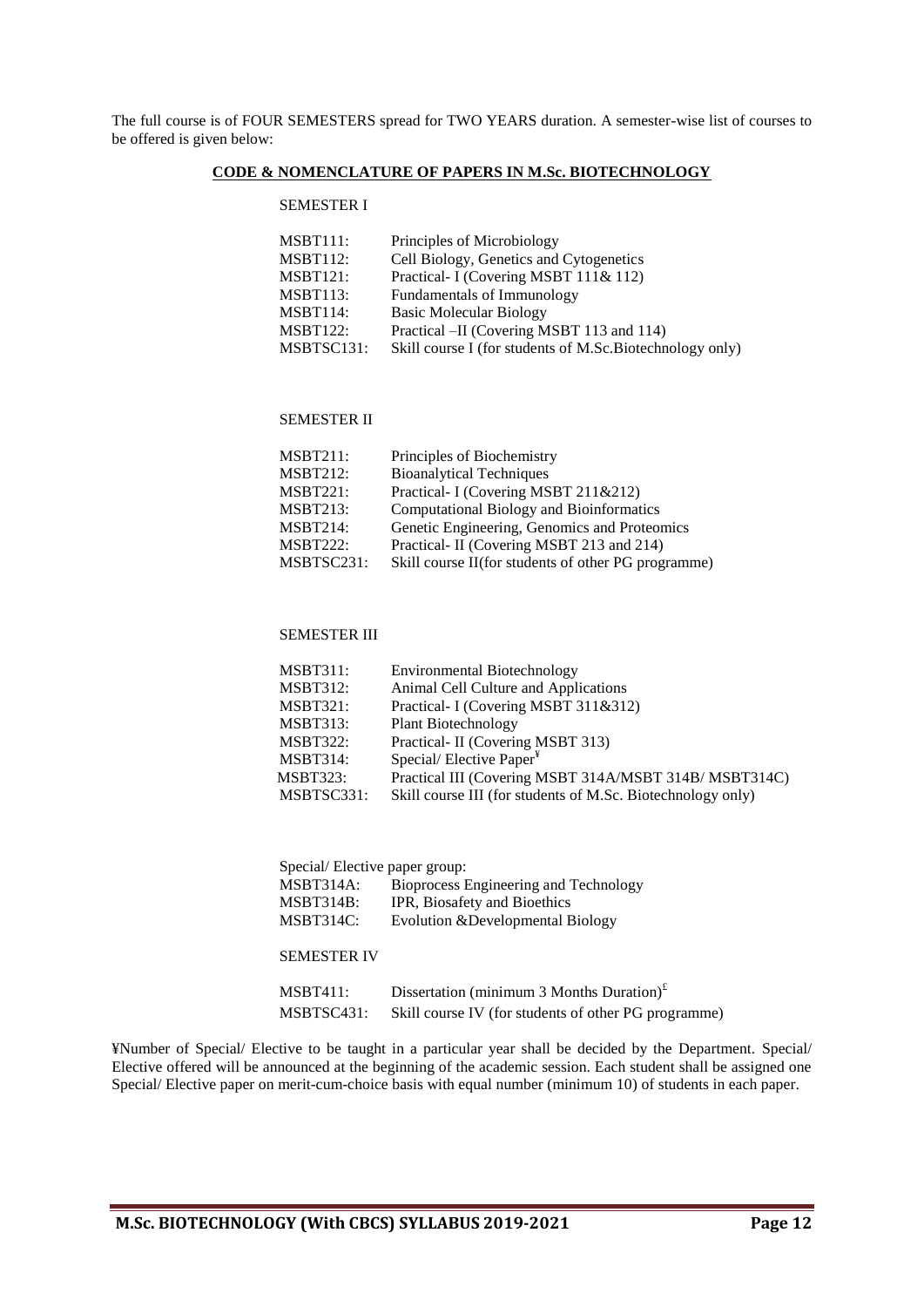#### **Skill Courses in Biotechnology\* :**

- 1. Biofertilizers
- 2. Bioremediation
- 3. Immunotechnology
- 4. Bioinformatics
- 5. Microbiology

\*The Department shall offer two skill courses per semester from the list of skill courses that will have 2 lectures and 4 practical/field experimentations per week.

 $E$  See academic regulations for dissertation

#### £**ACADEMIC REGULATIONS FOR MSBT411: DISSERTATION**

- 1. For the MSBT 411 paper, the student shall carry out a **minimum of three months** of research work/ training in a recognized laboratory of any University / Institute/ Organization/Industry.
- 2. After completion of work, the student shall **submit2copies** of the Dissertation report (type written and hard bound) on or before the prescribed date.
- 3. The Dissertation report shall bear a **certificate** from the supervisor certifying that :
	- *(i) The work has been undertaken and completed under his/her supervision and guidance and meets the requirements of the course;*
	- *(ii) The Dissertation is a bonafide record of the original work carried out by the candidate and the Dissertation work has not formed the basis of award of any other degree of this or any other University;*
- **4. Marks** (**out of 100**) for the Dissertation report shall be awarded on the basis of Dissertation report, presentation and viva-voce by a board consisting of an internal examiner (Mentor), external examiner and the HOD. The HOD shall also be the chairperson of the board.
- **5.** A student, who fails in M.Sc. IV SEM end examination, shall be furnished by the Board with a clear statement of reasons for failure and suggestions for improvement. The candidate shall revise and resubmit the Dissertation report after incorporating suggestions made by the board. Such a student will have to reappear for the subsequent semester end examination of M.Sc. IV SEM.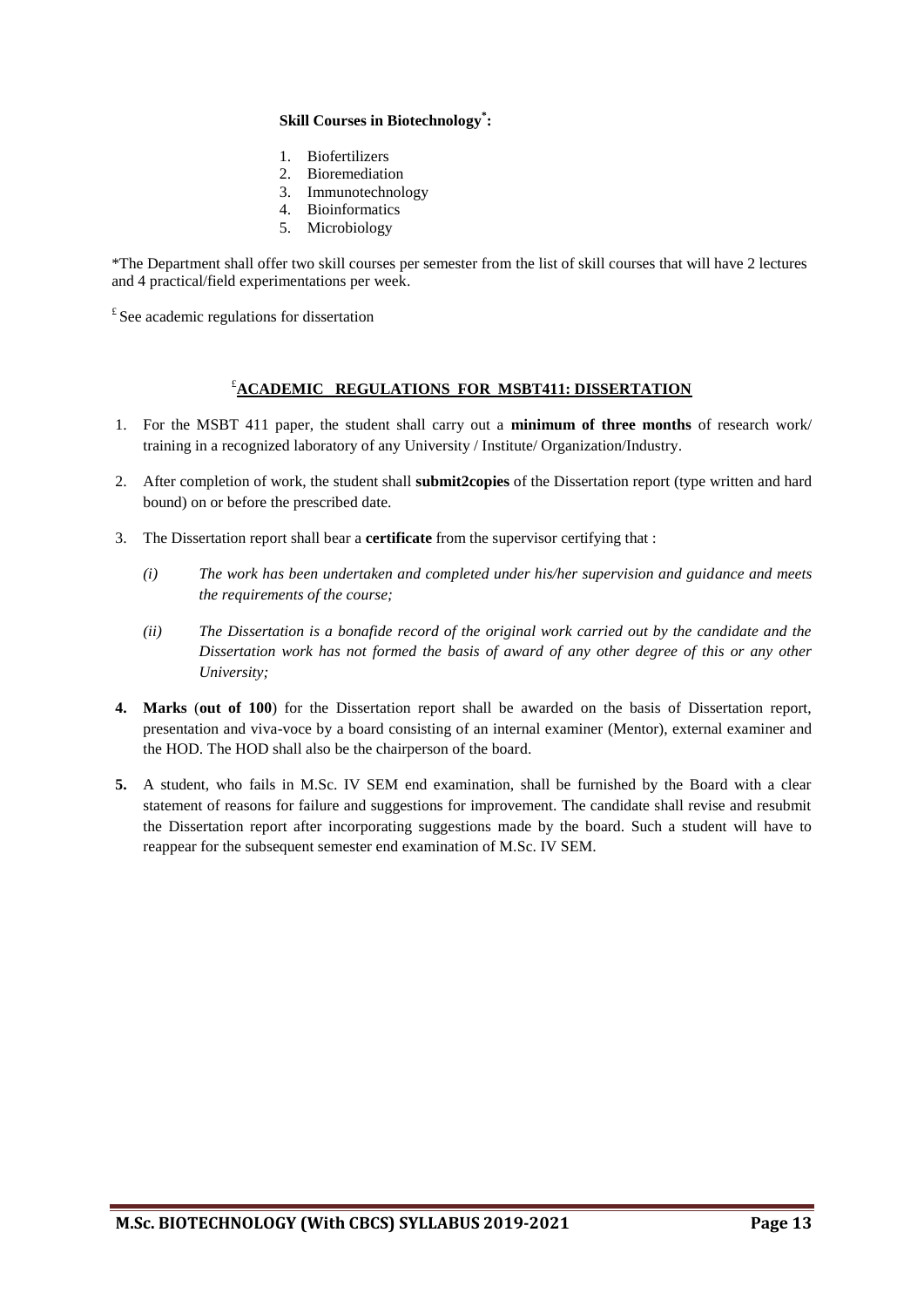#### **SEMESTER – I**

#### **MSBT 111: PRINCIPLES OF MICROBIOLOGY**

#### **Unit I**

History of microbiology; general account of classification, ultrastructure, nutrition, reproduction, biology and economic importance of Archaebacteria, Eubacteria, Cyanobacteria, Actinomycetes and Fungi. Genetic recombination in bacteria: Transduction, Conjugation & Transformation.

#### **Unit II**

Microbial growth: Batch culture, methods of growth estimation, stringent response, death of a bacterial cell, growth as affected by environmental factors like temperature, acidity, alkalinity, water availability and oxygen. Microbial physiology: Photosynthesis; Chemolithotrophy: Hydrogen and iron oxidizing bacteria; Sulfate reduction.

#### **Unit III**

General account of Viruses: Prions and Viroids; Bacterial viruses, life cycle and regulation of λ-Phage; Biology of animal (Retrovirus) and plant (CaMV, Gemini and TMV) viruses. General account of L- forms, Mycoplasma, Phytoplasma, Spiroplasma, Ureoplasma & Rickettsiae; molecular basis of host pathogen interactions in plants – HR & SAR.

#### **Unit IV**

Ecological impacts of microbes: Symbiosis (nitrogen fixation, mycorrhizal symbiosis and ruminant symbiosis), Microbes and Nutrient cycles (Nitrogen & Sulphur); Antimicrobial agents: Sulfa drugs, Penicillin and cephalosporin and their mode of action.

#### **Unit V**

Molecular methods in assessing microbial diversity: Denaturing Gradient Gel Electrophoresis (DGGE), Temperature Gradient Gel Electrophoresis (TGGE), Amplified rDNA Restriction Analysis, Terminal Restriction Fragment Length Polymorphism (T-RFLP), 16S rDNA sequencing and Ribosomal Database Project.

- 1. Buchanan, BB, Gruissem, W, & Jones, RL (eds.) 2015, *Biochemistry and Molecular Biology of Plants*, American Society of Plant Physiologists, Maryland, USA and Wiley Blackwell.
- 2. Aneja, KR (ed.) 2017, *Crueger's Biotechnology: A Text Book of Industrial Biotechnology*, Medtech India.
- 3. Madigan, MT & Martinko, JM 2006, *Biology of Microorganisms*, 11<sup>th</sup> edn, Pearson Prentice Hall, USA.
- 4. Maloy, SR, Cronan, JE Jr., & Freifelder, D 2006, *Microbial Genetics*, Jones Bartlett Publishers, Sudbury, Massachusetts.
- 5. Pelczar, MJ Jr., Chan, ECS & Krieg, NR 2010, *Microbiology*: *An Application Based Approach*, Tata McGraw Hill.
- 6. Reed, G (Ed.) 2004, *Prescott & Dunn's Industrial Microbiology*, 4<sup>th</sup> edn, CBS Publishers & Distributors, New Delhi.
- 7. Tortora, GJ, Funke, BR & Case, CL 2016, *Microbiology: An Introduction*, 12<sup>th</sup> edn, Pearson.
- 8. Willey, JM, Sherwood, LM & Woolverton, CJ 2008, *Prescott, Harley and Klein's Microbiology,* 7<sup>th</sup>edn, McGraw Hill.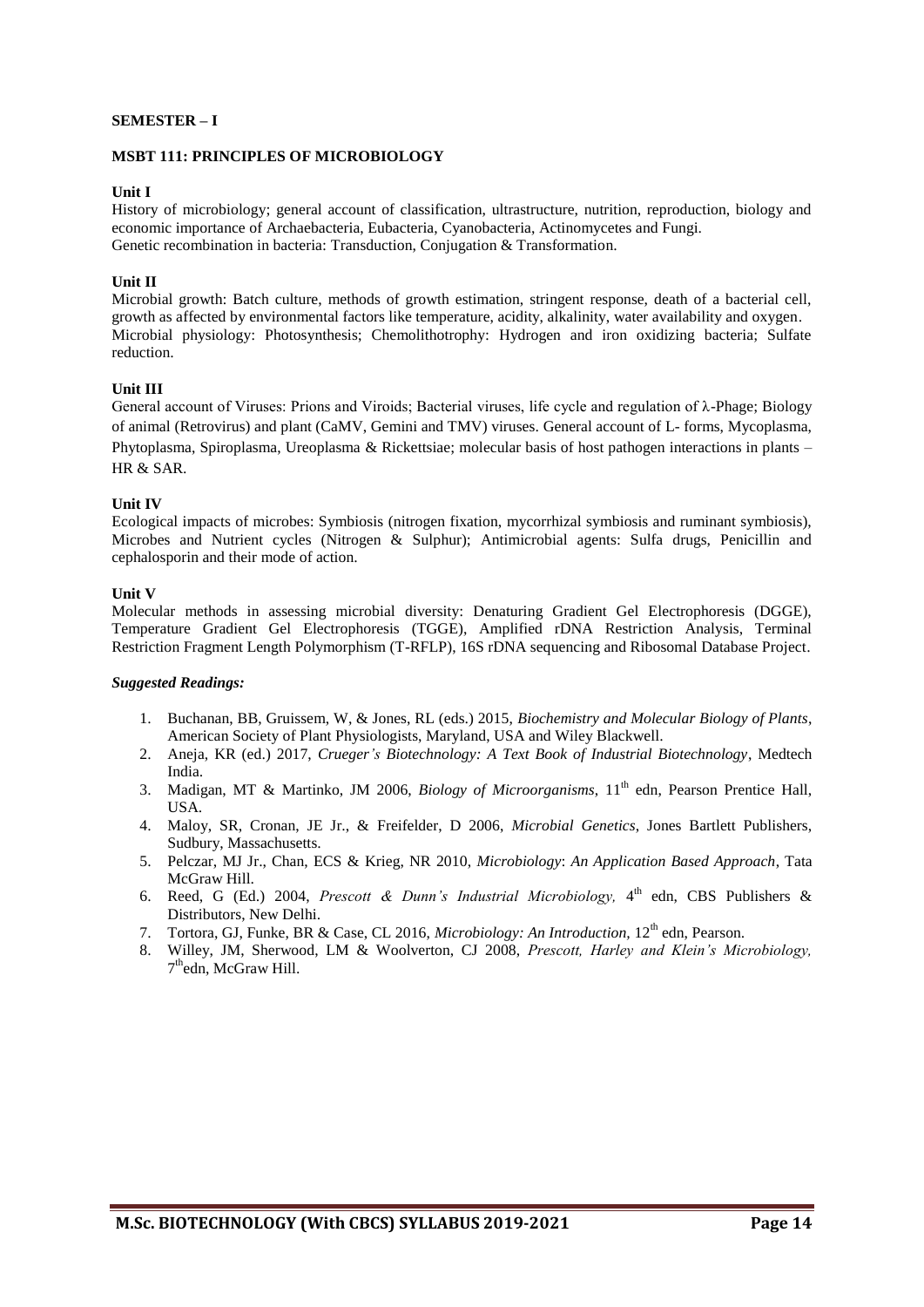#### **MSBT 112: CELL BIOLOGY, GENETICS AND CYTOGENETICS**

#### **Unit I**

Membrane structure and function: structural models; composition and dynamics; transport of ions and macromolecules; pumps, carriers and channels; endocytosis and exocytosis; membrane carbohydrates and their significance in cellular recognition.

#### **Unit II**

Nucleus – structure and function of nuclear envelope, lamina and nucleolus; chromatin organization and packaging; cell cycle and regulatory mechanisms; mitochondria and chloroplast – origin, structure, function, genome and biogenesis; male sterility in plants.

#### **Unit III**

Structure and function of microbodies, Golgi apparatus, lysosomes and endoplasmic reticulum; organization and role of microtubules and microfilaments; actin-binding proteins and their significance; molecular motors; intermediate filaments; cellular junctions and adhesions; structure and functional significance of plasmodesmata; extra- cellular matrix in plants and animals.

#### **Unit IV**

Mendelian genetics: introduction to genetics; background and history; patterns of single gene inheritanceautosomal recessive; autosomal dominant; X linked inheritance; role of genetics in medicine; human pedigrees; Non-Mendelian inheritance patterns: mitochondrial inheritance; polygenic inheritance - genetic and environmental variation; heritability; analysis of quantitative and qualitative traits.

#### **Unit V**

Cytogenetics: cell division and errors in cell division; non disjunction; structural and numerical chromosomal abnormalities – deletion; duplication; translocation; sex determination; role of Y chromosome; genetic recombination; disorders of sex chromosomes and autosomes.

Molecular cytogenetics - Fluorescence *in situ* Hybridization (FISH); Comparative Genomic Hybridization (CGH).

- 1. Alberts, B, Bray, D, Lewis, J, Raff, M, Roberts, K & Watson, JD 2007, *Molecular Biology of the Cell*, 5<sup>th</sup> edn, Garland Publishing Inc, New York.
- 2. Cooper, GM & Hausman, RE 2016, *The Cell: A Molecular Approach*, 7<sup>th</sup> edn, ASM Press and Sinauer Associates Inc, USA.
- 3. Hardin, J, Bertoni, G & Kleinsmith, LJ 2012, *Becker's-World of Cell*, Pearson Benjamin Cummings, San Francisco, CA, USA
- 4. Karp, G, Iwasa, I & Marshall, W 2016, *Cell and Molecular Biology: Concepts and Experiments,* 8<sup>th</sup>edn, John Wiley & Sons Inc, USA.
- 5. Kleinsmith, LJ & Kish, VM 1995, *Principles of Cell and Molecular Biology*, Harper Collins College Publishers, New York, USA.
- 6. Lodish, H, Berk, A, Kaiser, CA, Kreiger, M, Bretscher, A, Ploegh, H, Amon, A & Martin, K 2016, Molecular Cell Biology, 8<sup>th</sup> edn, W.H. Freeman and Company, New York.
- 7. Gardner, EJ 2004, *Principles of Genetics*, 2<sup>nd</sup> edn, John Wiley & Sons, New York, USA
- 8. Gupta, PK 2010, *Cytology, Genetics, Evolution and Plant Breeding*, 2<sup>nd</sup> edn, Rastogi Publications, Meerut.
- 9. Hartl, DL & Jones, EW 1998, *Genetics: Principles and Analysis*, 4<sup>th</sup> edn, Jones and Bartlett Publishers, Boston, Massachusetts, USA.
- 10. Pierce, BA 2016, *Genetics: A Conceptual Approach*, 6<sup>th</sup> edn, W. H. Freeman & Company, New York, USA.
- 11. Snustad, DP & Simmons, MJ 2012, *Principles of Genetics*, 6<sup>th</sup> edn, John Wiley & Sons Inc, Hoboken, NJ, USA.
- 12. Singh, BD 2014, *Fundamentals of Genetics*, Kalyani Publishers, Ludhiana.
- 13. Tamarin, RH 2001, *Principles of Genetics*, 7<sup>th</sup> edn, The McGraw-Hill Companies Inc., New York, USA.
- 14. Verma, PS & Agarwal VK 2016, *Cell Biology (Cytology, Biomolecules and Molecular Biology),* S. Chand & Company Ltd.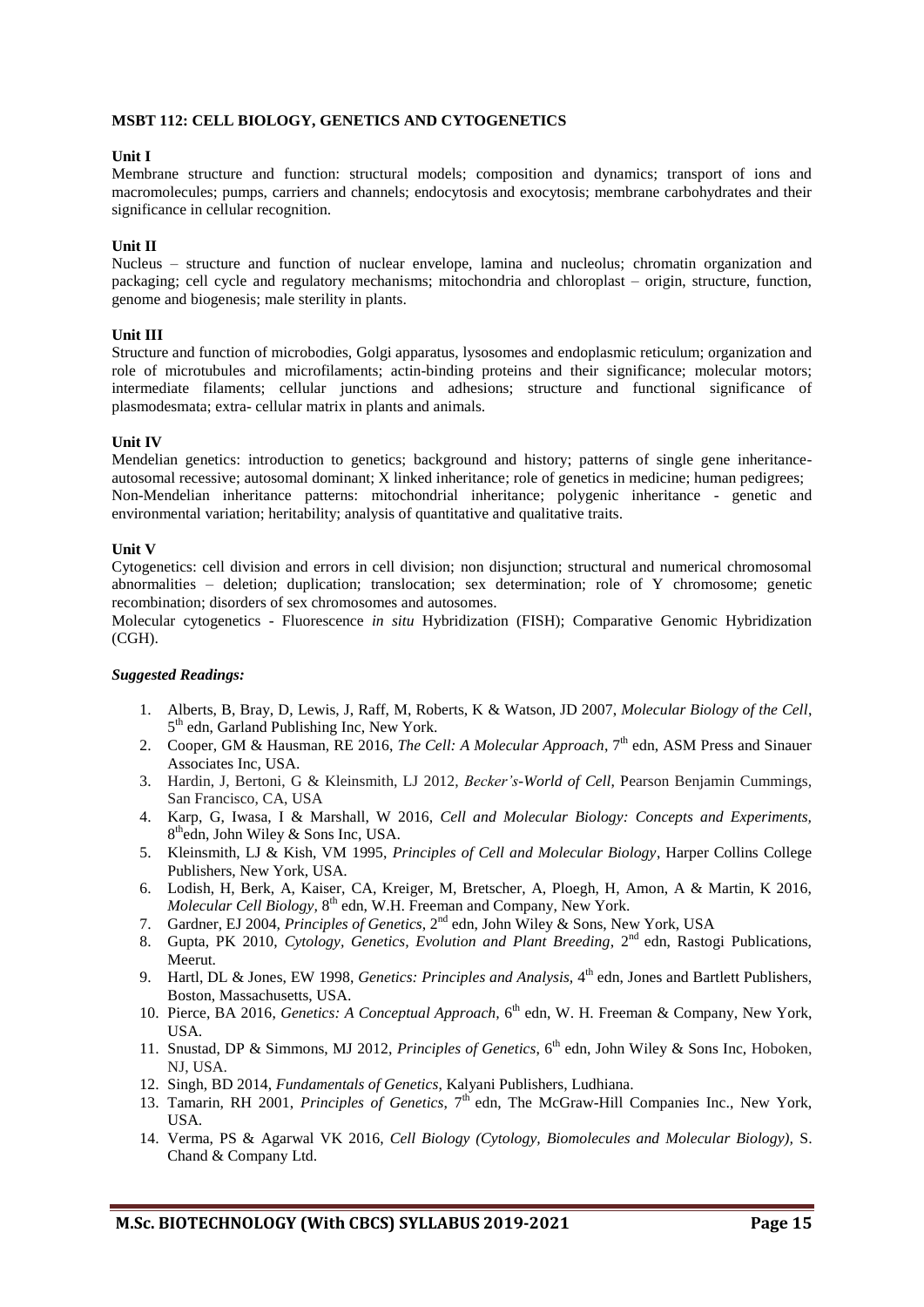#### **PRACTICAL I: MSBT 121 (COVERING THEORY PAPERS MSBT111 AND MSBT 112)**

#### **SUGGESTED LABORATORY EXERCISES:**

- 1. Preparation of culture media for the growth of bacteria and fungi (Nutrient Agar, LB agar, EMB agar, MacConkey agar and PDA)
- 2. Separation and identification of microorganisms by streaking and spread plate method.
- 3. Separation of microorganisms from water and soil by serial dilution method.
- 4. Studying antibiotic sensitivity of microorganisms by Kirby- Bauer method.
- 5. Studying the effect of temperature, pH, carbon and nitrogen on growth kinetics of bacteria.
- 6. Staining (Gram's staining and acid fast staining) and enumeration (by Haemocytometer) of microorganisms.
- 7. Determination of thermal death point and thermal death time of microorganisms.
- 8. Studying various stages of Mitosis from onion root tip.
- 9. Studying various stages of Meiosis from *Phlox*/*Aloe vera* flower bud.
- 10. Assessment of mode of inheritance on the basis of pedigree chart.
- 11. Preparation of genetic maps based on data from recombination.
- 12. Preparation of genetic map in bacteria using data obtained from interrupted mating.
- 13. Preparation of genetic map in bacteria on the basis of transformation and generalized transduction.

#### **SPOTS (Three from each paper)**:

- 1. Compound microscope
- 2. Conjugation
- 3. AIDS Virus
- 4. HR & SAR
- 5.  $N_2$  Fixation
- 6. Louis Pasteur
- 7. Fluid mosaic model of plasma membrane
- 8. Receptor mediated endocytosis
- 9. Microtubule
- 10. Cell cycle and its regulation
- 11. Co- dominance
- 12. Translocation
- 13. Aneuploidy
- 14. FISH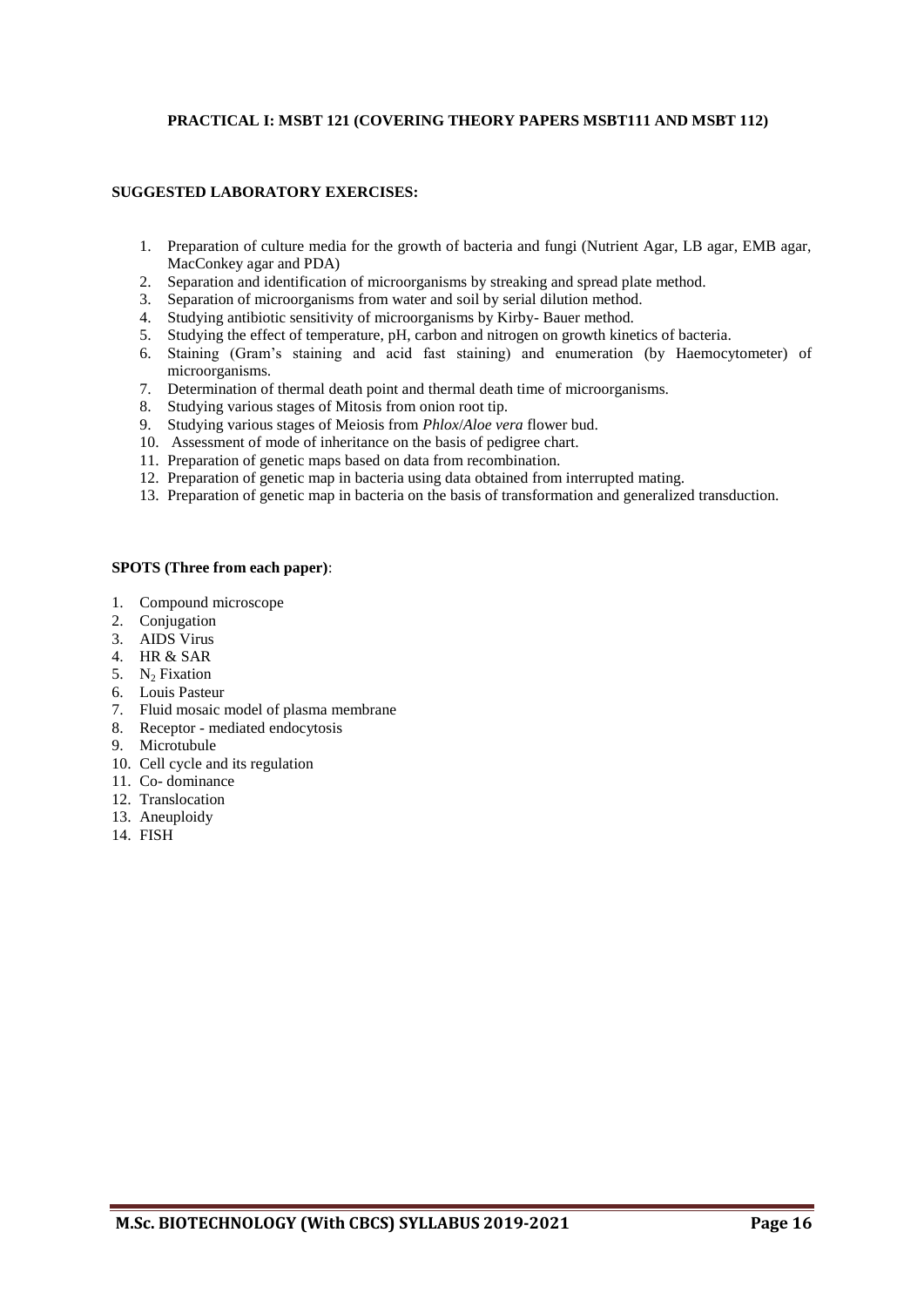#### **LACHOO MEMORIAL COLLEGE OF SCIENCE & TECHNOLOGY (AUTONOMOUS) JODHPUR, RAJASTHAN** PRACTICAL EXAMINATION - I M.Sc. BIOTECHNOLOGY SEMESTER- I MSBT: 121 (Covering Papers MSBT 111 &112)

| Time: 6 hours                                                           | Max. Marks: 70 |
|-------------------------------------------------------------------------|----------------|
|                                                                         |                |
| Perform the given Microbiology experiment<br>1.                         | 18             |
| Perform the given Cell biology/ Genetics/ Cytogenetics experiment<br>2. | 18             |
| Identify and comment upon spots from 'a' to 'f':<br>3.                  | $6x4 = 24$     |
| a.                                                                      |                |
| $\mathbf{b}$ .                                                          |                |
| c.                                                                      |                |
| d.                                                                      |                |
| e.                                                                      |                |
| f.                                                                      |                |
|                                                                         |                |

4. Viva-voce 10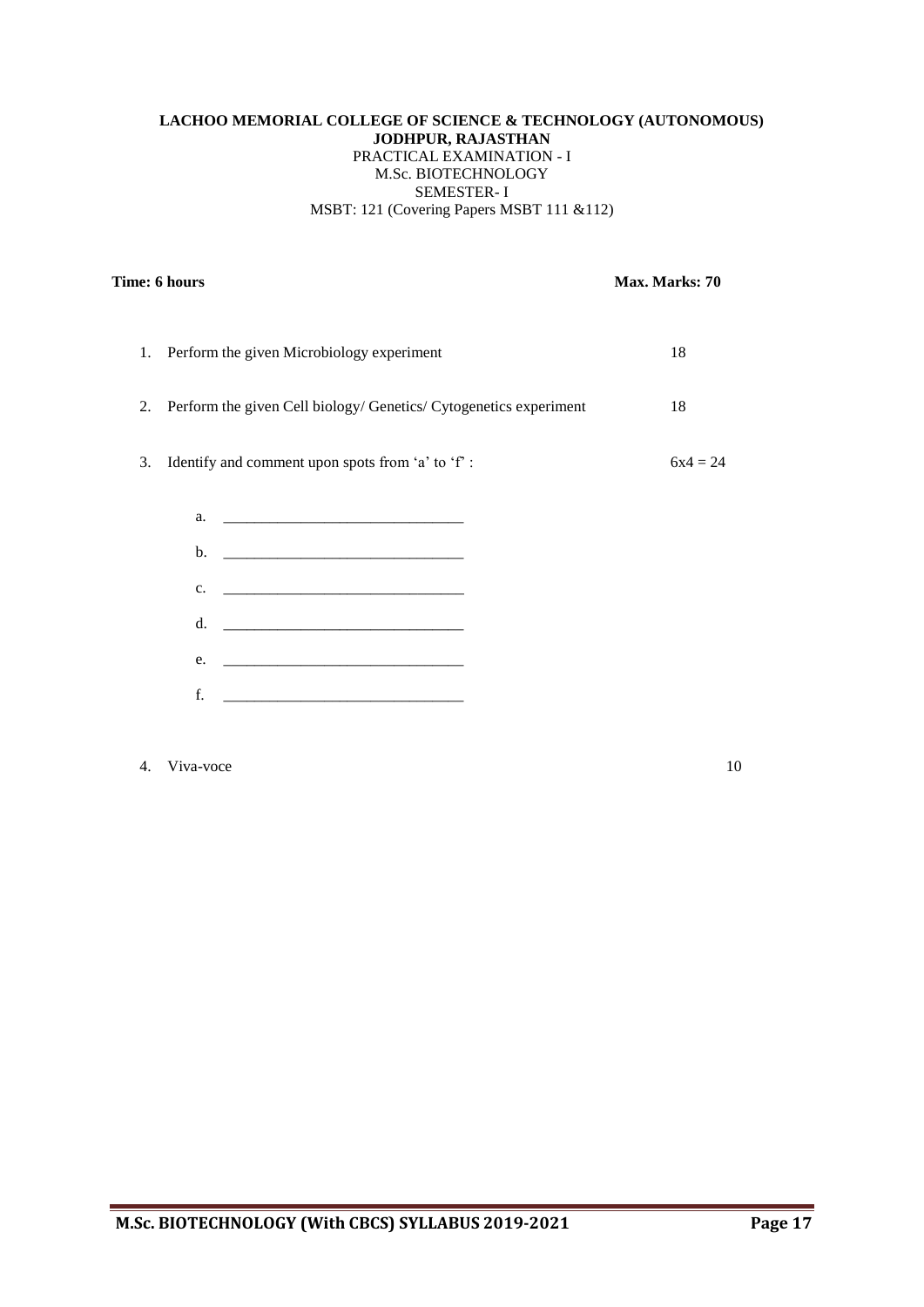#### **MSBT 113: FUNDAMENTALS OF IMMUNOLOGY**

#### **Unit I**

Components of innate and acquired/adaptive immunity. Haematopoiesis; Organization and structure of organs and cells of the immune system- primary and secondary lymphoid organs, lymphoid cells- B and T cells, Blood cells- granular and agranular cells, Natural killer cells; Nature and biology of antigens – immunogen and hapten.

#### **Unit II**

Basics of self –non-self recognition and discrimination; B-cell maturation, activation and differentiation; Immunoglobulins - basic structure, classes and subclasses of immunoglobulins, antigenic determinants; Multigene organization of immunoglobulin genes; Generation of antibody diversity; The Complement system: Structure, Components, Functions and biological consequences of complement activation.

#### **Unit III**

Major Histocompatibility Complex - MHC types, HLA typing; T-cell maturation, activation and differentiation and T-cell receptors, Cell-mediated immune responses. Cytokines - properties and therapeutic uses; Antigen processing and presentation - endogenous antigens, exogenous antigens, non-peptide bacterial antigens and super-antigens.

#### **Unit IV**

Active and passive immunization; Live, killed, attenuated, sub unit vaccines.; Vaccine technology - Role and properties of adjuvants, recombinant DNA and protein based vaccines, plant-based vaccines; Antibody engineering - Hybridoma Technology, chimeric and humanized monoclonal antibodies. Catalytic antibody - Abzyme; Immunotechniques: Chromatin immunoprecipitation, ELISA, RIA, immunofluorescence, FACS and ELISPOT assay

#### **Unit V**

Hypersensitivity – Type I-IV, mechanisms and diseases; Autoimmune disorders : Types - Organ specific (Hashimoto's Thyroiditis and Graves' disease) and Systemic disease (Systemic lupus erythematosus); Transplantation – Immunological basis of graft rejection; Clinical transplantation and immunosuppressive therapy; Tumor immunology –Tumor antigens; Immune response to tumors and tumor evasion of the immune system, Cancer immunotherapy.

- 1. Abbas, AK, Lichtman, AH & Pillai, S 2015, *[Basic Immunology: Functions and Disorders of the](http://www.amazon.co.uk/Basic-Immunology-Functions-Disorders-Immune/dp/141605569X/ref=sr_1_7?s=books&ie=UTF8&qid=1347339626&sr=1-7)  [Immune System,](http://www.amazon.co.uk/Basic-Immunology-Functions-Disorders-Immune/dp/141605569X/ref=sr_1_7?s=books&ie=UTF8&qid=1347339626&sr=1-7)* 5<sup>th</sup> edn, Elseviers' – Health Sciences Division, Philadelphia, US.
- 2. Chapel, H, Haeney, M, Misbah, S & Snowden, N 2013, *Essentials of Clinical Immunology*, 6<sup>th</sup>edn, Wiley – Blackwell, NJ, USA.
- 3. Decker, J & Reischl, U 2004, *Molecular Diagnosis of Infectious Diseases*, Humana Press, USA.
- 4. Delves, PJ, Martin, SJ, Burton, DR & Roitt, IM 2017 *Roitt's Essential Immunology*, 13th edn, Wiley – Blackwell, NJ, USA.
- 5. Goldsby, RA, Kindt, TJ, Osborne, BA & Kuby, J 2002, *Immunology*, 6<sup>th</sup> edn, W. H. Freeman & Co. NY.
- 6. Lydyard, P M, Whelan, A & Fanger MW 2002, *Instant Notes in Immunology*, Viva Books New Delhi
- 7. Paul, NC 2013, *Fundamental of Immunology*, 7<sup>th</sup> edn, Lippencott Williams & Wilkins.
- 8. Rao, CV 2011, *Immunology-A Text Book*, 5<sup>th</sup> edn, Narosa Publication House, New Delhi.
- 9. Sinha, JK & Bhattacharya, SA 2006, *Text Book of Immunology,* 2006 Academic Publishers, Kolkata.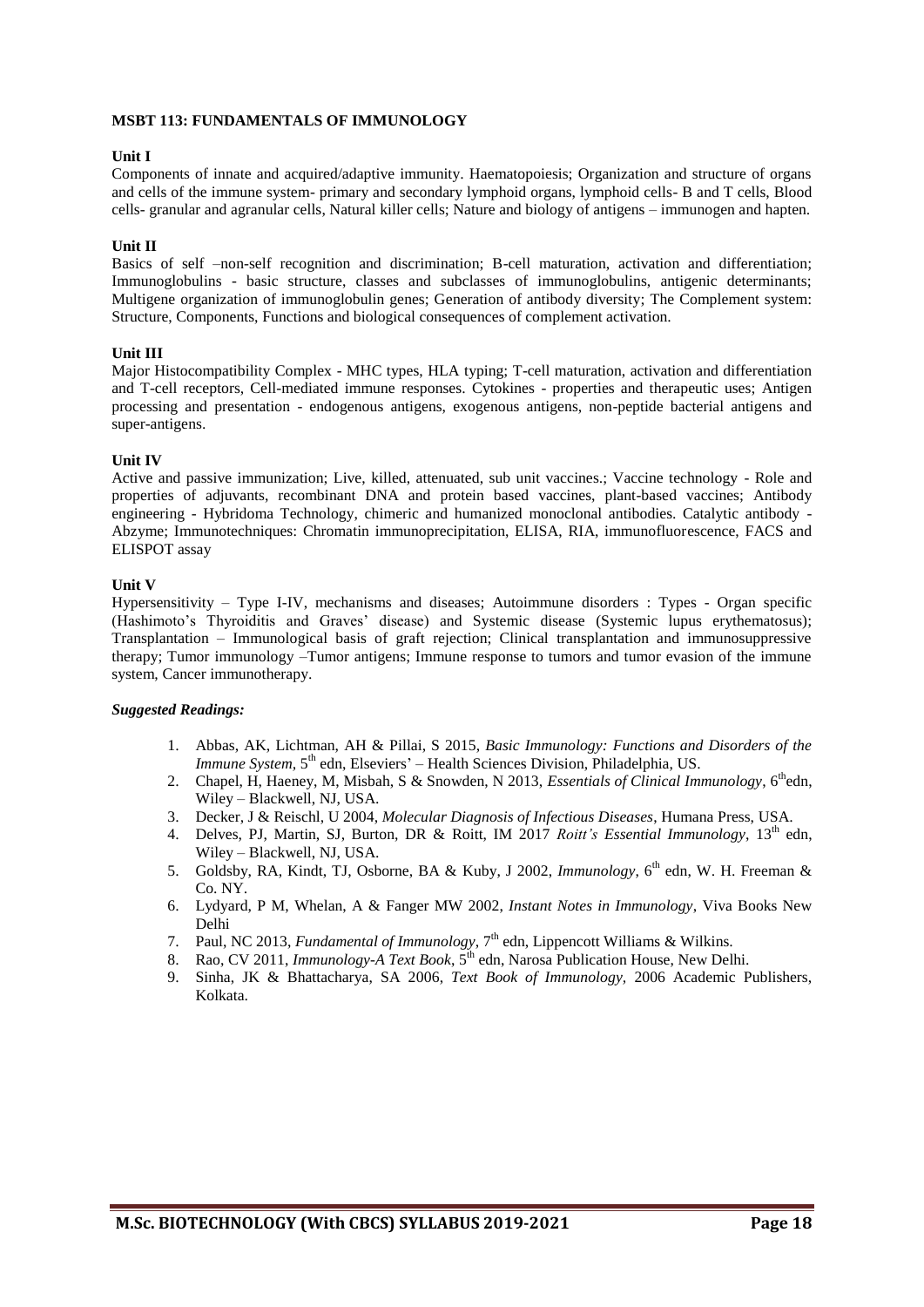#### **MSBT 114: BASIC MOLECULAR BIOLOGY**

#### **Unit I**

Prokaryotic and Eukaryotic genome structure and organization, Levels of eukaryotic chromatin organization – Nucleosome, Solenoid & higher - order chromatin structure; Regulation of chromatin structure - nucleosome remodeling.

#### **Unit II**

DNA Replication; Repair & Recombination: DNA Replication- initiation, elongation and termination in prokaryotes and eukaryotes, Enzymes and accessory proteins; DNA repair- enzymes; Photoreactivation; Nucleotide excision repair; Mismatch correction; SOS repair; Non-homologous end joining; Recombination: Homologous.

#### **Unit III**

Prokaryotic & Eukaryotic Transcription*:* Prokaryotic Transcription; Prokaryotic Promoters; Mechanism-Initiation, Elongation and Termination-Rho-dependent and independent; Prokaryotic gene expression with reference to inducible and repressible operons.

Eukaryotic transcription and regulation-Initiation, Elongation and Termination; RNA polymerase structure; RNA polymerase I, II, III and IV/ V (Plant specific); Eukaryotic promoters; Transcription factors; Transcriptional and post-transcriptional gene silencing- RNA interference and CRISPR.

#### **Unit IV**

Post Transcriptional Modifications*:* Processing of mRNA, tRNA, rRNA; 5'-Cap formation; 3'-end processing and polyadenylation; Splicing; RNA editing; Nuclear export of mRNA; mRNA stability. Long non-coding RNA and Circular RNA.

Translation & Transport: Translation machinery; Ribosomes; Features of genetic code; Prokaryotic and eukaryotic translation, Mechanism of initiation, elongation and termination.

#### **Unit V**

Oncogenes and Tumor suppressor genes**:** Viral and cellular oncogenes; Structure, function and mechanism of action of pRB and p53 tumor suppressor proteins; Activation of oncogenes and dominant negative effect; Suppression of tumor suppressor genes.

- 1. Alberts, B, Johnson, A , Lewis, J, Raff, M, Roberts, K & Walter, P 2007, *Molecular Biology of the*  Cell, 5<sup>th</sup> edn, Garland Science, New York.
- 2. Krebs, JE, Goldstein, ES & Kilpatrick, ST 2014, *Lewin's Gene XI*, Jones and Bartlett Publishers, Sudbury, Massachusetts.
- 3. Lodish, H, Berk, A, Kaiser, CA, Kreiger, M, Bretscher, A, Ploegh, H, Amon, A & Martin, K 2016, Molecular Cell Biology, 8<sup>th</sup> edn, W.H. Freeman and Company, New York.
- 4. Pierce, BA 2016, *Genetics: A Conceptual Approach*, 6<sup>th</sup> edn, W.H. Freeman and Company, NY.
- 5. Snustad, DP & Simmons, MJ 2012, *Principles of Genetics*, 6<sup>th</sup> edn, John Wiley & Sons Inc, Hoboken, NJ, USA.
- 6. Watson, JD, Baker, TA, Bell, SP, Gann, A, Levine, M & Losick, R 2013, *Molecular Biology of the*  Gene, 7<sup>th</sup> edn, Pearson Education, Inc.
- 7. Watson, JD, Hopkins, NH, Roberts, JW, Steitz, JA & Weiner, AM 1987, *Molecular Biology of the*  Gene, 6<sup>th</sup> edn, The Benjamin/ Cummings Publ. Co. Inc, California.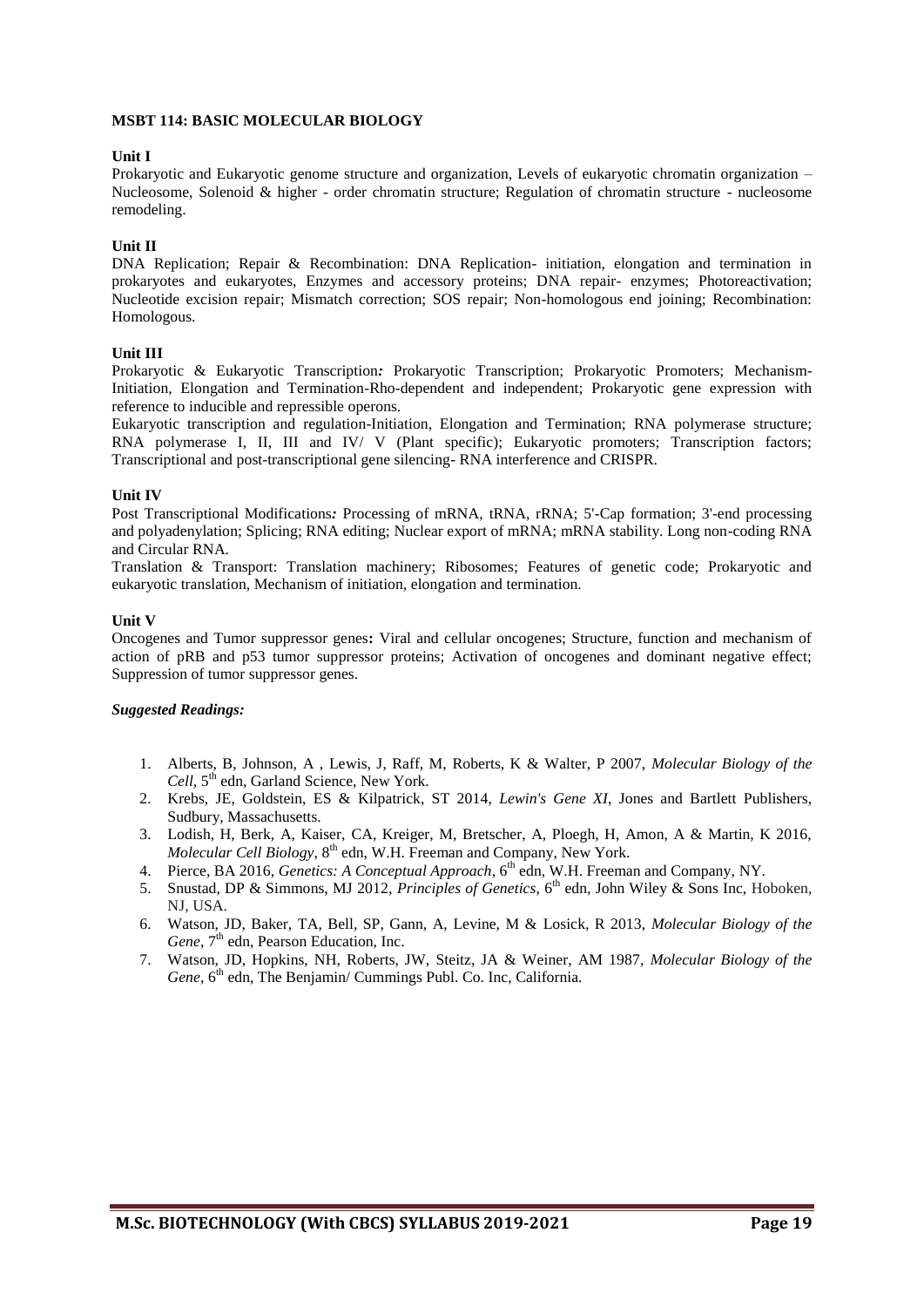#### **PRACTICAL II: MSBT 122 (Covering theory papers MSBT 113 & MSBT 114)**

#### **SUGGESTED LABORATORY EXERCISES:**

- 1. Separation of leucocytes by dextran method.
- 2. Performing Immunodiagnostic test to detect diseases- typhoid and malaria.
- 3. Performing antibody titre by ELISA method.
- 4. Analysis of antigen- antibody interaction by double diffusion.
- 5. Analysis of antigen- antibody interaction by Immuno-electrophoresis.
- 6. Extraction and visualization of genomic DNA from plants by CTAB method.
- 7. Extraction and visualization of DNA from blood cells.
- 8. Extraction and visualization of RNA from plants.
- 9. Preparation of blood smears for identification of leucocytes by Giemsa stain.

#### **SPOTS (Three from each paper):**

- 1. Thymus- as an organ of immune system
- 2. MHC-T cell interaction
- 3. Superantigen
- 4. Monoclonal antibody
- 5. FACS
- 6. Plant- based vaccine
- 7. Autoimmune disorder
- 8. Structure of DNA
- 9. DNA replication
- 10. Eukaryotic transcription
- 11. Eukaryotic promoter
- 12. Structure of eukaryotic chromosome
- 13. *Lac* operon
- 14. Ribosome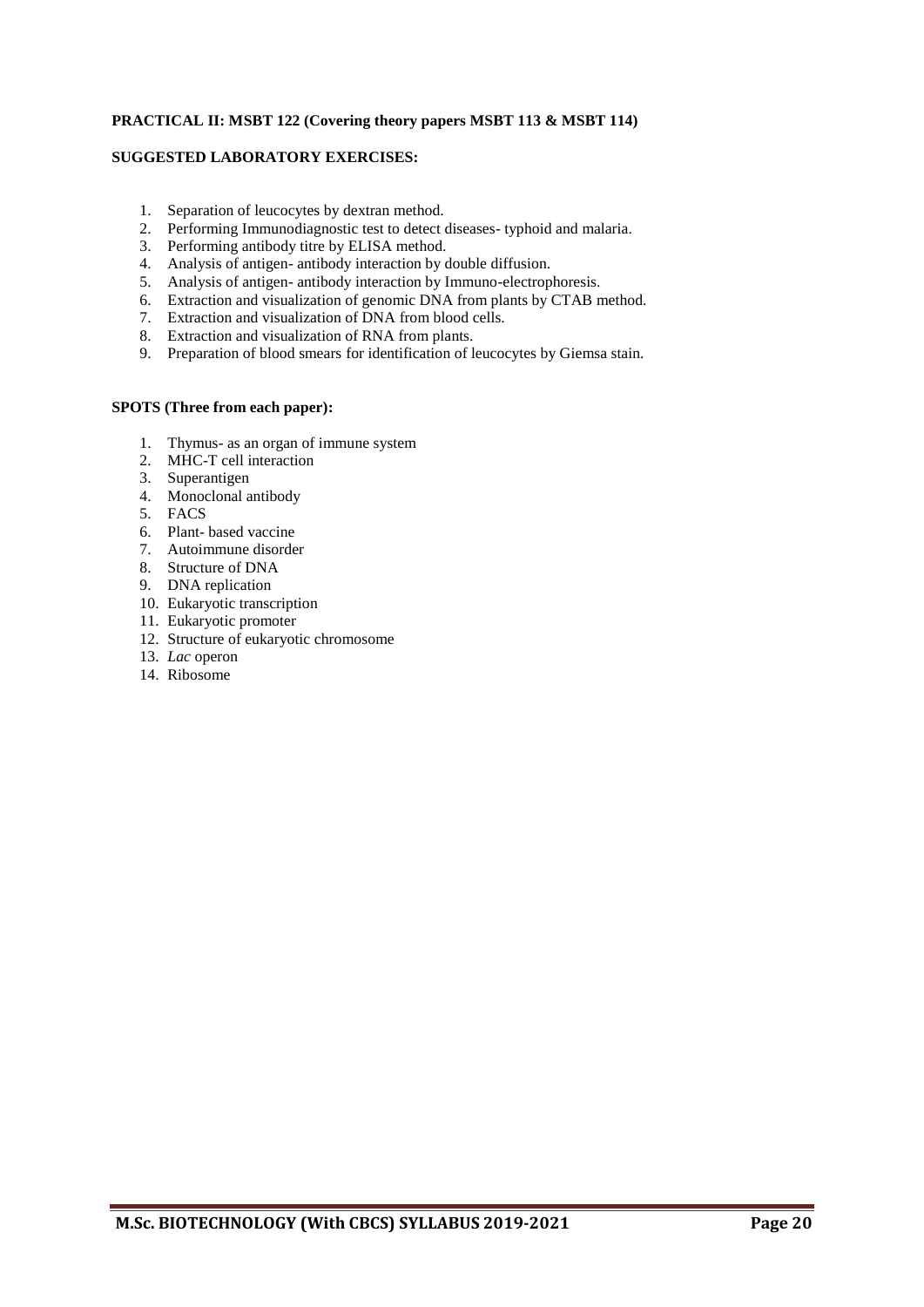#### **LACHOO MEMORIAL COLLEGE OF SCIENCE & TECHNOLOGY (AUTONOMOUS)**

#### **JODHPUR, RAJASTHAN**

#### PRACTICAL EXAMINATION - II M.Sc. BIOTECHNOLOGY SEMESTER- I MSBT: 122 (Covering paper MSBT 113 and MSBT 114)

#### **Time: 6 hours** Max. Marks: 70

|    | 1. Perform the given Immunology experiment.         | 18        |
|----|-----------------------------------------------------|-----------|
|    | 2. Perform the given Molecular Biology experiment.  | 18        |
|    | 3. Identify and comment upon spots from 'a' to 'f': | $4x 6=24$ |
|    | a. <u>______________________________</u>            |           |
|    | b.                                                  |           |
|    | c.                                                  |           |
|    | d.                                                  |           |
|    | e.                                                  |           |
|    | f.                                                  |           |
| 4. | Viva-voce                                           | 10        |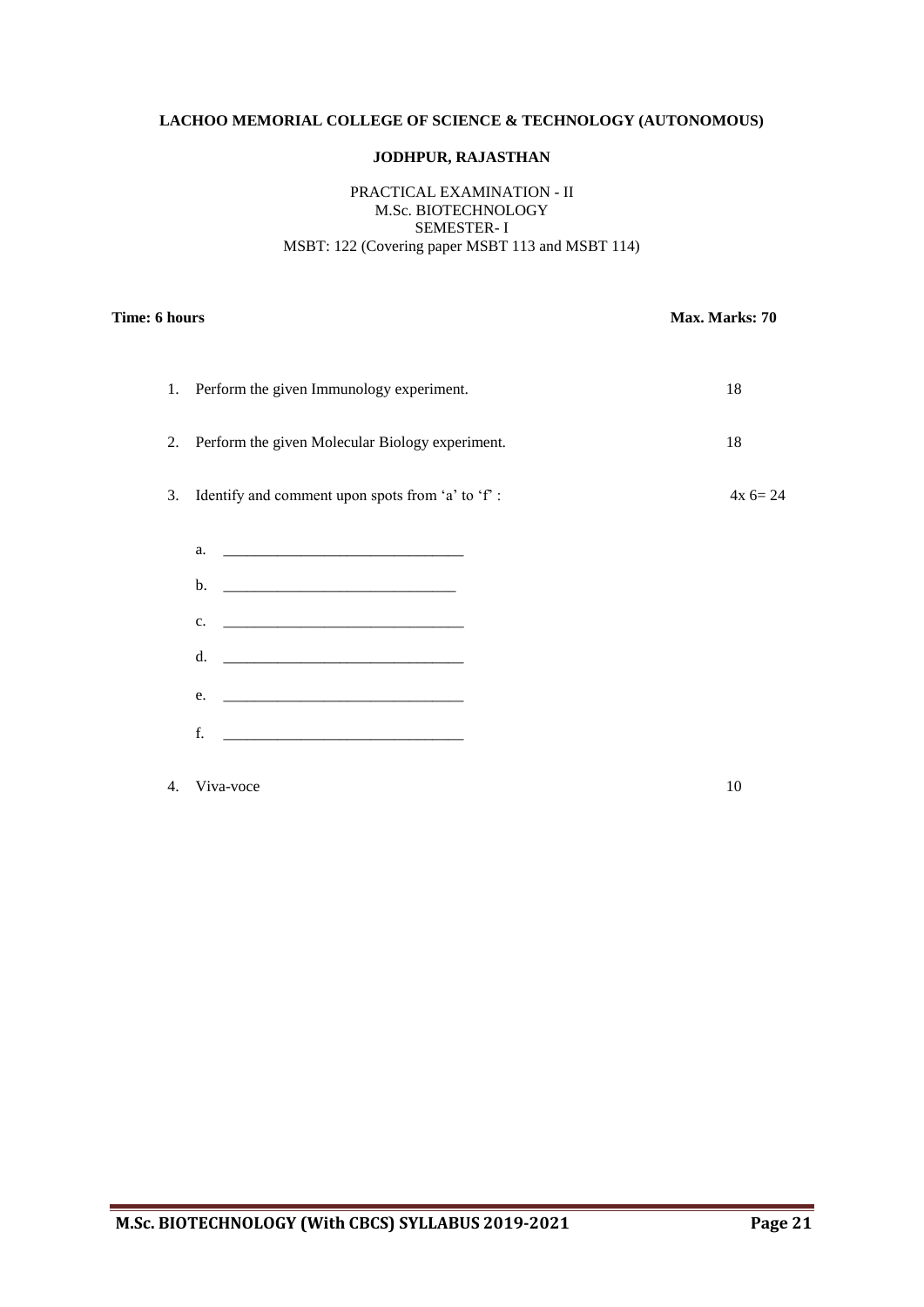#### **SEMESTER II**

#### **MSBT 211: PRINCIPLES OF BIOCHEMISTRY**

#### **Unit I**

Chemical basis of life, Water – properties, pH, buffers, covalent and non covalent interactions; Laws of Thermodynamics, Concept of free energy, standard free energy, determination of ΔG for a reaction. Redox potentials. High energy phosphate compounds – introduction, phosphate group transfer, free energy of hydrolysis of ATP and sugar phosphates.

Structure and function of Saccharides, Lipids, Amino acids, Nucleic acids and Vitamins; Emergent properties of biomolecules in water, Macromolecules; Molecular assemblies;

#### **Unit II**

Peptides and covalent structure of proteins; elucidation of primary and higher order structures; Conformations of proteins (Ramachandran plot, secondary structure, domains, motif and folds). Structure-function relationships in model proteins like ribonuclease A, myoglobin, hemoglobin, chymotrypsin, ATPase and cytochromes.

#### **Unit III**

Enzyme: Historical perspective, general characteristics and structure, nomenclature, IUB enzyme classification, Concept of ES complex, active site, specificity, Michaelis-Menten equation. Different plots for the determination of Km & Vmax and their physiological significances. Collision & transition state theories. Enzyme inhibition, reversible inhibitions and their kinetics. Allosteric enzymes.

#### **Unit IV**

Primary Metabolic pathways: Glycolysis, Gluconeogenesis, Pentose Phosphate Pathway, Metabolism of Glycogen, Cori cycle, Citric acid cycle, Fatty acid oxidation, Amino acid oxidation, Urea cycle and its regulation.

#### **Unit V**

Substrate - level phosphorylation, Oxidative phosphorylation and photophosphorylation (cyclic and noncyclic), Photorespiration, Carbohydrate biosynthesis in plants, Lipid biosynthesis, Biosynthesis of amino acids, Integration and hormonal regulation of metabolism. Inborn errors of metabolism.

- 1 Berg JM, Tymoczko JL & Stryer L 2002, *Biochemistry*, W.H. Freeman and Company.
- 2 Buchanan, BB, Gruissem, W, & Jones, RL (eds.) 2015, *Biochemistry and Molecular Biology of Plants*, American Society of Plant Physiologists, Maryland, USA and Wiley Blackwell.
- 3 Cooper, TG 2011, *The Tools of Biochemistry*, Wiley India Pvt. Ltd.
- 4 Freifelder D. 1983, *Physical Biochemistry: Application to Biochemistry and Molecular Biology*, W.H. Freeman & Company, San Francisco, USA.
- 5 Gupta, SN 2015, *A Text Book of Biochemistry*, 2<sup>nd</sup> edn, Rastogi Publications, Meerut.
- 6 Nelson, DL & Cox, MM 2017, *Lehninger Principles of Biochemistry,* 7 th edn, W. H. Freeman, New York, USA.
- 7 Rao, CNR 2001, *Understanding Chemistry*, Universities Press, Hyderabad. India.
- 8 [Voet](http://as.wiley.com/WileyCDA/Section/id-302477.html?query=Donald+Voet) D, [Pratt](http://as.wiley.com/WileyCDA/Section/id-302477.html?query=Charlotte+W.+Pratt) CW & [Voet](http://as.wiley.com/WileyCDA/Section/id-302477.html?query=Judith+G.+Voet) JG 2013, *Principles of Biochemistry*, John Wiley and Sons, New York. USA.
- 9 Zubay, G 2014, *Biochemistry*, Addison Wesley, Menlo Park, USA.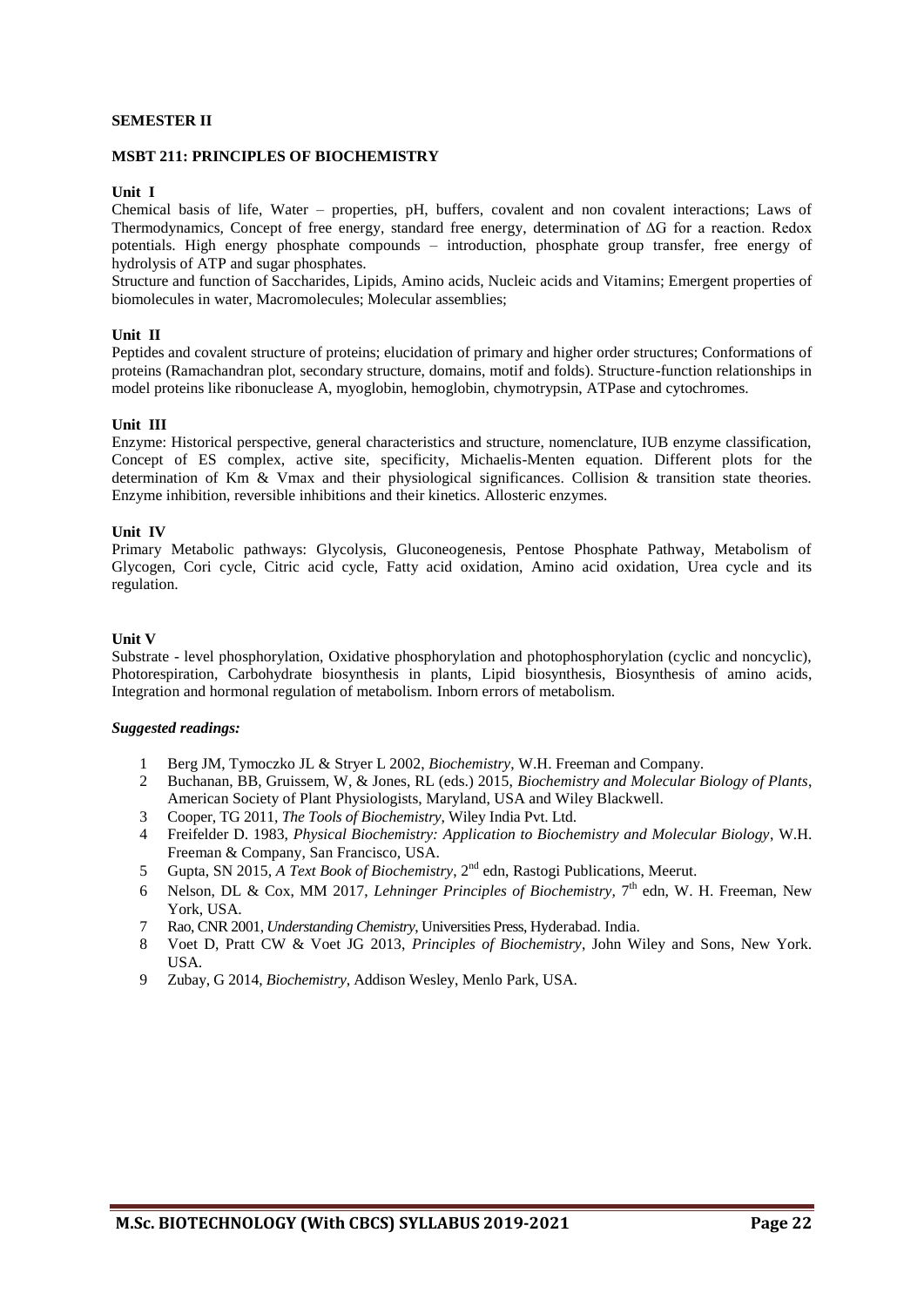#### **MSBT 212: BIOANALYTICAL TECHNIQUES**

#### **Unit I**

Chromatography techniques: TLC, gel permeation, ion exchange and affinity chromatography, HPLC. Spectroscopy technique: UV-visible spectroscopy. Theory and applications of circular dichroism, fluorescence, NMR, ESR, Integrated Plasma Emission Spectroscopy (IPES) and Plasma Emission Spectroscopy.

#### **Unit II**

Electrophoretic techniques: theory and applications- Polyacrylamide gel electrophoresis, SDS-PAGE, agarose gel electrophoresis, isoelectric focusing, 2-D electrophoresis, pulsed field gel electrophoresis and capillary electrophoresis.

#### **Unit III**

Radioactivity: radioactive and stable isotopes, pattern and rate of radioactive decay, measurement of radioactivity - Geiger-Muller counter, solid and liquid scintillation counters (Basic principle, instrumentation and technique); Autoradiography and radioimmunoassay.

#### **Unit IV**

Centrifugation: basic principles, types of centrifuge - microcentrifuge, ultracentrifuge; differential gradient centrifugation and density gradient centrifugation, applications (isolation of cell components), determination of molecular weight by sedimentation velocity and sedimentation equilibrium methods

#### **Unit V**

Microscope and its modifications – Light, phase contrast and interference, Fluorescence, Confocal, Electron (TEM and SEM)

Advanced techniques: protein crystallization - theory and methods. X- ray crystallography, mass spectrometry.

- 1. Campbell, AM & Heyer, LJ 2007, *Discovering Genomics, Proteomics and Bioinformatics*, 2<sup>nd</sup> edn, Benjamin Cummings.
- 2. Freifelder, D 1983, *Physical Biochemistry - Application to Biochemistry and Molecular Biology*, 2nd edn, W. H. Freeman and Company, San Francisco.
- 3. Gibas, C & Jambeck, P 2001, *Developing Bioinformatics Computer Skills*, O'Reilly, Sebastopol.
- 4. Gupta, SN 2015, *A Text Book of Biochemistry*, 2nd edn, Rastogi Publications, Meerut.
- 5. Hofmann, A & Clokie, S 2018, *Wilson & Walker's Principles and Techniques of Biochemistry and*  Molecular Biology, 8<sup>th</sup> edn, Cambridge University Press.
- 6. Holme, D & Peck, H 1998, *Analytical Biochemistry*, 3rd edn, Longman.
- 7. Scopes, R 1994, *Protein Purification - Principles & Practices*, 3rd edn, Springer Verlag.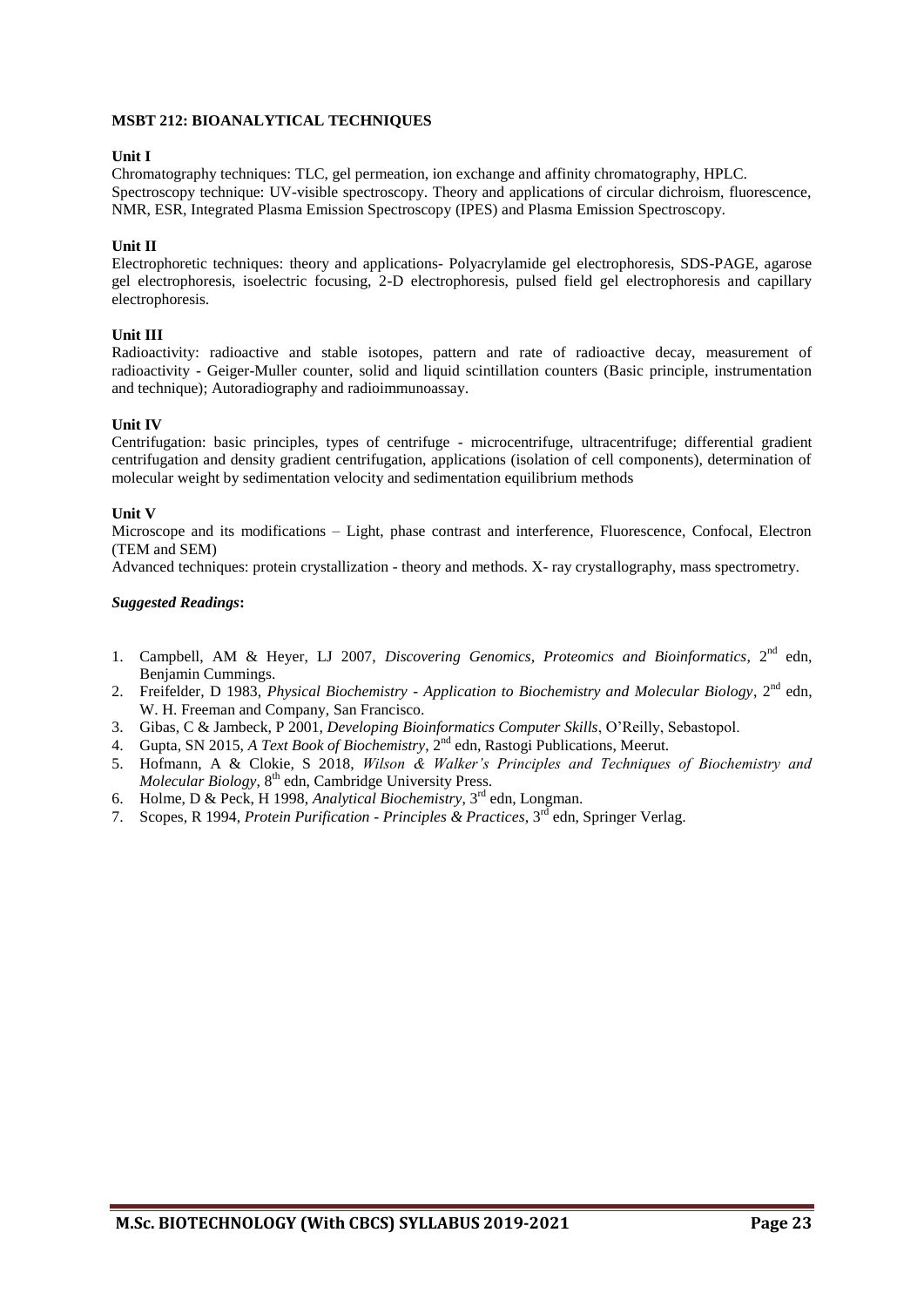#### **PRACTICAL I: MSBT 221 (Covering Theory papers MSBT211 & MSBT212)**

#### **SUGGESTED LABORATORY EXERCISES:**

- 1. Quantitative estimation of reducing sugar & total soluble sugar.
- 2. Quantitative estimation of proteins by Bradford's method.<br>3. Ouantitative estimation of DNA by DPA reagent method.
- 3. Quantitative estimation of DNA by DPA reagent method.<br>4. Ouantitative estimation of RNA by Orcinol method.
- Quantitative estimation of RNA by Orcinol method.
- 5. Separation of amino acids, sugars & plant pigments by TLC
- 6. Separation of biomolecules by gel permeation chromatography.
- 7. Study of the effect of various parameters (substrate concentration, enzyme concentration, temperature and pH) on enzyme (peroxidase/ alkaline phosphatase) activity.
- 8. Electrophoresis for native and denatured proteins (SDS PAGE).
- 9. HPLC- Handling and basic exercise.
- 10. Identification of bio molecules on the basis of maximum absorption spectrum.

#### **SPOTS (Three from each paper):**

- 1. Ramachandran plot
- 2. ATPase pump
- 3. Non- competitive inhibition
- 4. Cori cycle
- 5. Feedbak Inhibition
- 6. Photorespiration
- 7. Phenylketonuria<br>8. NMR spectrosco
- NMR spectroscopy
- 9. X-Ray crystallography
- 10. Electron microscope
- 11. Phase contrast microscope
- 12. Density gradient centrifugation
- 13. RIA
- 14. HPLC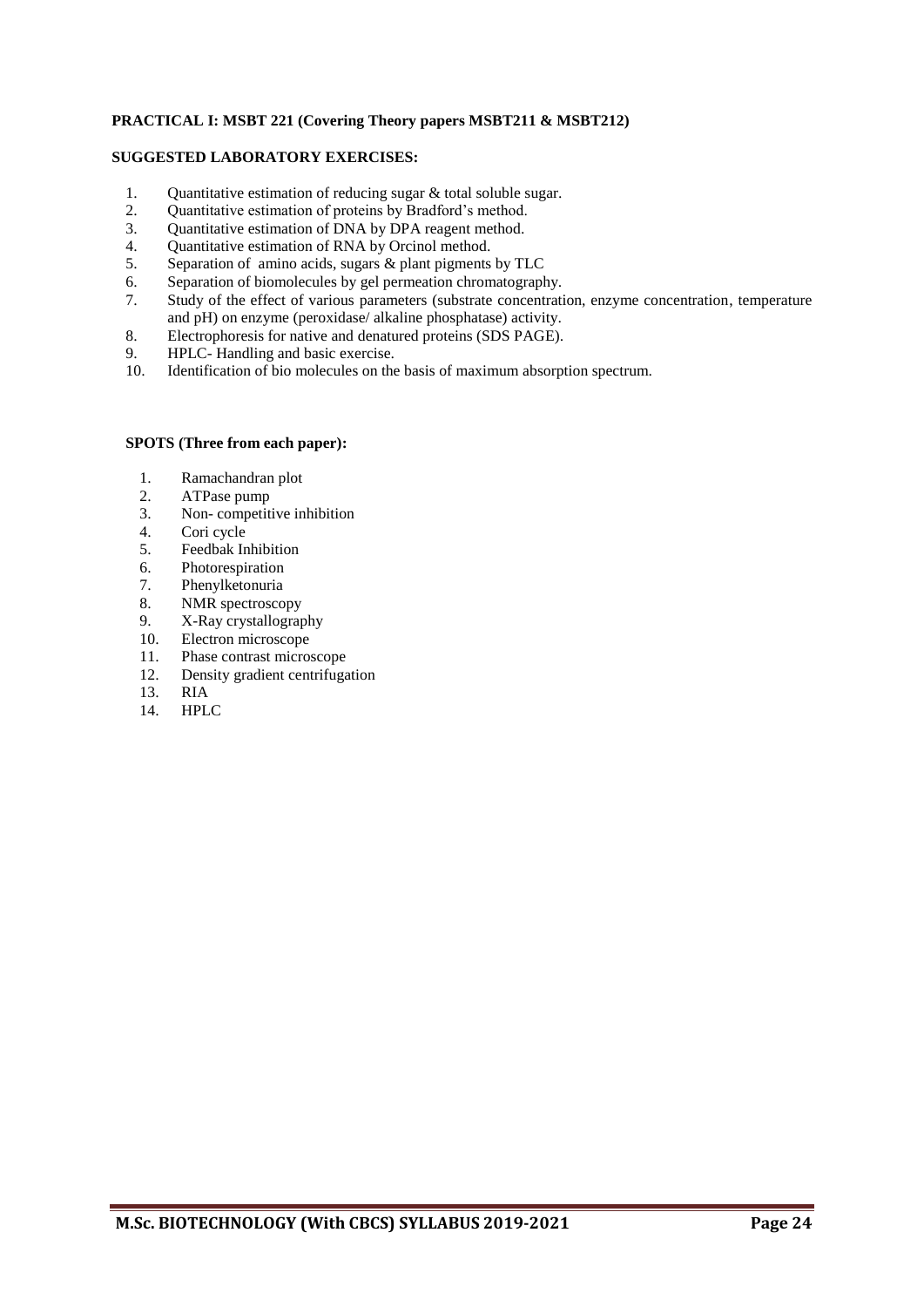#### **LACHOO MEMORIAL COLLEGE OF SCIENCE & TECHNOLOGY (AUTONOMOUS) JODHPUR, RAJASTHAN** PRACTICAL EXAMINATION - I M.Sc. BIOTECHNOLOGY SEMESTER- II MSBT: 221 (Covering Papers MSBT 211 & MSBT212)

|   | Time: 6 hours                                                          | Max. Marks: 70 |
|---|------------------------------------------------------------------------|----------------|
| 1 | Perform the given Biochemistry Experiment                              | 18             |
| 2 | Perform the given Bioanalytical technique Experiment                   | 18             |
| 3 | Identify and comment upon spots from 'a' to 'f':<br>a.                 | $6x = 24$      |
|   |                                                                        |                |
|   | <u> 1999 - Jan James James Barnett, fransk politik (d. 1989)</u><br>c. |                |
|   | d.                                                                     |                |
|   | e.                                                                     |                |
|   | f.                                                                     |                |
|   |                                                                        |                |

### 4. Viva-voce 10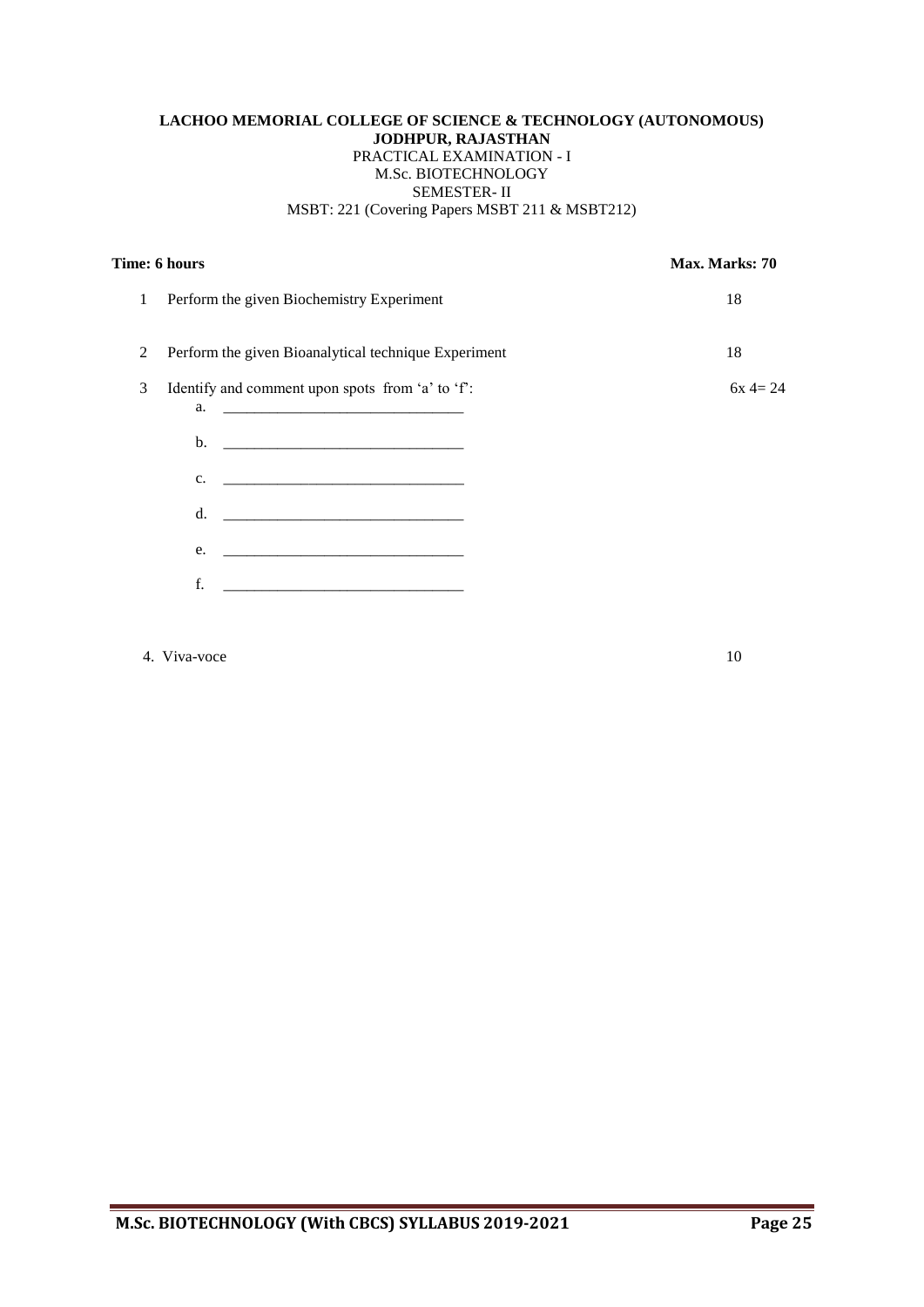#### **MSBT 213: COMPUTATIONAL BIOLOGY AND BIOINFORMATICS**

#### **Unit I**

Biostatistics - definition and scope. Collection of data- Population and sampling, Graphical and diagrammatic representation of data - scale diagram, histograms, pie diagrams, frequency polygon and frequency curves. Measures of central tendency - arithmetic mean, median, and mode. Measure of dispersion - standard deviation.

#### **Unit II**

Hypothesis: principle and evaluation of hypothesis, null and alternate hypothesis. Test for significance: chisquare test, student t-test (single sample mean and two sample mean), F-test. Analysis of variance (ANOVA): assumptions, techniques of analysis of variance, analysis of variance in one-way techniques.

#### **Unit III**

Introduction to bioinformatics: definition, history and principle. Database concept, Biological databases: Primary database (GENBANK, DDBJ, EMBL, SWISS-PROT), Secondary database (TrEMBL, OWL), specialized database (EcoGene, ACeDB, FlyBase, Gramene), Structural database (PDB, MMDB, SCOP). General account of Big Data and cloud computing.

#### **Unit IV**

Computation Biology: Analysis of nucleic acid and protein sequences, sequence comparison algorithms, sequence scoring schemes. Sequence and Genome analysis: Local alignment, global alignment, FASTA, BLAST (Blast P, Blast N, Blast X) and similarity searching scores and their statistical interpretation.

#### **UnitV**

Genome annotation, Computational evolutionary biology, Analysis of gene expression: Analysis of regulation, Analysis of protein expression. Analysis of mutations, Comparative genomics, Modeling systems for predicting structure of biomolecules (DNA and Protein), Molecular Interaction and Docking algorithms. High-throughput image analysis, Role of bioinformatics in genome analysis with reference to *E. coli*, *Arabidopsis* and Human.

- 1. Baxevanis, AD & Ouellette BFF 2004, *Bioinformatics-A Practical Guide to the Analysis of Genes and Proteins*, Wiley Publishers.
- 2. Bergeron, B 2002, *Bioinformatics Computing*. Pearson Education, US.
- 3. Bhat, B R, Srivenkatramana, T & MadhavRao, K S 2011, *Statistics. A Beginners Text. Vol. I*. New Age International Pvt. Ltd., New Delhi.
- 4. Daniel, WW 2012, *Biostatistics-A Foundation for Health Sciences*, 10<sup>th</sup> edn, John Wiley, New York, USA.
- 5. Gupta, SC & Kapoor, VK 2014, *Fundamentals of Mathematical Statistics*. S. Chand & Sons. New Delhi.
- 6. Mount, DW 2004, *Bioinformatics: Sequence and Genome Analysis*, Cold Spring Harbor Laboratory.
- 7. Orengo, CA & Thornton, JM 2003, *Bioinformatics: Genes, Proteins and Computers*. Taylor and Francis, US.
- 8. Rashidi, H & Buchler, LK 2005, *Bioinformatics Basics: Application in Biological Science and Medicine.* CRC Press, USA.
- 9. Rastogi, VB 2011, *Fundamentals of Biostatistics*, Ane Books Pvt. Ltd. New Delhi, India.
- 10. Sharma, V, Munjal, A & Shankar, A 2008, *A Text Book of Bioinformatics*, Rastogi Publications, Meerut.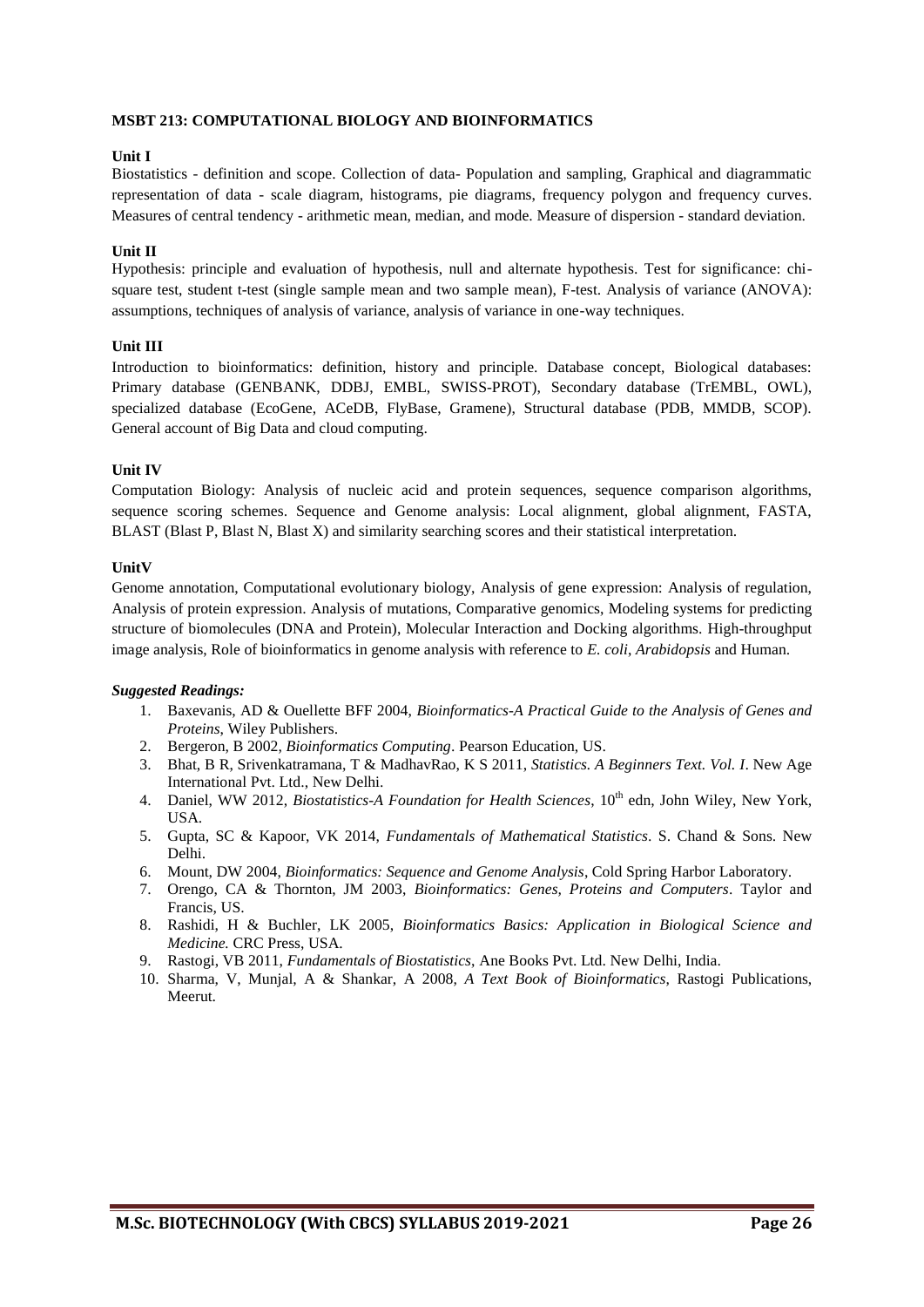#### **MSBT 214: GENETIC ENGINEERING, GENOMICS AND PROTEOMICS**

#### **Unit I**

General introduction and tools of genetic engineering: restriction enzyme, homing enzyme, DNA ligase, polynucleotide kinase, alkaline phosphatase, DNA polymerase, terminal transferase, Reverse transcriptase. Cohesive and blunt end ligation: Linkers, Adaptors, Homopolymer tailing.

Cloning vector - Plasmid (pBR322 and pUC19), cosmid, lambda phage, BACs and YAC. Animal virus derived vectors- SV40, vaccinia and retroviral vectors.

Expression vectors - pMal, GST, pET-based vectors.

#### **Unit II**

Choice of hosts, Methods for transferring recombinant DNA to host cells (Transformation and Transfection). Screening and selection for transformants - Hybridization techniques (Northern, Southern and Colony hybridization, Fluorescence *in situ* hybridization).

Construction of libraries - Isolation of mRNA and total RNA, cDNA and genomic libraries.

Expression of foreign gene in *E. coli*, Baculovirus, mammalian cell and plant. Principles in maximizing gene expression: Codon optimization, codon biasing, phage display.

#### **Unit III**

Techniques in Genetic Engineering: PCR- Primer design, fidelity of thermo-stable enzymes, proof reading enzymes. Types of PCR- LA- PCR, nested, RT - PCR, real time PCR. PCR based site - directed mutagenesis DNA sequencing- Sanger's Method; Deep sequencing, High throughput Sequencing;

Analysis of DNA-Protein Interactions- Yeast- two hybrid system, S1 Mapping, DNaseI footprinting, Methyl interference assay.

#### **Unit IV**

Introduction to Genomics - Structural, Functional, Comparative and evolutionary genomics. Tools for genome analysis - RFLP, DNA fingerprinting, AFLP, RAPD.

Nature of genome in prokaryotes and eukaryotes; Importance of genome projects - human genome project; *Haemophilus influenzae* genome; *Caenorhabditis elegans* genome; Plant genomes; Indian initiatives in genome sequencing with special reference to Mycobacterium, Rice, Neem, Chick pea and Tomato.

#### **Unit V**

Proteome: definitions and conceptualization; Proteomics: Protein analysis (includes measurement of concentration, amino-acid composition, N-terminal sequencing); 2-D electrophoresis of proteins; Peptide fingerprinting; MALDI-TOF; Differential display proteomics; Protein-protein interactions.

Functional genomics and proteomics: Microarrays; Protein and peptide microarray-based technology; PCRdirected protein *in situ* arrays; Concept of Transcriptomics, Metabolomics, Epigenomics and Metagenomics.

- 1. Brown, TA 2010, *Gene Cloning and DNA Analysis: An Introduction*, 6<sup>th</sup> edn, Wiley-Blackwell publishing, UK.
- 2. Campbell, AM & Heyer, LJ 2007, Discovering Genomics, Proteomics and Bioinformatics, 2<sup>nd</sup> edn, Benjamin Cummings Publ. Co., San Francisco, California, USA.
- 3. Dale, JW, Schantz, M & Plant, N 2011, *From Genes to Genomes: Concepts and Applications of DNA Technology*, 3rd edn, Wiley-Blackwell publishing, UK
- 4. Gibson, G & Muse, SV 2004, A Primer of Genome Science, 2<sup>nd</sup> edn, Sinauer Associates, USA.
- 5. Glick, BR & Patten, CL 2017, *Molecular Biotechnology: Principles & Applications of Recombinant*  DNA, 5<sup>th</sup> edn, Taylor & Francis.
- 6. Gupta, PK 2012 *Biotechnology and Genomics*, 1 st edn, Rastogi publications, Meerut.
- 7. Joshi, P 2007, *Genetic Engineering and Its Applications*, 2<sup>nd</sup> edn, Agrobios- India, Jodhpur.
- 8. Primrose, S & Twyman R, 2001, *Principles of Gene Manipulation and Genomics*, 6<sup>th</sup> edn, Blackwell Science, USA.
- 9. Sambrook, J, & Russell, DW 2001, *Molecular Cloning: A Laboratory Manual*, 3rd edn, Cold Spring Harbor Laboratory Press, New York.
- 10. Mitra, S 2000, *Genetic Engineering-Principles and Practice*. Macmillan India Limited, New Delhi.
- 11. Satyanarayana, U 2005, Biotechnology, 1<sup>st</sup> edn, Books and Allied Publishers, Kolkata.
- 12. Singh, BD 2012, *Biotechnology- Expanding Horizons*, 4<sup>th</sup> edn, Kalyani Publishers.
- 13. Veenstra ,TD & Yates, JR 2006, *Proteomics for Biological Discovery*, Wiley-Liss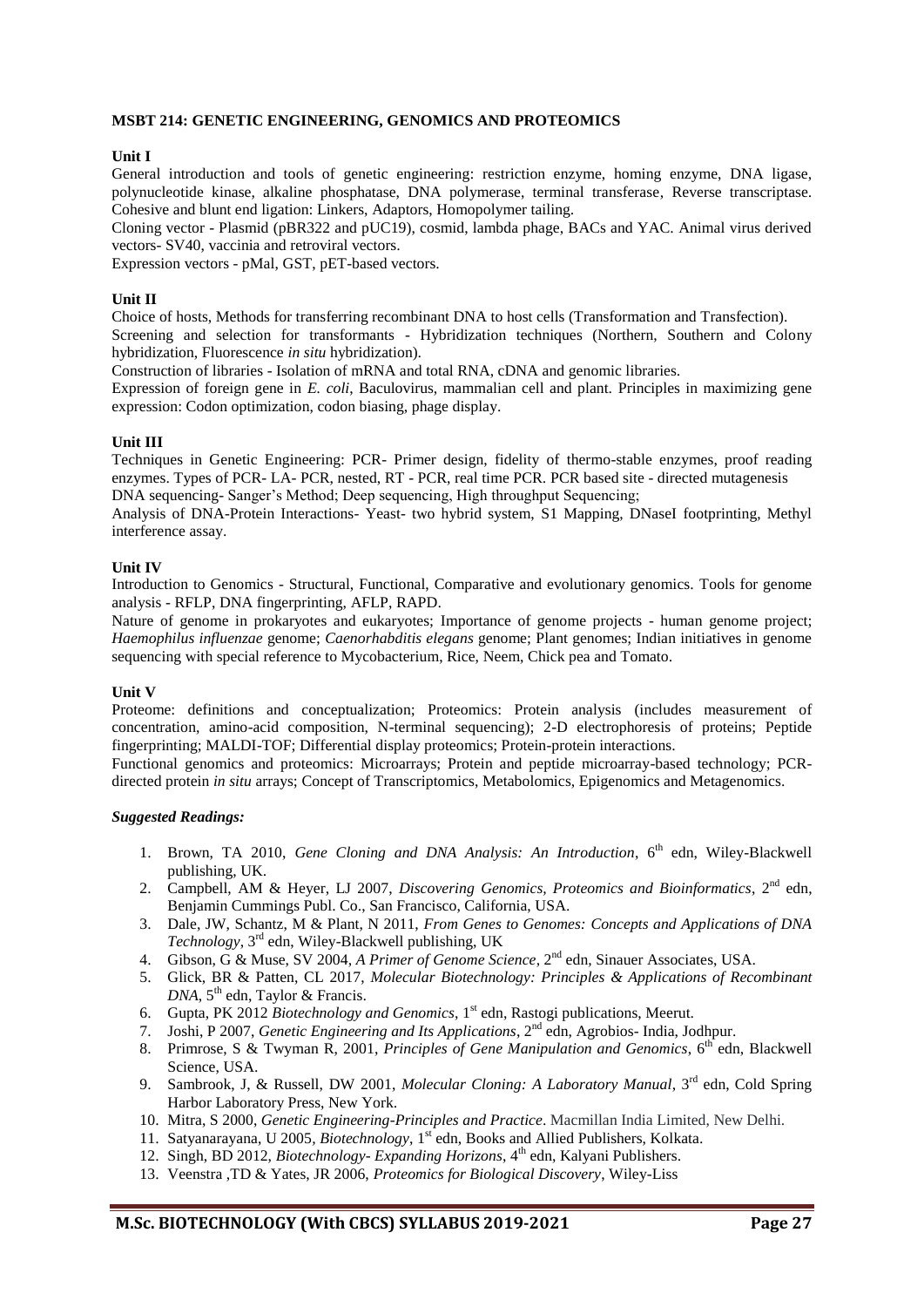#### **PRACTICAL- II: MSBT 222 (Covering theory papers MSBT 213 & MSBT 214)**

#### **SUGGESTED LABORATORY EXERCISES:**

- 1. Introduction to NCBI, NCBI data bases, BLAST, BLASTn, BLASTp, PSI-BLAST.
- 2. Biological databases: EMBL, GenBank, DDBJ, TrEMBL, SWISS-PROT, PIR; primary and secondary composite databases; SCOP, CATH.
- 3. Sequence manipulation Suite, Sequence alignment.
- 4. Primer designing through bioinformatics tools- Primer3.
- 5. Phylogenetic Analysis through PHYLIP/CLUSTAL- W.
- 6. Statistical analysis Mean, mode, Median, Standard Deviation and Chi-Square Test.
- 7. Validating Mendelian and non Mendelian ratio using chi- square test.
- 8. Plasmid DNA isolation from bacteria.
- 9. Quantitative estimation of plasmid isolated from bacteria.
- 10. Restriction and digestion of lambda phage DNA (kit- based)
- 11. DNA ligation of restricted lambda DNA (kit- based)
- 12. Construction of restriction map of DNA
- 13. Preparation of competent cells of bacteria (kit- based)
- 14. Transformation of *E. coli* cells with standard plasmids (kit -based)
- 15. Calculation of transformation efficiency in bacteria.
- 16. Amplification of nucleic acid through polymerase chain reaction (demonstration).
- 17. DNA sequencing from the given data / photograph by Sanger's / Maxam Gilbert's method.
- 18. Determination of the effect of different concentrations of agarose on banding pattern of DNA.

#### **SPOTS (Three from each paper)**:

- 1. Sequence alignment tool- BLAST
- 2. Comparative genomics
- 3. SWISS-PROT
- 4. Phylogenetic tree
- 5. SCOP
- 6. Sampling of Biological Data
- 7. Histogram
- 8. DNA fingerprinting
- 9. 2-D PAGE
- 10. Microarray
- 11. Cosmid
- 12. Southern blotting
- 13. c-DNA library
- 14. Microinjection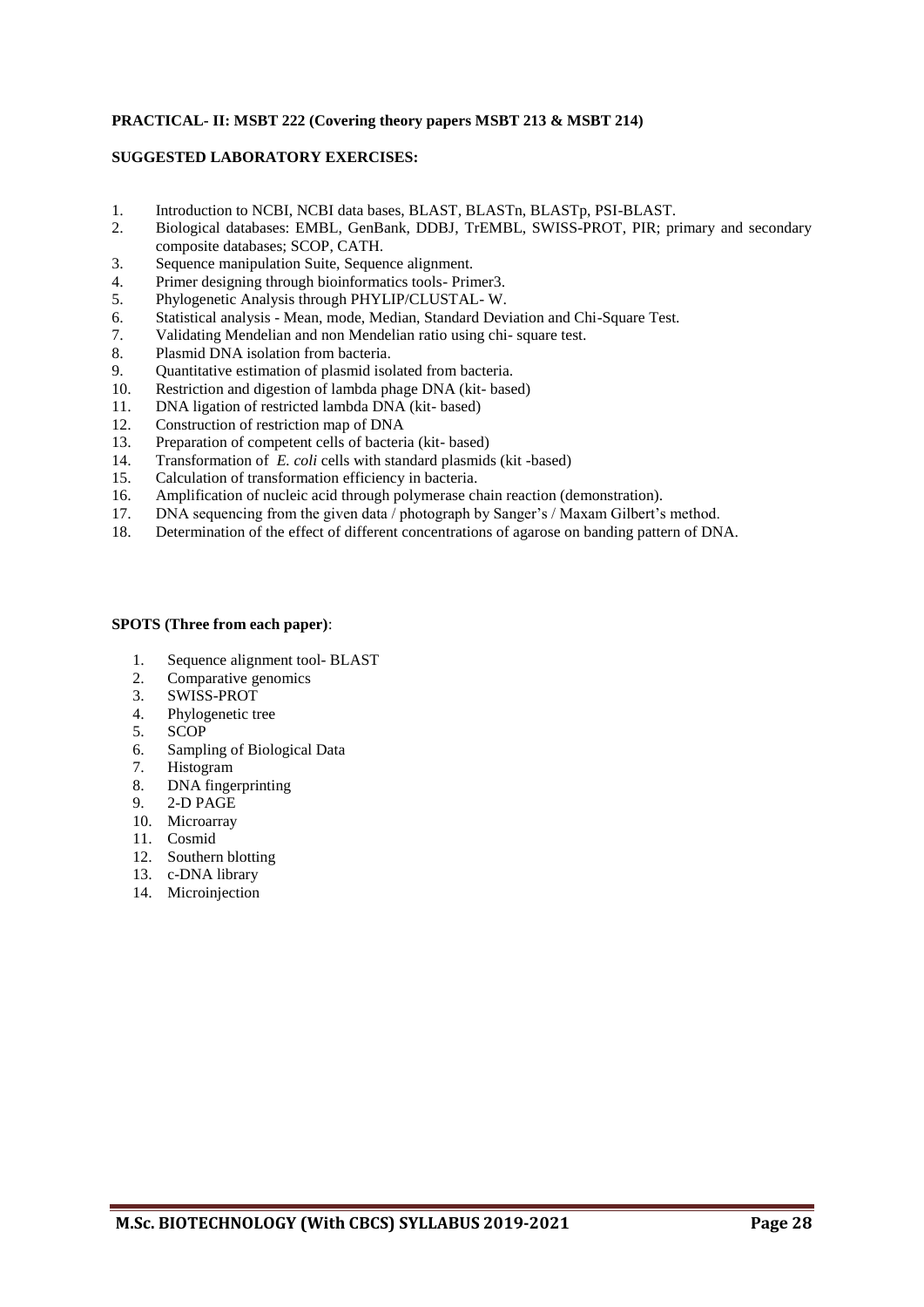#### **LACHOO MEMORIAL COLLEGE OF SCIENCE & TECHNOLOGY (AUTONOMOUS) JODHPUR, RAJASTHAN** PRACTICAL EXAMINATION - II M.Sc. BIOTECHNOLOGY SEMESTER- II MSBT: 222 (Covering Papers MSBT 213 & MSBT214)

| Time: 6 hours                                                                | Max. Marks: 70 |
|------------------------------------------------------------------------------|----------------|
| 1. Perform the given Computational Biology/Bioinformatics Experiment         | 18             |
| 2. Perform the given Genetic Engineering/ Genomics and Proteomics Experiment | 18             |
| 3. Identify and comment upon spots from 'a' to 'f':                          | $6x = 24$      |
| a. <u>______________________________</u>                                     |                |
|                                                                              |                |
| c.                                                                           |                |
| d. <u>___________________________________</u>                                |                |
| e.                                                                           |                |
| f.                                                                           |                |
|                                                                              |                |

### 4. Viva-voce 10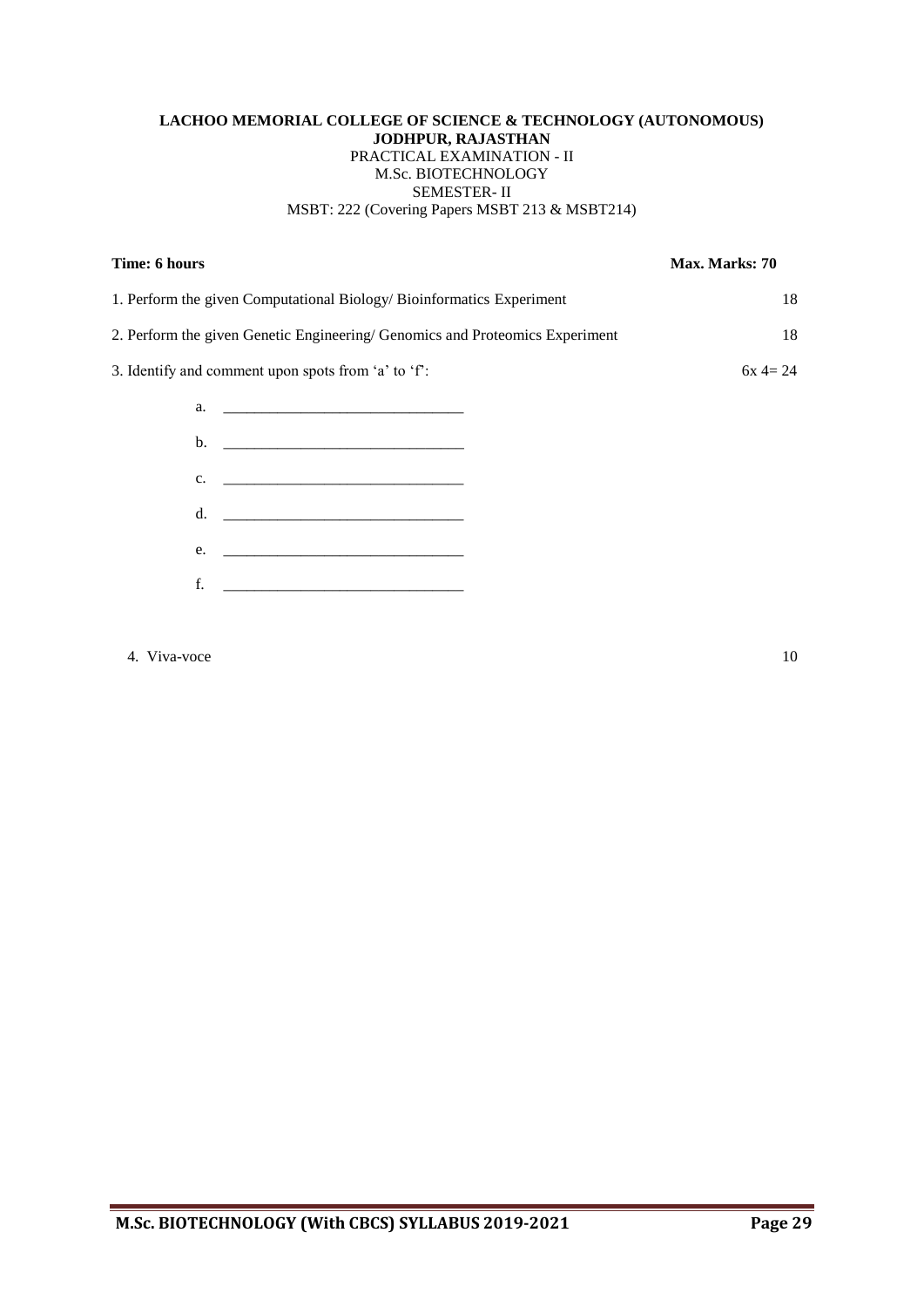#### **SEMESTER - III**

#### **MSBT 311: ENVIRONMENTAL BIOTECHNOLOGY**

#### **Unit-I**

Pollution (Air, Soil, Water) - its causes and consequences. Waste water- its types and sources. Methods of waste water treatment. Eutrophication and algal blooms. Solid waste- sources, types and characterization. Methods of solid waste management. Biomedical waste and its disposal. Incineration, composting, vermi-composting and vermi-culture.

#### **Unit-II**

Sustainable development - concept and strategies. Concept of clean technology. Green technologies and their applications. Microbial biofertilizers- types, sources and their commercial production. Mycorrizhae (VM) and their significance in an ecosystem and crop productivity. *Rhizobia* and other symbiotic and non-symbiotic nitrogen fixing microbes and their role in crop productivity. *Azolla* as biofertilizer and its commercial production. Significance and application of Phosphate Solubilizing Bacteria (PSB) and Plant Growth Promoting Rhizobacteria (PGPR).

#### **Unit-III**

Bioremediation – definition, concept and applications. Application of microbes in biodegradation of cellulose, lignin, pesticides, xenobiotics and other recalcitrant chemicals, petroleum and hydrocarbons. Ecological significance of bioremediation. Biomagnification and bioaccumulation of heavy metals from industrial affluents. Use of genetically modified microbes in degradation of environmental pollutants.

#### **Unit-IV**

Phytoremediation- Concept and applications. Tailing Dams and tailing dam stabilization by plants. Indicator plants. Biomining, biometallurgy and biohydrometallurgy for extraction and recovery of useful metals. Biooxidation- direct and indirect mechanisms, bacterial oxidation of sphalerite, chalcopyrite and pyrite. Microbes in petroleum extraction. Biotransformation, biodeterioration and its control.

#### **Unit-V**

Biopesticides- definition, significance, types, sources, commercial production, use and mode of action. Entomopathogenic fungi and viral insecticides. Significance of *Bacillus thuringienesis* as biocontrol agent. Microbes as biological weapons. Role of microbes in production of biofuels. Biogas production and factors affecting methane formation. Biosensors- principle and working. Types of Biosensors. Applications of biosensors in environmental monitoring. Application of microbes as biosensors.

- 1. Abbasi, SA & Abbasi, N 2005, *Renewable Energy Sources and their Environmental Impact*, Prentice Hall of India, Pvt. Ltd.
- 2. Chatterji, AK 2011, *Introduction to Environmental Biotechnology*, Prentice Hall of India Pvt. Ltd.
- 3. De, AK 2017, *Environmental Chemistry*, 8<sup>th</sup> edn, New Age International.
- 4. Jogdand, SN 2015, *Environmental Biotechnology*, Himalaya Publishing House Pvt. Ltd.
- 5. Metcalf & Eddy 2002, *Waste Water Engineering Treatment and Reuse.* McGraw Hill.
- 6. Mohapatra, PK, 2010, *Text Book of Environmental Biotechnology*, I. K. International Pvt. Ltd, New Delhi.
- 7. Young, M (Ed.) 2011, *Comprehensive Biotechnology* (Vol I-VI) Elsevier.
- 8. Mukerji, KG, Chamola, BP & Upadhyay, RK 1999, *Biotechnological Approaches in Biocontrol of Plant Pathogens,* Kluwer Academic/Plenum Publishers, Harbound.
- 9. Prasad, MNV & Strzalka, K 2002, *Physiology and Biochemistry of Metal Toxicity and Tolerance in Plants,* Kluwer Academic Publishers, Dordrecht, Harbound.
- 9. Rittman, B & McCarty, PL 2000, *Environmental Biotechnology: Principles and Applications*, 2<sup>nd</sup> edn, McGraw-Hill, New York.
- 10. Scragg, A 2005, *Environmental Biotechnology*, Oxford University Press.
- 11. Thakur, IS 2011, *Environmental Biotechnology: Basic Concepts and Applications*, I. K. International, New Delhi.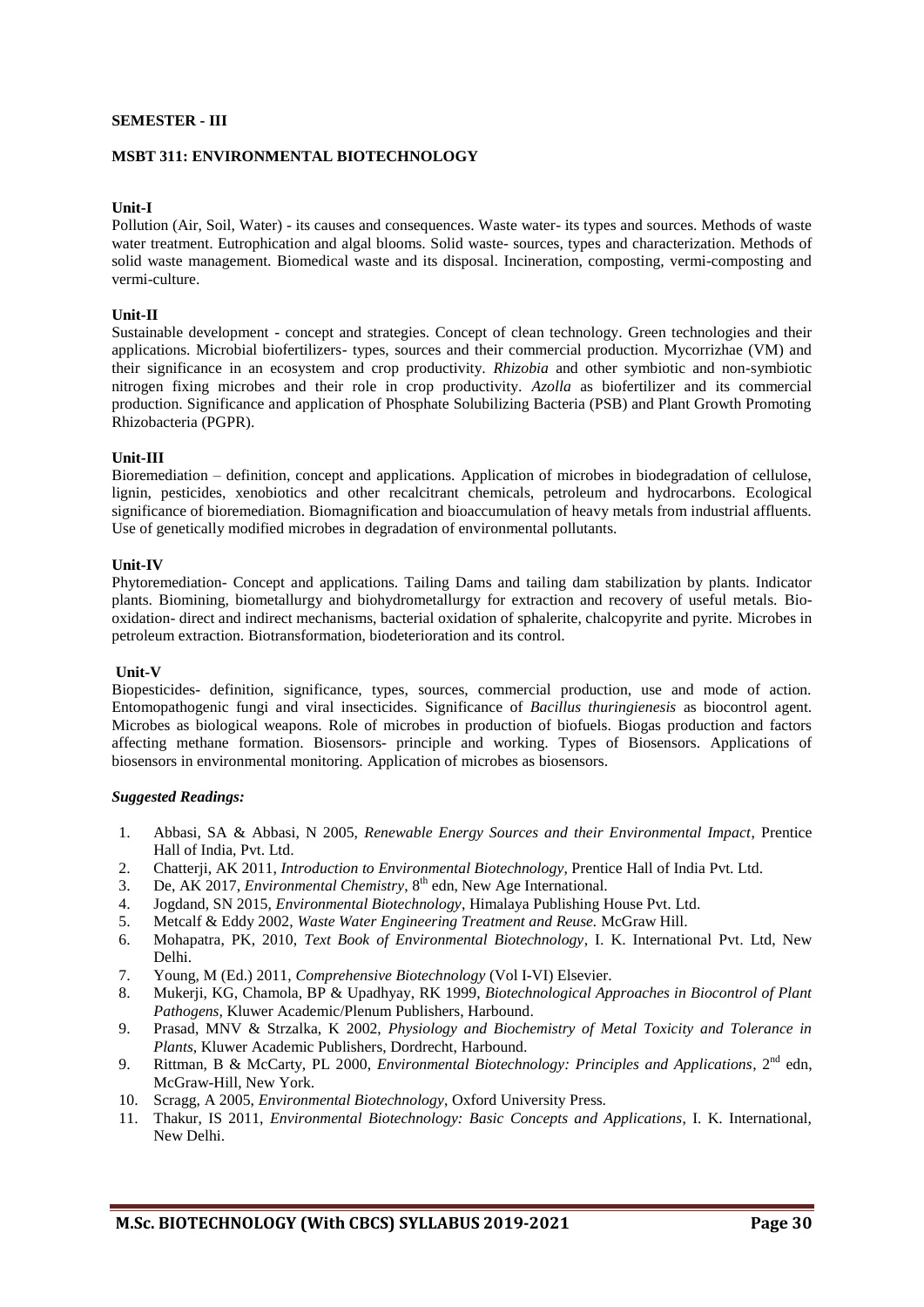#### **MSBT 312: ANIMAL CELL CULTURE AND APPLICATIONS**

#### **Unit I**

Structure and organization of animal cell. Equipments and materials for animal cell culture technology. Balance salt solution and simple growth medium. Role of carbon dioxide, serum and other supplements in medium. Serum - free defined media and their applications.

Concept of stem cell, totipotency, pluripotency and induced pluripotency. Epigenetics and stem cell.

#### **Unit II**

Biology of cultured cells: the culture environment, cell adhesion, cell proliferation. Primary culture: primary explant, isolation of the tissue. Cell line: nomenclature, subculture and propagation, immortalization of cell lines, cell line designations. Maintenance of cell culture: cell morphology, replacement of medium, surface area, holding medium and use of antibiotics.

Methods for measurement of growth: cell quantification, biochemical determinations, viability assay.

#### **Unit III**

Cell characterization: requirement and methods. Cell cloning: monolayer cloning, suspension cloning. Organotypic culture: introduction, types- organ and histotypic culture, applications.

Scaling-up of animal cell culture: scale- up in suspension (Air lift fermentor, Rotating chamber & NASA bioreactor) and scale- up in monolayer (Nunc cell factory, Roller culture & Microcarrier).

#### **Unit IV**

Cell transformation: introduction, properties and causative factors-genetic instability, immortalization, aberrant growth control and tumorigenicity.

Three dimensional culture: introduction, multicellular tumour spheroids (MCTS) monoculture . Tissue engineering: introduction and examples (skin, urothelium and peripheral nerve implants). Safety measures, hazards and ethics of animal cell culture.

#### **Unit V**

Applications of animal cell culture: Cell culture based vaccines, Production of special secondary metabolites/ products (insulin, somatotropin, interferon, tPA, factor VIII etc.), Growth factors for promoting proliferation of animal cells (EGF, FGF, PDGF, IL-1, IL-2, NGF, erythropoietin), Transgenic animals: importance and applications.

- 1. Butler. M 2014, *Animal Cell Biotechnology-Methods & Protocol* (Portner, R ed.) Springer.
- 2. Freshney, RI 2010, *Culture of Animal Cells: A Manual of Basic Techniques and Specialized* Applications, 6<sup>th</sup> edn, John Wiley& Sons.
- 3. Jennie, P & Barnes, D 1998, *Methods in Cell Biology*, Volume 57, *Animal Cell Culture Methods*, Academic Press.
- 4. Masters, JRW 2000, *Animal Cell Culture Practical Approach*, 3<sup>rd</sup> edn, Oxford University Press.
- 5. Ranga, MM 2007, *Animal Biotechnology*, 3<sup>rd</sup> edn, Agrobios, India.
- 6. Satyanarayana, U 2013, *Biotechnology*, Books and Allied (P) Ltd.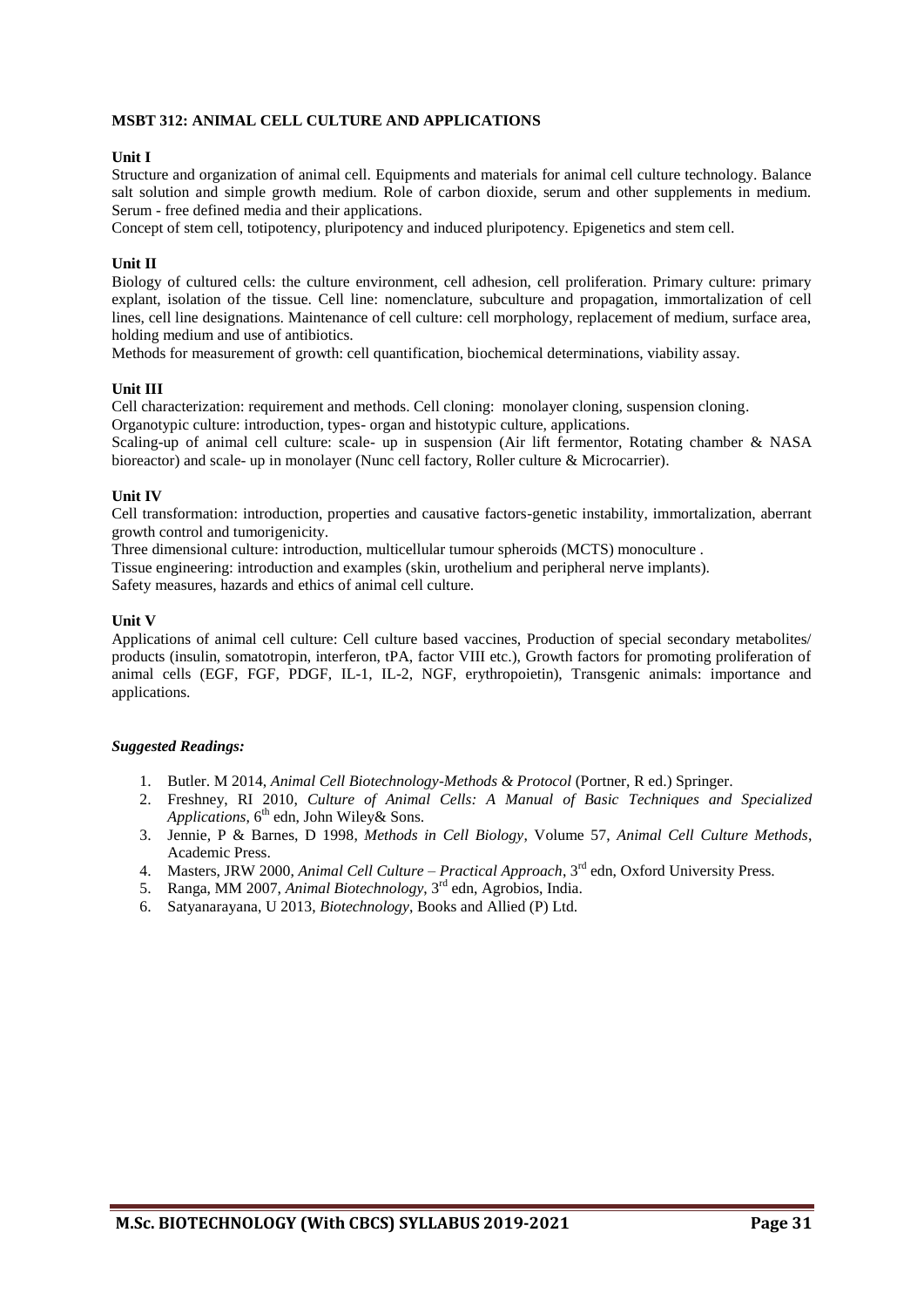#### **PRACTICAL I- MSBT 321 (Covering theory papers MSBT 311 and MSBT 312)**

#### **SUGGESTED LABORATORY EXERCISES:**

- 1. Quantification of filterable solid wastes.
- 2. Water quality assessment for polluted water bodies: a. Physical- pH and conductivity.
	- b. Chemical- nitrate, chloride, Dissolved oxygen, Chemical oxygen demand and alkalnity.
- 3. Quantification of inorganic ions (sodium, potassium and calcium) in water sample using flame photometer.
- 4. Studying cell death and cytotoxicity by staining methods
- 5. Differentiation of the viable and nonviable cell by staining methods.
- 6. Introduction to culture environment, medium and culture vessels for animal cell culture.
- 7. Preparation of culture media and concept of sterilization in animal cell culture.
- 8. Demonstration of establishment of primary cell culture by trypsinization.

#### **SPOTS (Three from each paper):**

- 1. Biogas production
- 2. *P. putida* as Superbug
- 3. Bioaugmentation
- 4. Biomagnification
- 5. Vermiculture
- 6. Bioleaching
- 7. Plant Growth Promoting Rhizobacteria (PGPR)
- 8. Stem cell
- 9. Cell Characterization
- 10. Histotypic Culture
- 11. Growth Factors for Animal Cell Culture
- 12. Air lift Fermenter
- 13. Continuous cell line
- 14. Supermouse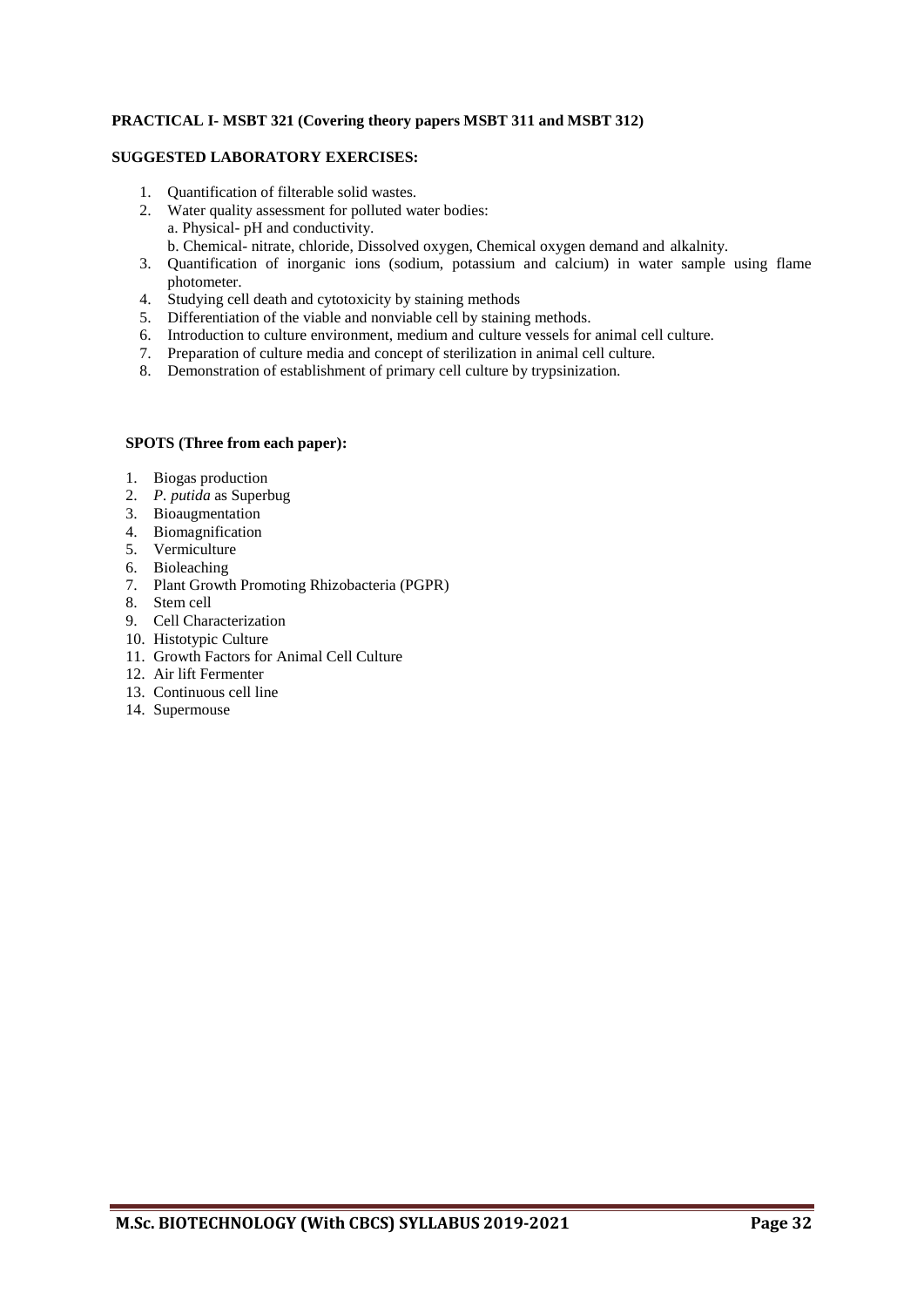#### **LACHOO MEMORIAL COLLEGE OF SCIENCE & TECHNOLOGY (AUTONOMOUS) JODHPUR, RAJASTHAN** PRACTICAL EXAMINATION - I M.Sc. BIOTECHNOLOGY SEMESTER- III MSBT: 321 (Covering Papers MSBT 311 & MSBT312)

| Time: 6 hours                                                    | Max. Marks: 70 |
|------------------------------------------------------------------|----------------|
| 1. Perform the given Environmental Biotechnology Experiment      | 18             |
| 2. Perform / comment on the given Animal cell culture Experiment | 18             |
| Identify and comment upon spots from 'a' to 'f':<br>3.           | $6x = 24$      |
| $c.$ $\qquad \qquad$<br>$d. \underline{\hspace{2cm}}$<br>e.      |                |
|                                                                  |                |

4. Viva-voce 10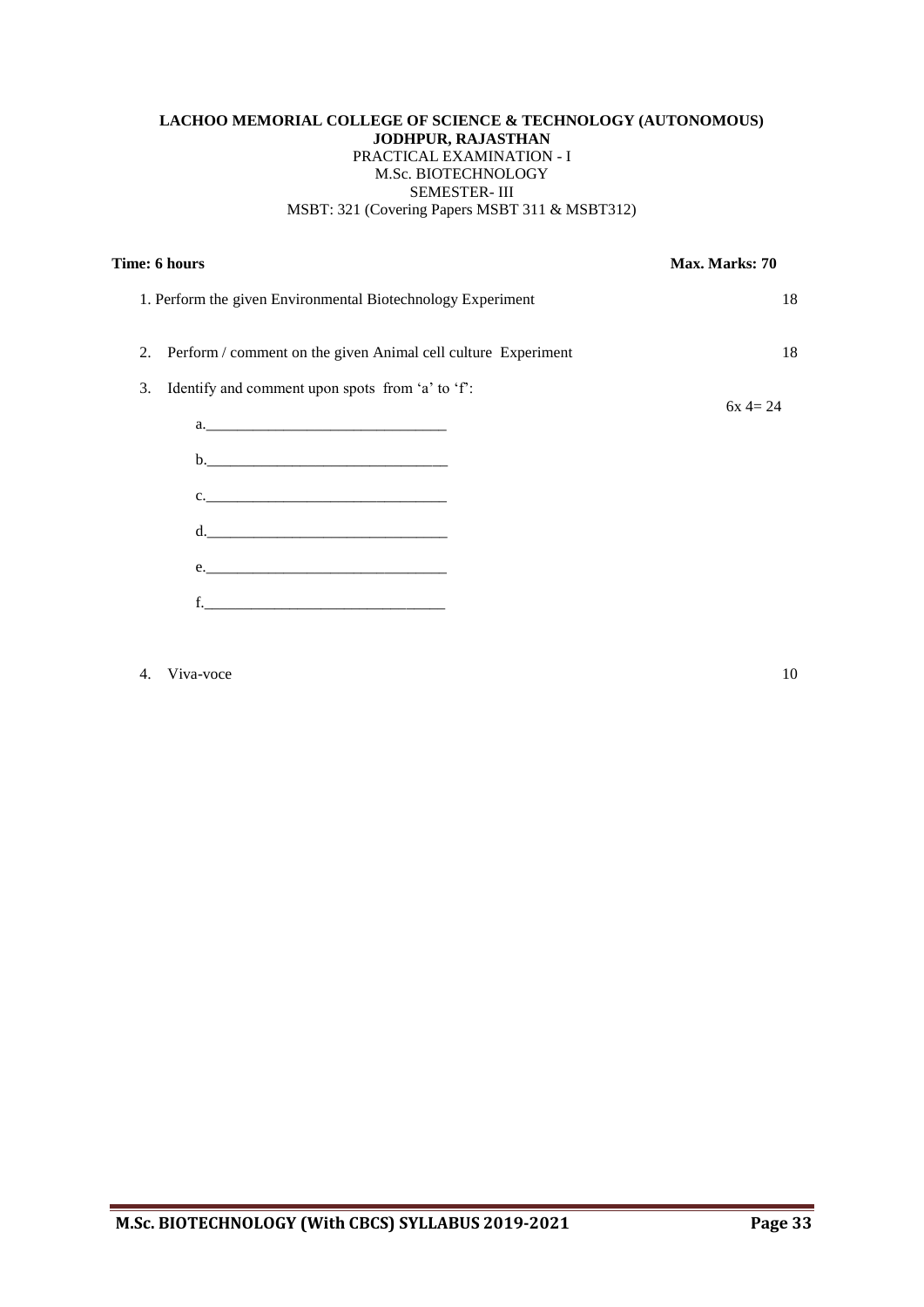#### **MSBT 313: PLANT BIOTECHNOLOGY**

#### **Unit I**

Plant Tissue Culture: General Introduction; Concept of Totipotency, Historical Background; Concept of asepsis and methods of sterilization. Laboratory planning and design. Basic tools and techniques of *in vitro* culture, Explant selection and surface sterilization, Composition and preparation of tissue culture media.

#### **Unit II**

Micropropagation: Pathways (Axillary bud proliferation, adventitious shoot bud differentiation, callus organogenesis and somatic embryogenesis), meristem tip culture and production of virus - free plants-Thermotherapy, chemotherapy, virus indexing, Applications and limitations.

Anther, pollen and ovule culture for haploid production, *in vitro* fertilization and ovary culture; Somaclonal Variations-Isolation of somaclonal variants, molecular basis, Applications and Limitations.

#### **Unit III**

Germplasm conservation and cryopreservation: Importance, methods of conservation: *In situ* and *ex situ*  conservation; *In vitro* conservation, cryopreservation technique – importance of cryopreservation, pretreatment, freezing methods, cryoprotectants, vitrification.

Protoplast Culture: Isolation, purification and regeneration of protoplast; Testing of viability of isolated protoplast; Somatic hybridization and methods of protoplast fusion; Selection of hybrids, Practical applications of somatic hybridization (hybrids/cybrids).

#### **Unit IV**

Plant Transformation Technology: Features of Ti and Ri plasmid; The basis of tumour formation, mechanisms of DNA transfer , role of virulence genes; Vectors engineered from Ti plasmid; Use of 35S and other promoters; Methods of nuclear transformation, Direct DNA transfer: particle bombardment, electroporation, microinjection; Transgene stability and gene silencing.

#### **Unit V**

Application of plant transformation for productivity and performance: herbicide resistance , insect resistance with special reference to Bt genes, virus resistance. Use of antisense technology to prevent post-harvest losses and prolonging shelf-life of fruits and flowers, Production of vaccines/ plantibodies in GM plants, Terminator gene technology, Transplastomics , cis-genics, Applications of genome editing.

- 1. Barbara, MR 2007, *Plant Cryopreservation: A Practical Guide*. Springer Verlag, Berlin, Heidelberg.
- 2. Bhojwani, SS & Razdan, MK 1996, *Plant Tissue Culture: Theory and Practice (revised edition)*, Elsevier Science, Netherlands.
- 3. Davey, MR & Anthony, P 2010, *Plant Cell Culture: Essential Methods*, Wiley-Blackwell Ltd.
- 4. De, KK 2013, *An Introduction to Plant Tissue Culture*, New Central Book Agency, Kolkatta.
- 5. Endress, R 2014, *Plant Cell Biotechnology*, Springer India Pvt. Ltd.
- 6. Pauline, MD 1997, *Hairy Roots: Culture and Applications*, Harwood Academic Publishers.
- 7. Purohit, SD 2013, *Introduction to Plant Cell, Tissue and Organ Culture*, PHI Learning Private Limited, Delhi.
- 8. Razdan, MK 2012, *An Introduction to Plant Tissue Culture*, Oxford & IBH Publ. Ltd., New Delhi.
- 9. Singh, BD & Shekhawat, NS 2017, *Molecular Plant Breeding*, Scientific Publishers, Jodhpur.
- 10. Slater, A, Scott, N & Fowler, M 2003, *Plant Biotechnology: The Genetic Manipulation of Plants*, Oxford University Press, UK.
- 11. Thorpe, TA & Edward CY (eds.) 2011, *Plant Embryo Culture: Methods and Protocols*, Springer Verlag, Berlin, Heidelberg.
- 12. Vasil, IK & Thorpe, TA (eds.) 2005, *Plant Cell and Tissue Culture,* Springer India Pvt. Limited, New Delhi.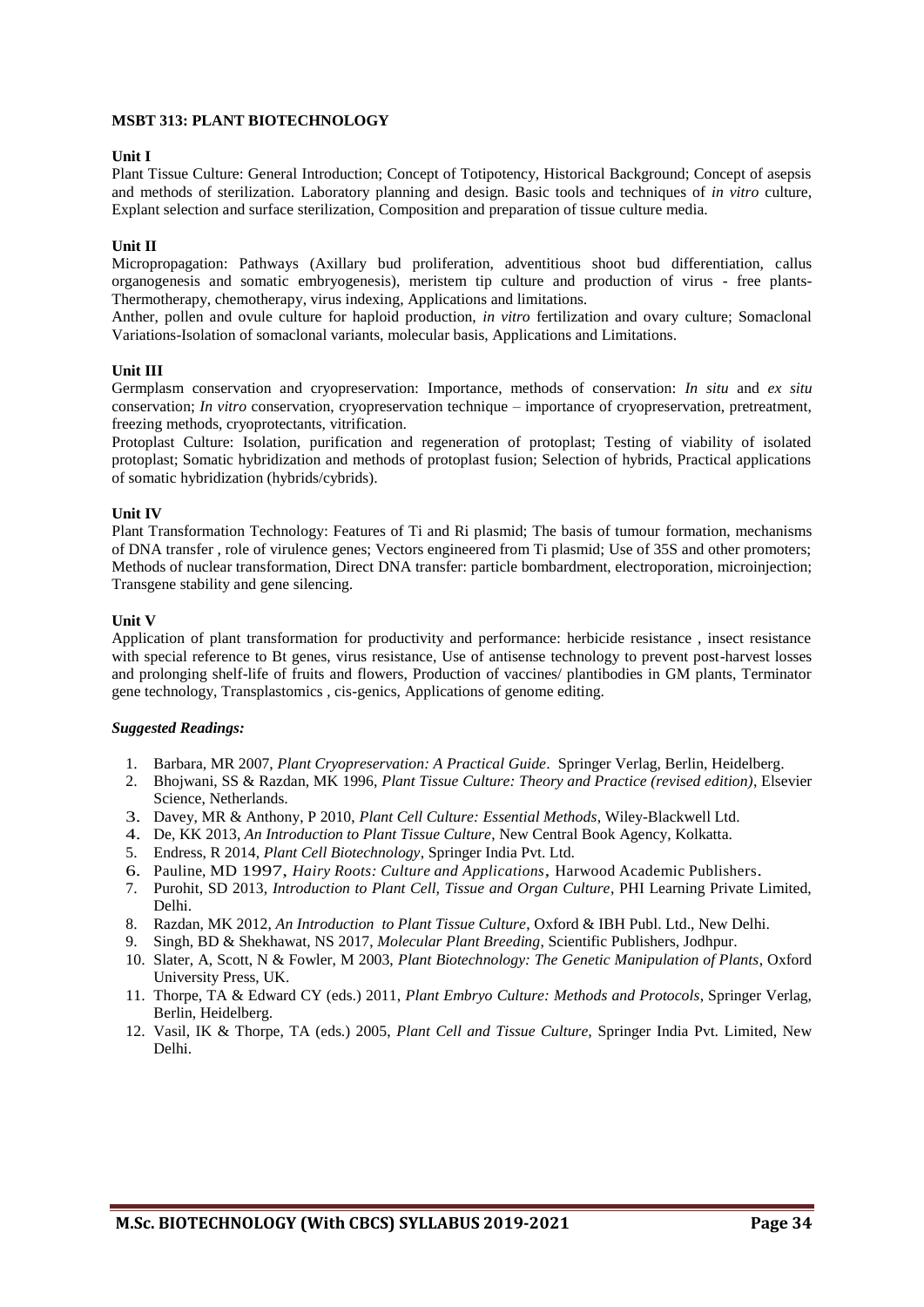#### **MSBT 322: PRACTICAL –II** (Covering Paper MSBT313)

#### **SUGGESTED LABORATORY EXERCISES:**

- 1**.** Preparation of stock solutions of MS medium.
- 2. Preparation of MS medium from stock solutions.
- 3. Harvesting, preparation, surface sterilization and inoculation of different explants.
- 4. Effect of auxins and cytokinins on callus growth and organogenesis.
- 5. Effect of auxins and cytokinins on shoot multiplication.
- 6. Experiments on multiple shoot induction from mature nodal shoot segments.
- 7. Differentiation of tissues through organogenesis/somatic embryogenesis.
- 8. Experiments on in vitro and ex vitro rooting.
- 9. Establishment of suspension culture.
- 10. Preparation of synthetic seeds.
- 11. Demonstration of anther culture of *Datura.*

#### **SPOTS**:

- 1. Gottlieb Haberlandt
- 2. Multiple shoot proliferation
- 3. Somatic embryogenesis
- 4. Cryopreservation
- *5. Agrobacterium tumefaciens*
- 6. Electroporation
- 7. Gene silencing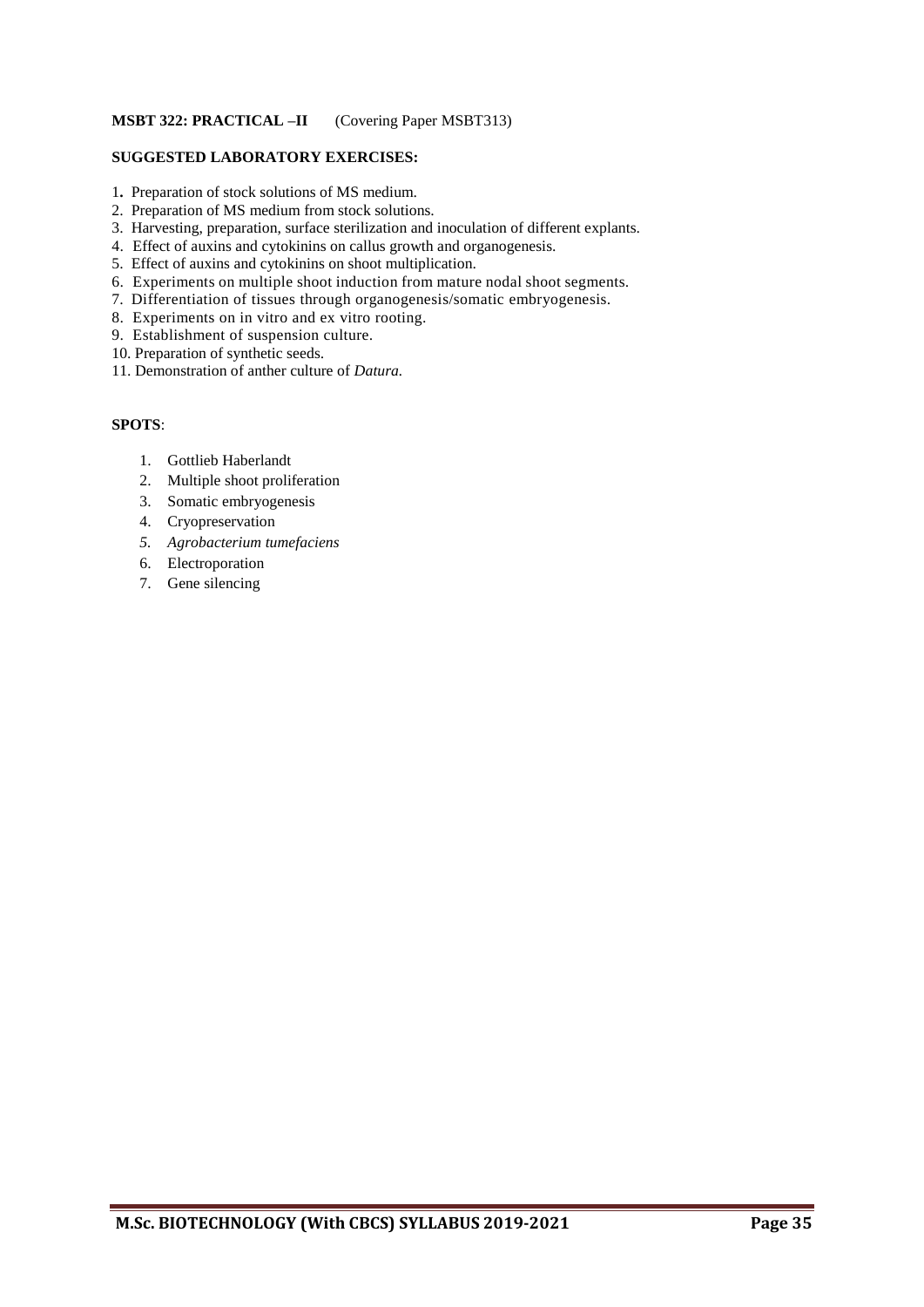#### **LACHOO MEMORIAL COLLEGE OF SCIENCE & TECHNOLOGY (AUTONOMOUS) JODHPUR, RAJASTHAN** PRACTICAL EXAMINATION - II M.Sc. BIOTECHNOLOGY SEMESTER- III MSBT: 322 (Covering Paper MSBT313)

| Time: 4 hours                                       | Max. Marks: 35 |
|-----------------------------------------------------|----------------|
| 1. Perform the given Plant Biotechnology Experiment | 18             |
| 2. Identify and comment upon spots from 'a' to 'c': | $3x = 12$      |
|                                                     |                |
| $\mathbf{C}$ .                                      |                |
|                                                     |                |

3. Viva-voce 05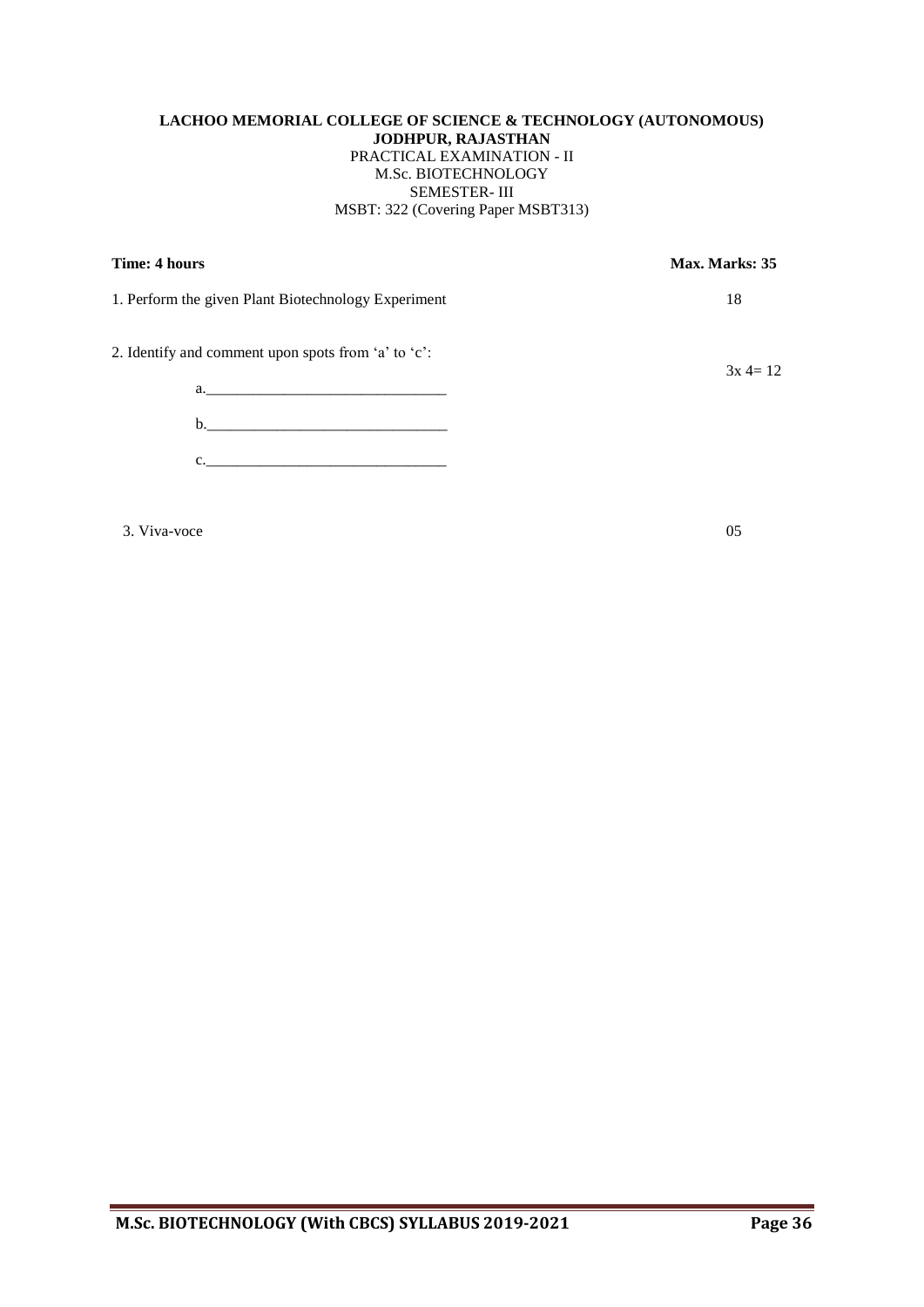#### **MSBT314A: BIOPROCESS ENGINEERING AND TECHNOLOGY**

#### **Unit I**

Introduction to bioprocess engineering and technology, Material balance in biological systems, energy balance in biological system, kinetics of cell growth and death. Batch, fed-batch and continuous cultures (definition and kinetics). Product formation kinetics, heat transfer and mass transfer. Measurement and control of bioprocess parameter: Feedback control, controller characteristics. Cell as a factory, Cell cytotoxicity.

#### **Unit II**

Concepts of basic mode of fermentation processes**:** Bioreactor designs; Types of fermenters; Concepts of basic modes of fermentation - Batch, fed batch and continuous; Conventional fermentation v/s biotransformation; Solid substrate, surface and submerged fermentation; Fermentation economics; Fermentation media. Upstream processing: Media formulation; Sterilization. Measurement and control of bioprocess parameters.

#### **Unit III**

Downstream processing**:** Bioseparation - filtration, centrifugation, sedimentation, flocculation; Cell disruption; Liquid-liquid extraction; Purification by chromatographic techniques; Reverse osmosis and ultra filtration; Drying; Crystallization; Storage and packaging.

#### **Unit IV**

Applications of enzymes in food processing: Mechanism of enzyme function and reactions in process techniques; Enzymatic bioconversions e.g. starch and sugar conversion processes; High-Fructose Corn Syrup; Inter-esterified fat; Hydrolyzed protein etc. and their downstream processing.

#### **Unit V**

Applications of Microbes in food processing and Pharmaceutical products**:** Food ingredients and additives prepared by fermentation and their purification; Microbes and their use in pickling, producing colours and flavours, alcoholic beverages and other products; Biofuels. Bacteriocins from lactic acid bacteria – Microbial products - Antibiotics (penicillin, streptomycin, tetracycline), vitamins, pre- and probiotics; Biotechnology industries in India.

- 1. Demain, AL & Davies, J 2010, *Manual of Industrial Microbiology and Biotechnology*, ASM press, Washington DC, USA.
- 2. El-Mansi, M & Bryce, C 2002, *Fermentation Microbiology and Biotechnology*. Taylor and Francis Ltd., London.
- 3. Nakra, BC & Chaudhry, KK 2004, *Instrumentation, Measurement and Analysis*. Tata McGraw Hill Publishing Co. Ltd., New Delhi, India.
- 4. Paul, JK 1982, *Genetic Engineering Applications for Industry*, Noyes Publications, New Jersey, US.
- 5. Reed, G (ed.) 2004, *Prescott & Dunn's Industrial Microbiology*, 4<sup>th</sup> edn, CBS Publishers & Distributors, New Delhi.
- 6. Rehm, HJ & Reed, G 1983, *Biotechnology*, *VI-VIII*, Wiley- VCH.
- 7. Stanbury, PF & Whitaker, A 1984, *Principles of Fermentation Technology*, Pergamon Press, Oxford, UK.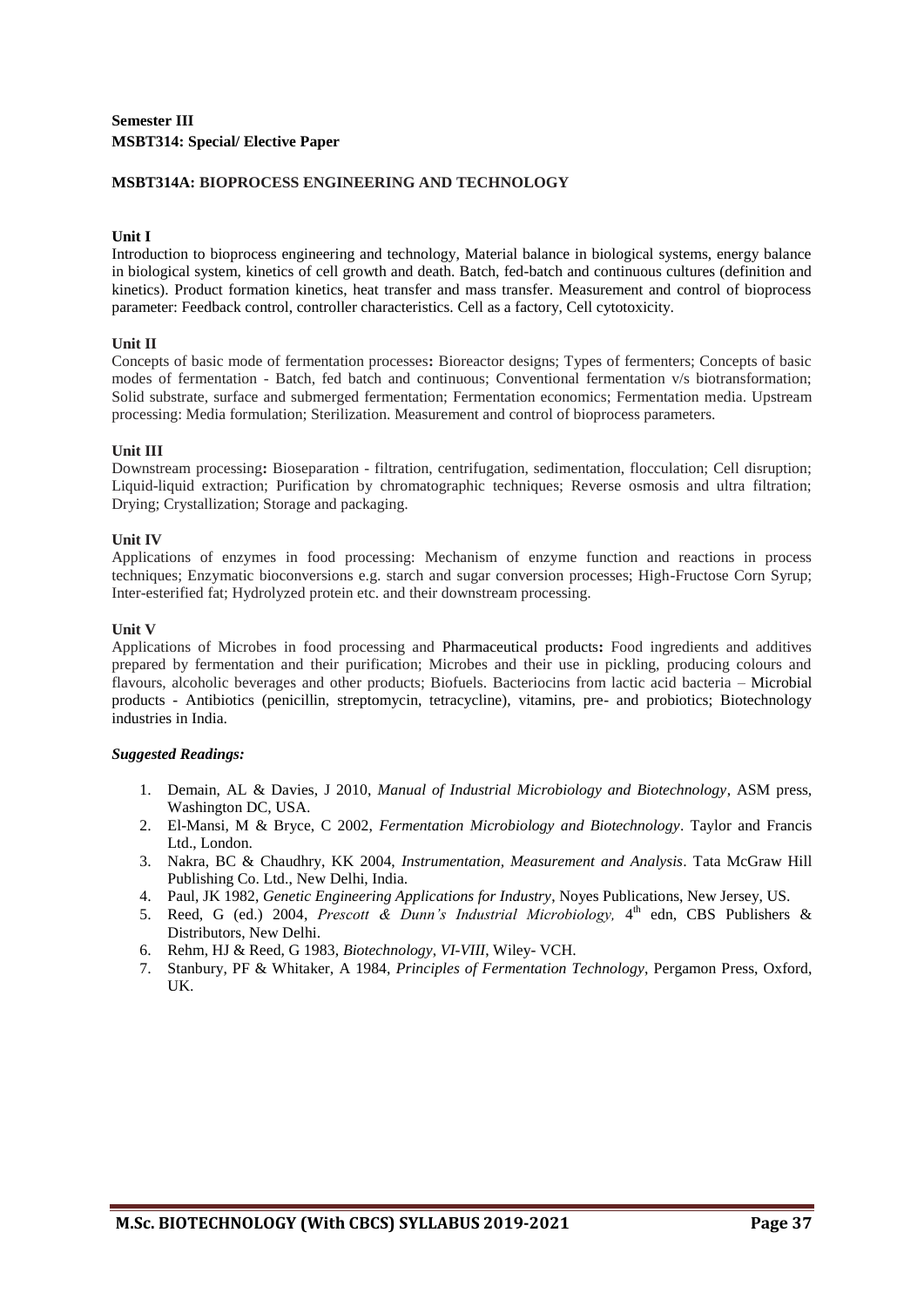#### **MSBT323A: Practical II1 (Covering MSBT314A)**

#### **SUGGESTED LABORATORY EXERCISES:**

- 1. Designing of bioreactor prototype.
- 2. Studying the synthesis of alcohol by molasses.
- 3. Studying cell immobilization and growth of immobilized cell.
- 4. Differentiation of the viable and nonviable cell by staining methods.
- 5. Studying the pure and mixed cell culture of plant/animal/microbial cell by staining method.

#### **SPOTS:**

- 1. Probiotics
- 2. Bacteriocins
- 3. Alcoholic beverages
- 4. Downstream processing
- 5. High fructose corn syrup
- 6. Reverse osmosis
- 7. *Jatropha* as Biofuel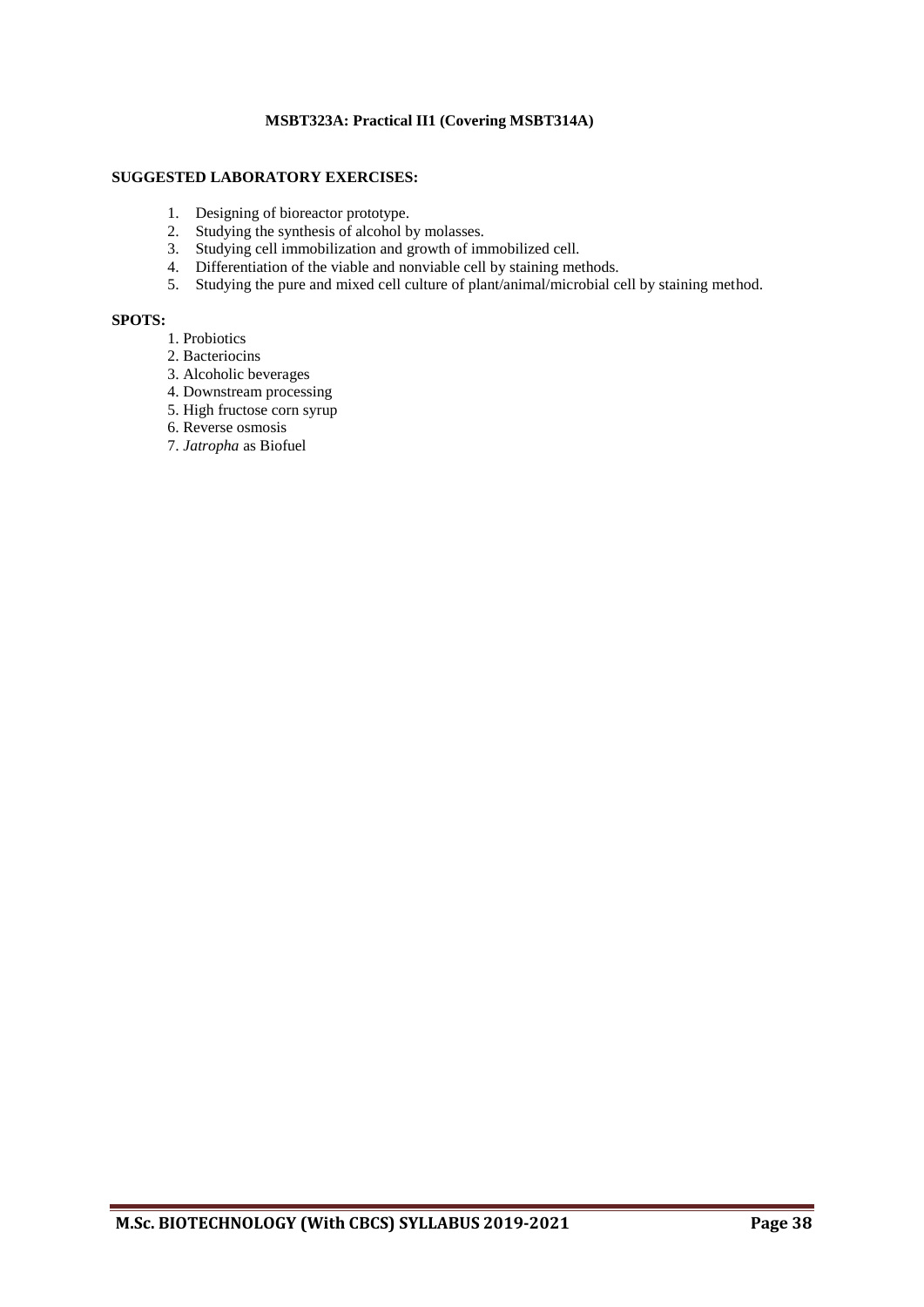#### **LACHOO MEMORIAL COLLEGE OF SCIENCE & TECHNOLOGY (AUTONOMOUS) JODHPUR, RAJASTHAN** PRACTICAL EXAMINATION - III M.Sc. BIOTECHNOLOGY SEMESTER- III MSBT323A (Covering Paper MSBT314A)

**Time: 4 hours** Max. Marks: 35

1. Perform the given experiment 18

 $3x4=12$ 

2. Identify and comment upon spots from 'a' to 'c':

a.\_\_\_\_\_\_\_\_\_\_\_\_\_\_\_\_\_\_\_\_\_\_\_\_\_\_\_\_\_\_\_ b.\_\_\_\_\_\_\_\_\_\_\_\_\_\_\_\_\_\_\_\_\_\_\_\_\_\_\_\_\_\_\_ c.\_\_\_\_\_\_\_\_\_\_\_\_\_\_\_\_\_\_\_\_\_\_\_\_\_\_\_\_\_\_\_

 $3. \text{Viva-voce}$  05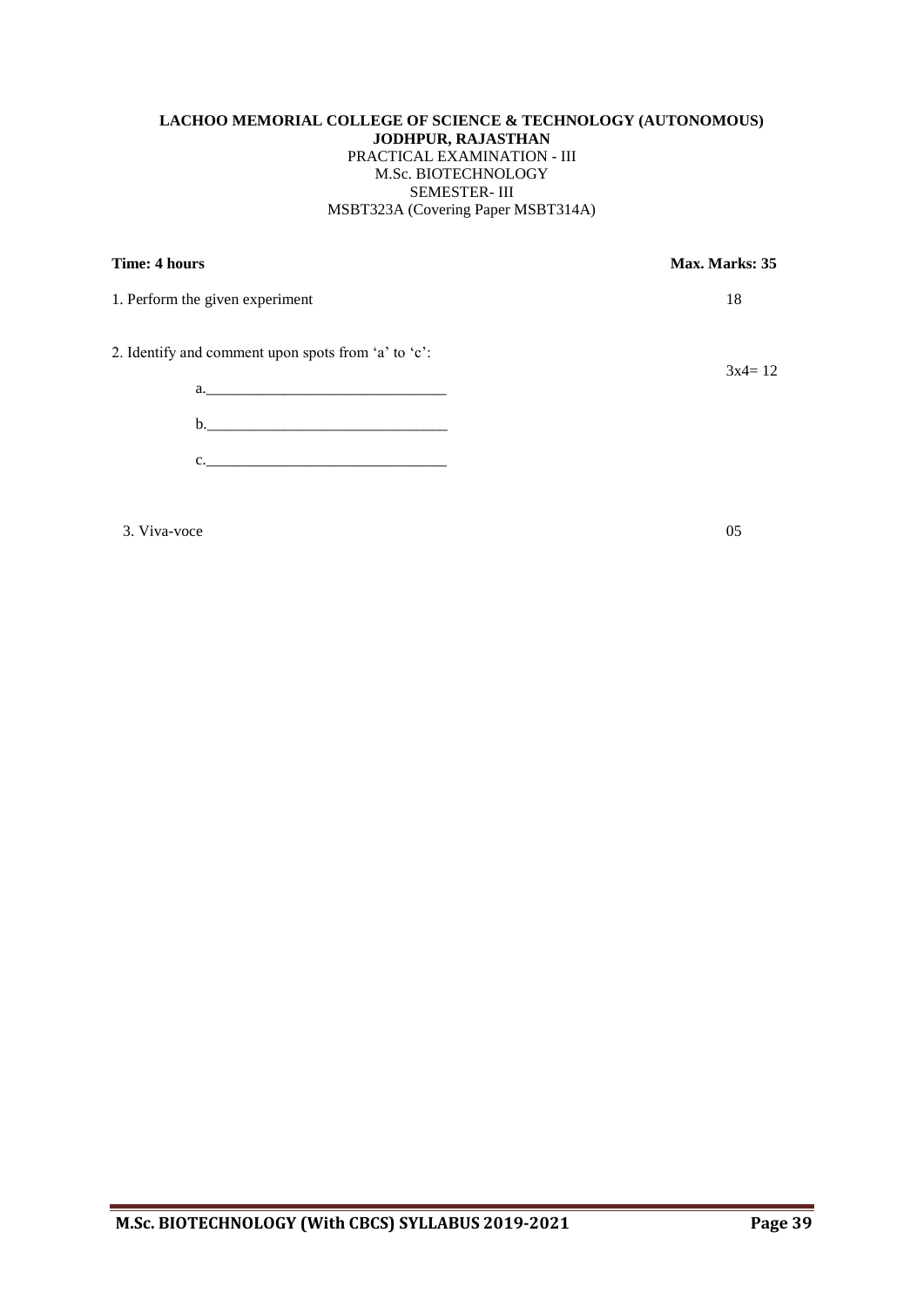#### **MSBT314B: IPR, BIOSAFETY AND BIOETHICS**

#### **Unit I**

Introduction to Intellectual Property**:** Types of IP: Patents, Trademarks, Copyright & Related Rights, Industrial Design, Traditional Knowledge, Geographical Indicators- importance of IPR – patentable and non patentables – patenting life – legal protection of biotechnological inventions. – World intellectual property rights organization (WIPO).

#### **Unit II**

Agreements and Treaties**:** History of GATT & TRIPS Agreement; Madrid Agreement; Hague Agreement; WIPO Treaties; Budapest Treaty; PCT; Indian Patent Act . TIFAC and its role in India.

#### **Unit III**

Biosafety: Introduction; biosafety issues in biotechnology-historical background; Introduction to Biological Safety Cabinets; Primary Containment for Biohazards; Biosafety Levels, Biomedical waste management. Biosafety guidelines and regulations (National and International) – operation of biosafety guidelines and regulations of Government of India.

#### **Unit IV**

Roles of Institutional Biosafety Committee**:** RCGM, GEAC, Definition of GMOs; applications of GMO in food and agriculture; Environmental release of GMOs; Risk Analysis; Risk Assessment; Risk management and communication; Overview of National Regulations and relevant International Agreements including Cartagena Protocol, Biopiracy.

#### **Unit V**

Bioethics: Introduction to ethics/bioethics – framework for ethical decision making; biotechnology and ethics – benefits and risks of genetic engineering – ethical aspects of genetic testing – ethical aspects relating to use of genetic information – genetic engineering and biowarfare; Ethical implications of cloning: Reproductive cloning, therapeutic cloning; Ethical, legal and socio-economic aspects of gene therapy, germ line, somatic, embryonic and adult stem cell research and GMO's.

- 1. Acharya, NK 2001, *Text Book on Intellectual Property Rights,* Asia Law House.
- 2. Arthur, RP & Michael, HD 2000, *Intellectual Property: Patents, Trademarks and Copyrights in a Nutshell,* West Group Publishers.
- 3. Cibelli, J, Wilmut, IS, Jaenisch, R, Gurdon, J, Lanza, R, Michael, W & Campbell, KHS 2013, *Principles of Cloning*, Academic Press, San Diego, Gurdon.
- 4. Das, HK 2010, Text Book of Biotechnology, 4<sup>th</sup> edn., Wiley India.
- 5. Erbisch, FH & Maredia, K 1998 *Intellectual Property Rights in Agricultural Biotechnology,* CABI.
- 6. Ganguly, P 2001, *Intellectual Property Rights: Unleashintg Knowledge Economy,* McGraw- Hill.
- 7. Kankanala, KC 2007, *Genetic Patent Law & Strategy*, Manupatra Information Solution Pvt. Ltd., Noida, India.
- 8. Sadhasivam, SK & Jaabir, M 2008, *IPR, Biosafety and Biotechnology Management*, Jasen Publications, Tiruchirapalli, India.
- 9. Saha, R (ed.) 2006 *Intellectual Property Rights in NAM and Other Developing Countries: A Compendium on Law and Policies.* Daya Publishing House.
- 10. Singh, BD 2012, *Biotechnology- Expanding Horizons*, 4<sup>th</sup> edn. Kalyani Publishers.
- 11. Singh, BD & Shekhawat, NS 2017, *Molecular Plant Breeding*, Scientific Publishers, Jodhpur.
- 12. Wadhera, BL 2007, *Law Relating to Intellectual Property.* Universal Law Publishing.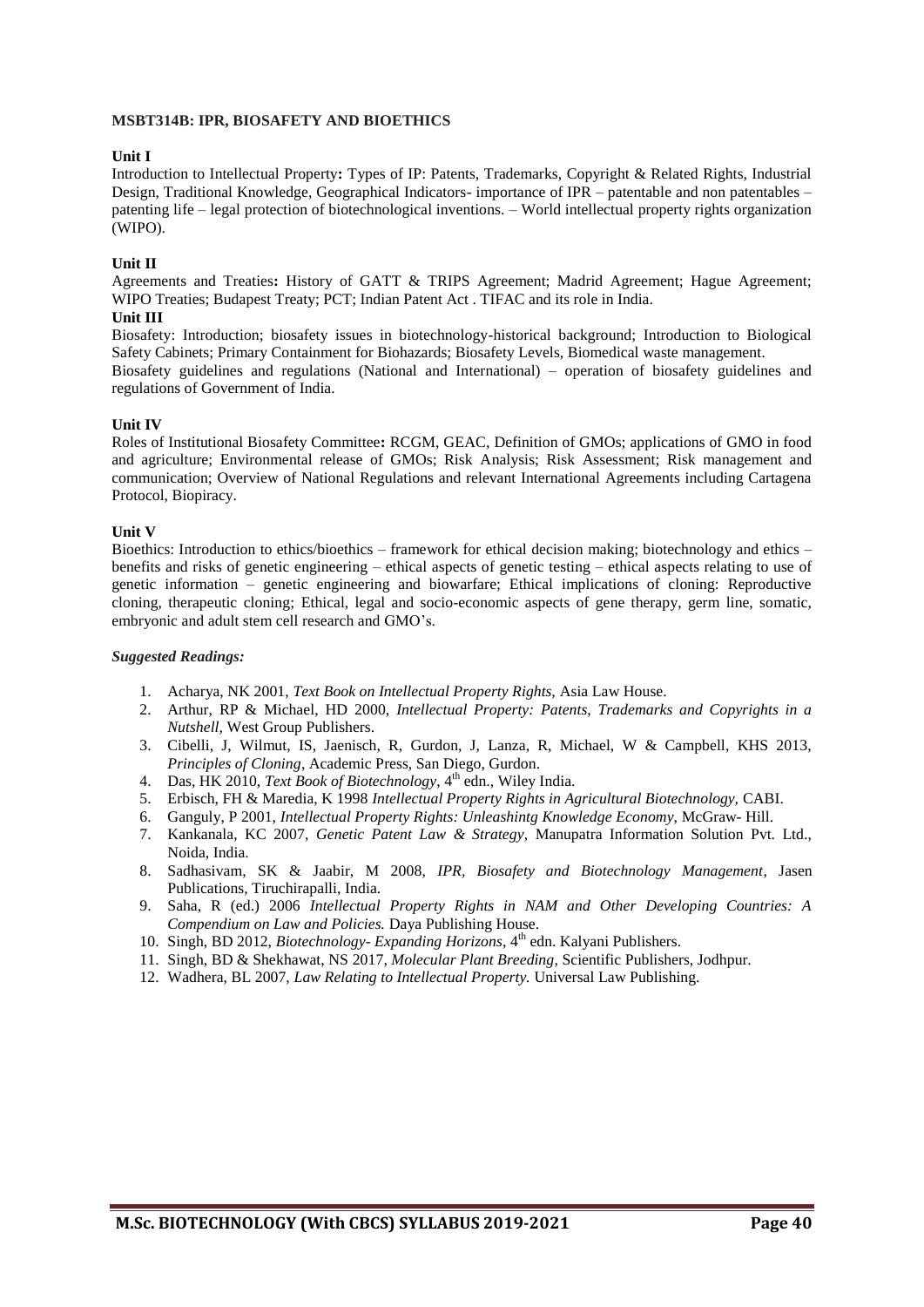#### **MSBT323B: Practical II1 (Covering MSBT314B)**

#### **SUGGESTED LABORATORY EXERCISES:**

- 1. Indian Patent Act: Important cases.
- 2. Process of patenting in India:
- 3. Filing of patent: Process of patenting, Product patenting

#### **SPOTS:**

- 1. GATT
- 2. Patent
- 3. Biosafety levels
- 4. Genetically modified organisms
- 5. Bioweapons
- 6. Biopiracy
- 7. Monarch Butterfly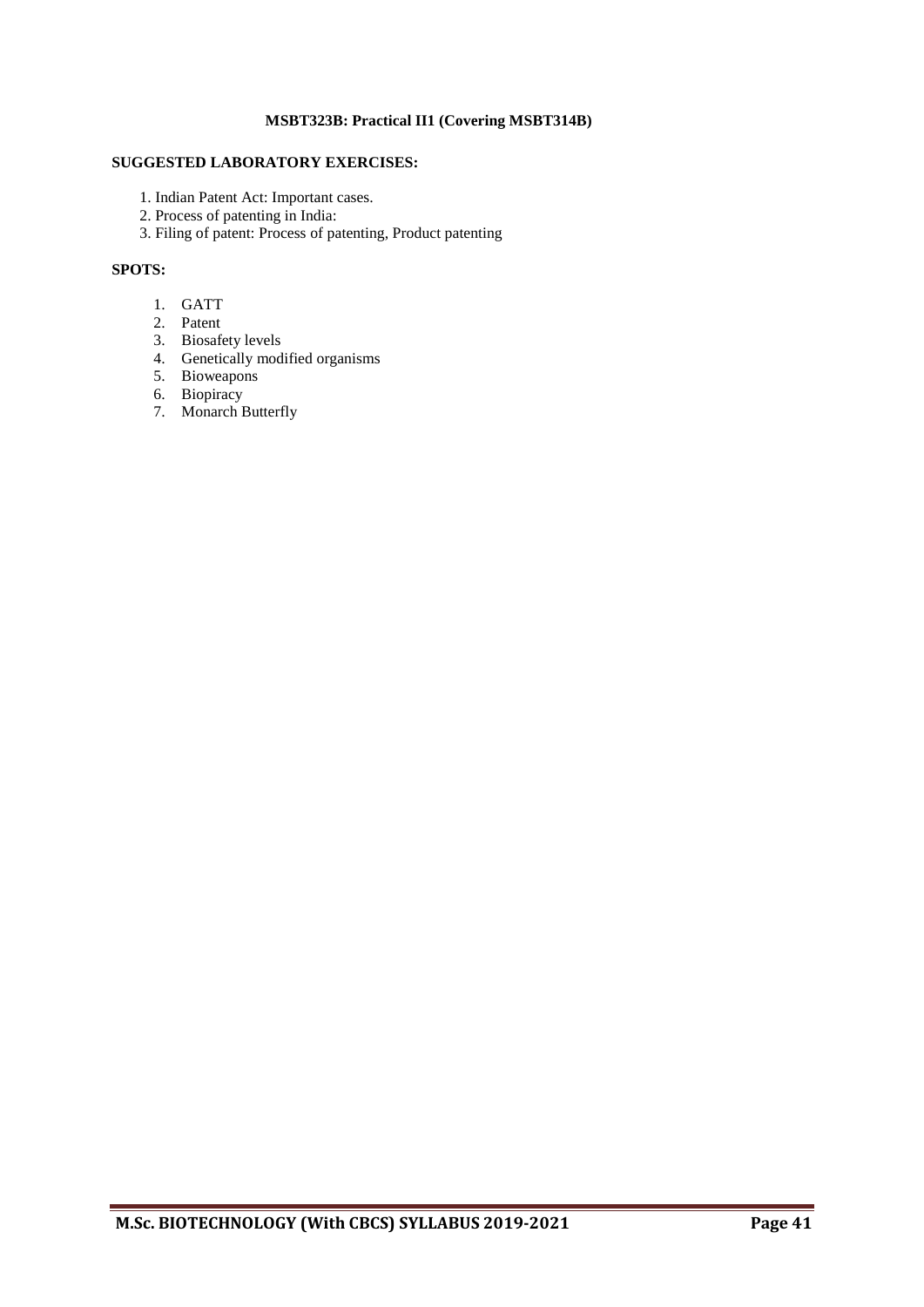#### **LACHOO MEMORIAL COLLEGE OF SCIENCE & TECHNOLOGY (AUTONOMOUS) JODHPUR, RAJASTHAN** PRACTICAL EXAMINATION - III M.Sc. BIOTECHNOLOGY SEMESTER- III MSBT323B (Covering Paper MSBT314B)

**Time: 4 hours** Max. Marks: 35

1. Perform the given experiment 18

 $3x4=12$ 

2. Identify and comment upon spots from 'a' to 'c':

a.\_\_\_\_\_\_\_\_\_\_\_\_\_\_\_\_\_\_\_\_\_\_\_\_\_\_\_\_\_\_\_ b.\_\_\_\_\_\_\_\_\_\_\_\_\_\_\_\_\_\_\_\_\_\_\_\_\_\_\_\_\_\_\_  $c.$ 

 $3. \text{Viva-voce}$  05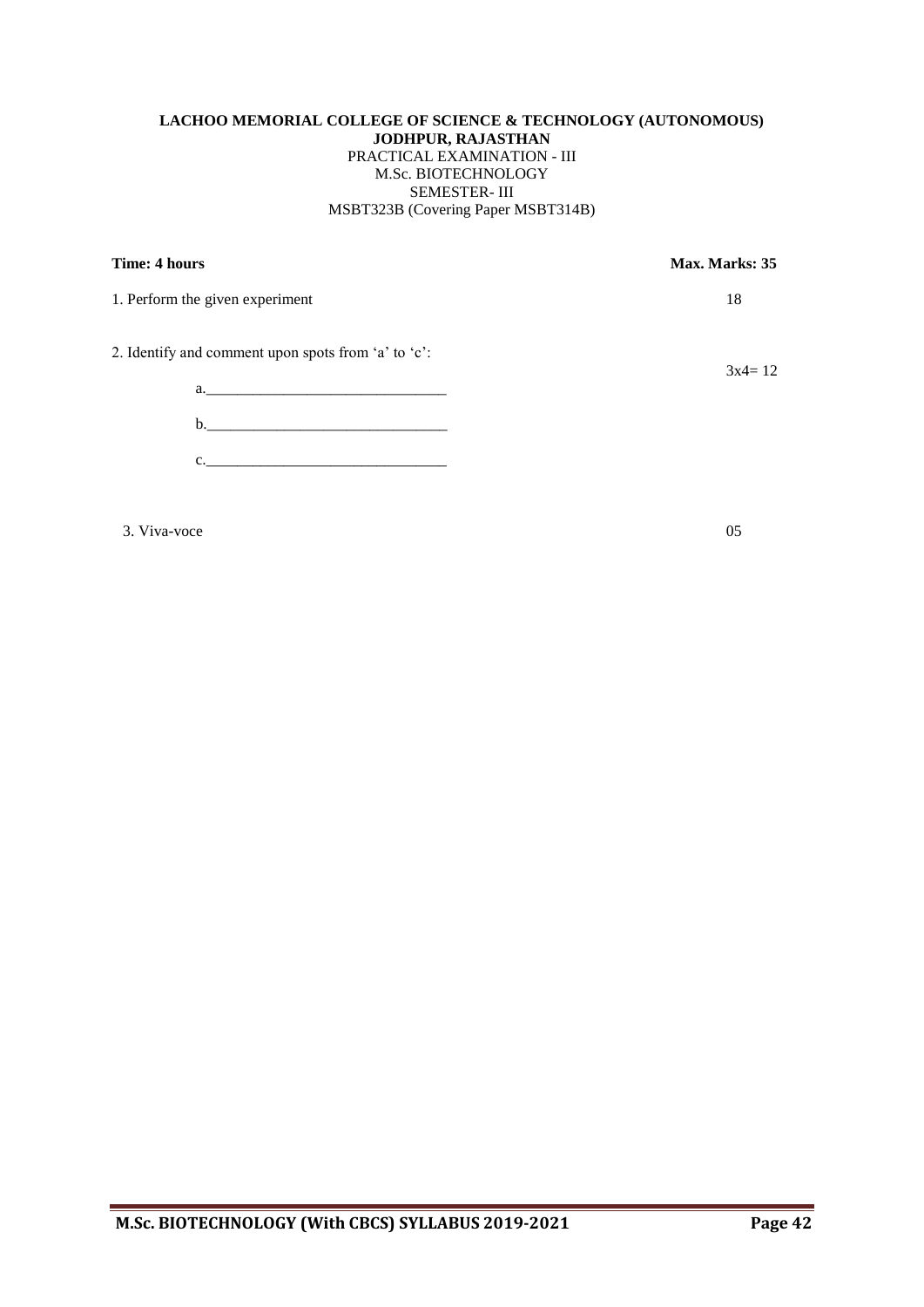#### **MSBT314C: EVOLUTION AND DEVELOPMENTAL BIOLOGY**

#### **Unit I**

Emergence of evolutionary thoughts: Lamarck; Darwin–concepts of variation, adaptation, struggle, fitness and natural selection.

Origin of cells and unicellular evolution: Origin of basic biological molecules and polymers; Concept of Oparin and Haldane; Experiment of Miller; The first cell; Evolution of prokaryotes; Origin of eukaryotic cells.

Molecular Evolution: Concepts of neutral evolution, molecular divergence and molecular clocks; Origin of new genes and proteins; Gene duplication and divergence.

#### **Unit II**

Genetic variation: Agents of genetic polymorphism; genome polymorphism; uses of polymorphism and molecular markers.

Population genetics and evolution: Phenotype; Genotype; Gene frequency; Hardy-Weinberg law; Factors distinguishing Hardy-Weinberg equilibrium; Mutation selection; Migration; Gene flow; Gene drive, Genetic drift.

#### **Unit III**

Basic concepts of development: Potency, commitment, specification, induction, competence, determination and differentiation; morphogenetic gradients; cell fate and cell lineages; stem cells; genomic equivalence and the cytoplasmic determinants.

Developmental genetics: Genes in early development; maternal effect genes; Pattern formation genes; Homeotic genes; Signaling and adhesion molecules.

#### **Unit IV**

Gametogenesis, fertilization and early development in Angiosperms: Production of gamete, Pollination and Self-incompatibility and molecular interactions, fertilization, embryo sac development and double fertilization in plants; seed formation and germination.

Gametogenesis, fertilization and early development in Animals: Production of gametes, cell surface molecules in sperm-egg recognition in animals; zygote formation, cleavage, blastula formation, gastrulation and formation of germ layers in animals; embryogenesis.

#### **Unit V**

Morphogenesis and organogenesis in animals: Cell aggregation and differentiation in *Dictyostelium*; axes and pattern formation in *Drosophila*; Organogenesis- vulva formation in *Caenorhabditis elegans*; post embryonic development-larval formation, metamorphosis; environmental regulation of normal development.

- 1. Ayala, FJ & Avise, JC 2014, *Essential Readings in Evolutionary Biology*, Johns Hopkins University Press, Baltimore, Maryland.
- 2. Futuyma, DJ & Kirkpatrick, M 2017, *Evolution*, 6<sup>th</sup> edn, Oxford University Press, UK.
- 3. Futuyma, DJ 1998, *Evolutionary Biology*, 3 rd edn, Sinauer Associates Inc, Sunderland, MA.
- 4. Gilbert, SF 2013, *Developmental Biology*, 10<sup>th</sup> edn, Sinauer Associates, Sunderland, MA, USA
- 5. Ridley, M 2003, *Evolution*, 3<sup>rd</sup> edn, Blackwell Publishing, Hoboken, NJ, USA
- 6. Slack, JMW 2012, *Essential Developmental Biology*, 3 rd edn, Wiley-Blackwell, UK.
- 7. Wolpert, L & Tickle, C 2010, *Principles of Development*, Oxford University Press, UK.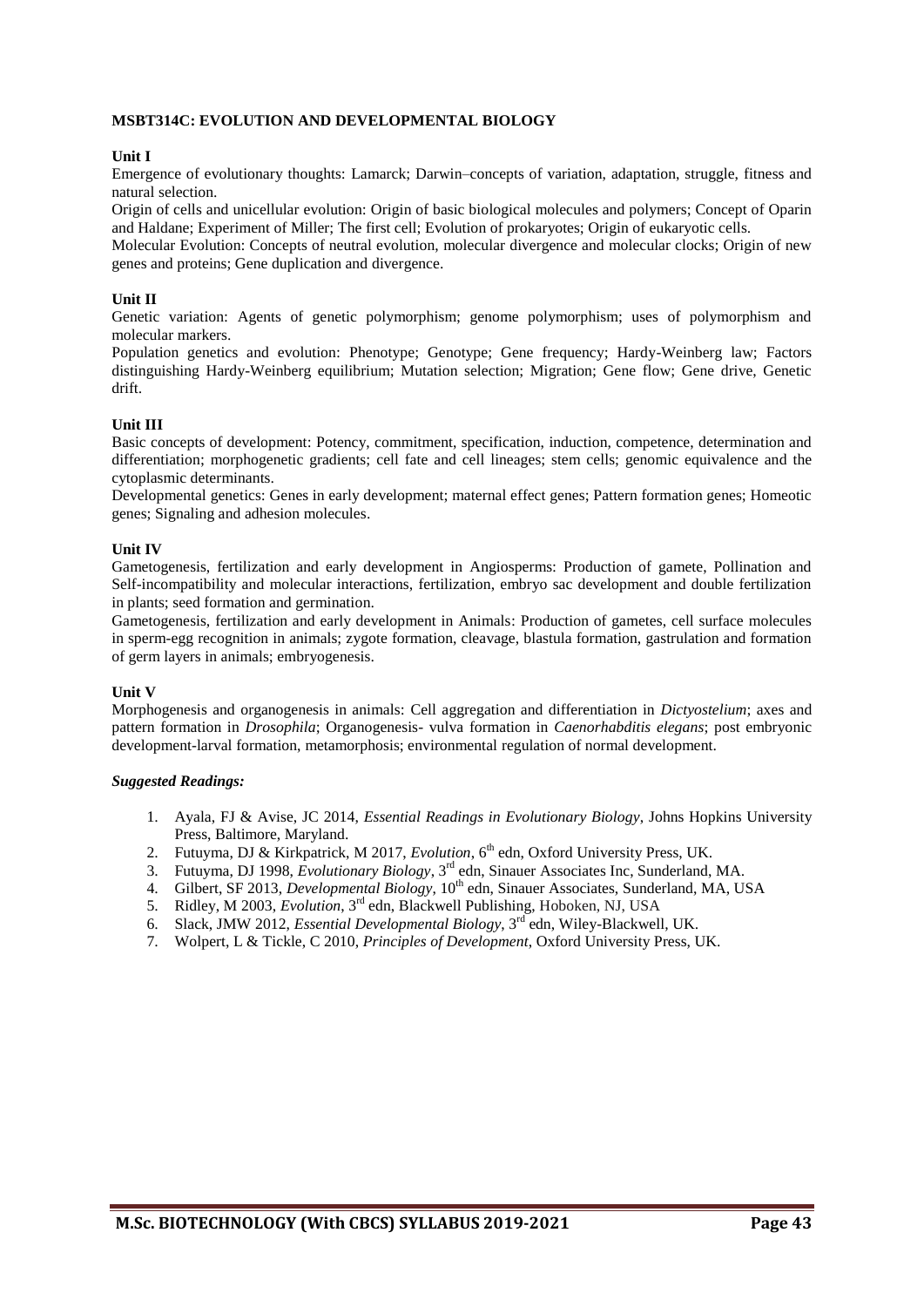#### **MSBT323C: Practical II1 (Covering MSBT314C)**

### **SUGGESTED LABORATORY EXERCISES:**

- 1. Study of developmental stages of larvae of *Drosophilla*
- 2. Study of different types of embryo in plants.
- 3. Validation of Hardy-Weinberg equilibrium.

#### **SPOTS:**

- 1. Gametogenesis
- 2. Gastrulation
- 3. *C .elegans* as a model organism
- 4. Double fertilization
- 5. Miller's experiment
- 6. Darwin
- 7. Speciation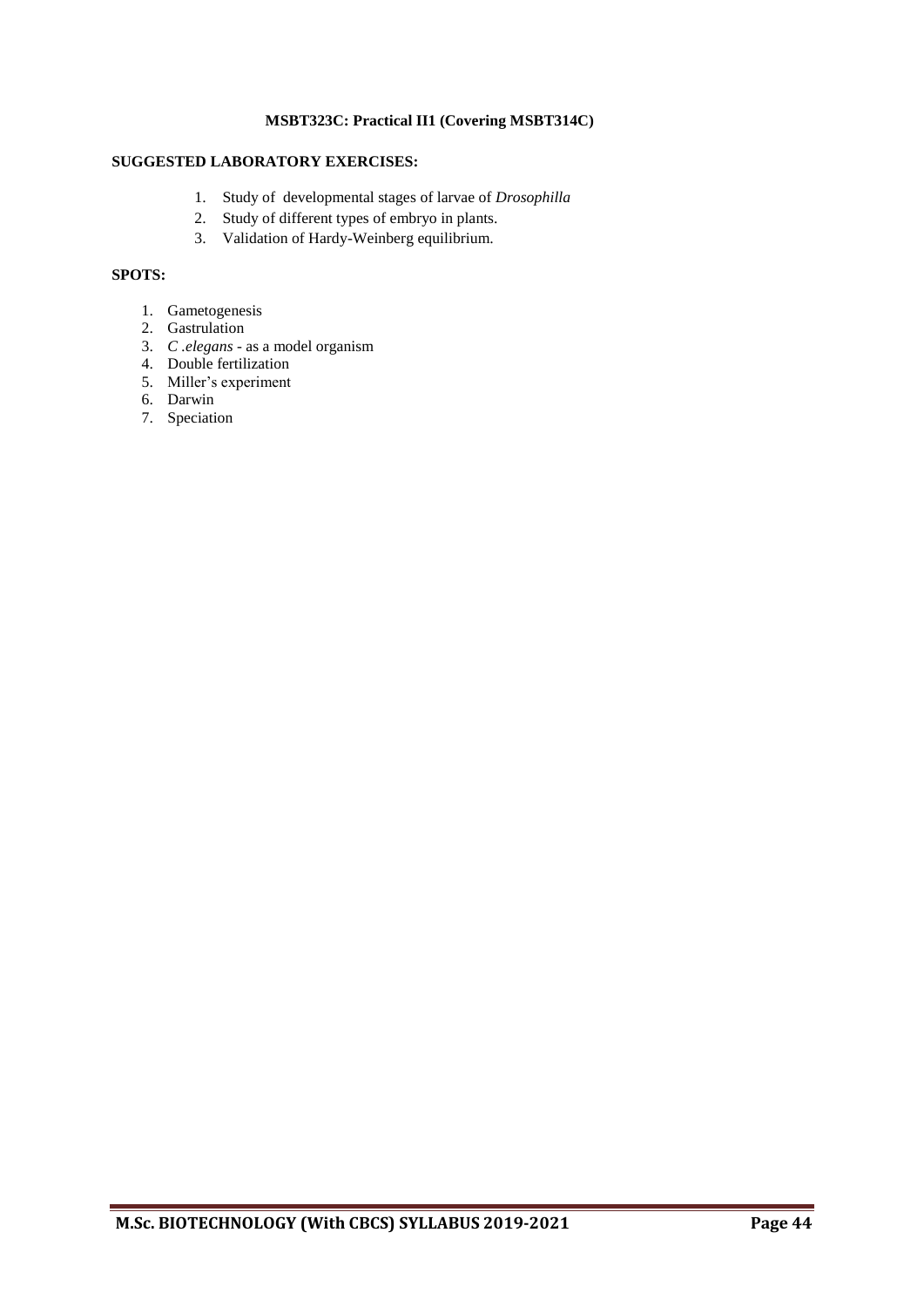#### **LACHOO MEMORIAL COLLEGE OF SCIENCE & TECHNOLOGY (AUTONOMOUS) JODHPUR, RAJASTHAN** PRACTICAL EXAMINATION - III M.Sc. BIOTECHNOLOGY SEMESTER- III MSBT323C (Covering Paper MSBT314C)

**Time: 4 hours** Max. Marks: 35

1. Perform the given experiment 18

 $3x4=12$ 

2. Identify and comment upon spots from 'a' to 'c':

a.\_\_\_\_\_\_\_\_\_\_\_\_\_\_\_\_\_\_\_\_\_\_\_\_\_\_\_\_\_\_\_ b.\_\_\_\_\_\_\_\_\_\_\_\_\_\_\_\_\_\_\_\_\_\_\_\_\_\_\_\_\_\_\_  $c.$ 

 $3. \text{Viva-voce}$   $05$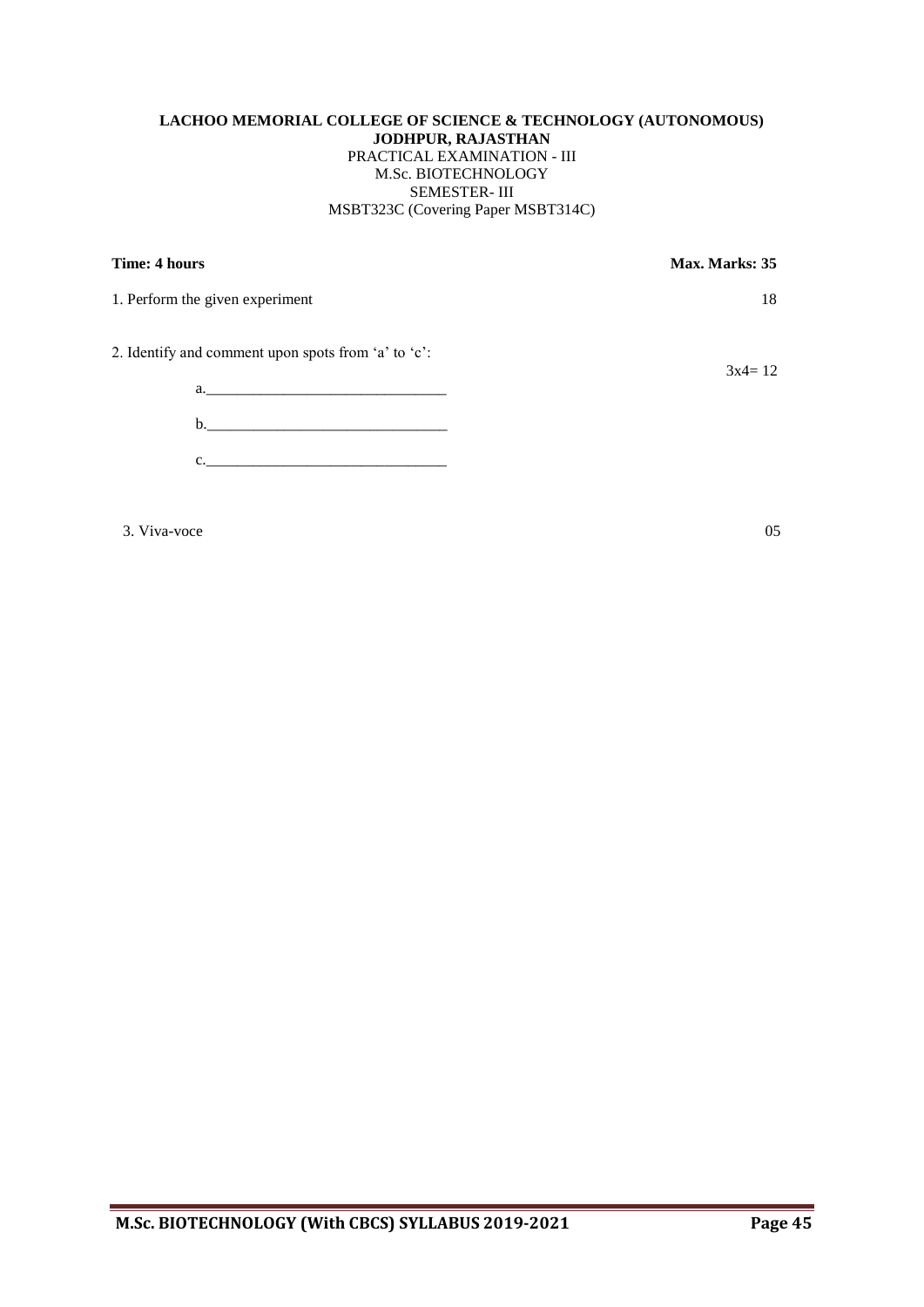#### **MSBT411: DISSERTATION (Minimum 3 months duration)**

#### **ACADEMIC REGULATIONS FOR MSBT411: DISSERTATION**

- 1. For the MSBT 411 paper, the student shall carry out a **minimum of three months** of research work/ training in a recognized laboratory of any University / Institute/ Organization/Industry.
- 2. After completion of work, the student shall **submit 2 copies** of the Dissertation report (type written and hard bound) on or before the prescribed date.
- 3. The Dissertation report shall bear a **certificate** from the supervisor certifying that:
- *(i) The work has been undertaken and completed under his/her supervision and guidance and meets the requirements of the course;*
- *(ii) The Dissertation is a bonafide record of the original work carried out by the candidate and the Dissertation work has not formed the basis of award of any other degree of this or any other University;*
- 4. **Marks** (**out of 100**) for the Dissertation report shall be awarded on the basis of Dissertation report, presentation and viva-voce by a board consisting of an internal examiner (Mentor), external examiner and the HOD. The HOD shall also be the chairperson of the board.
- 5. A student, who fails in M.Sc. IV SEM end examination, shall be furnished by the Board with a clear statement of reasons for failure and suggestions for improvement. The candidate shall revise and resubmit the Dissertation report after incorporating suggestions made by the board. Such a student will have to reappear for the subsequent semester end examination of M.Sc. IV SEM.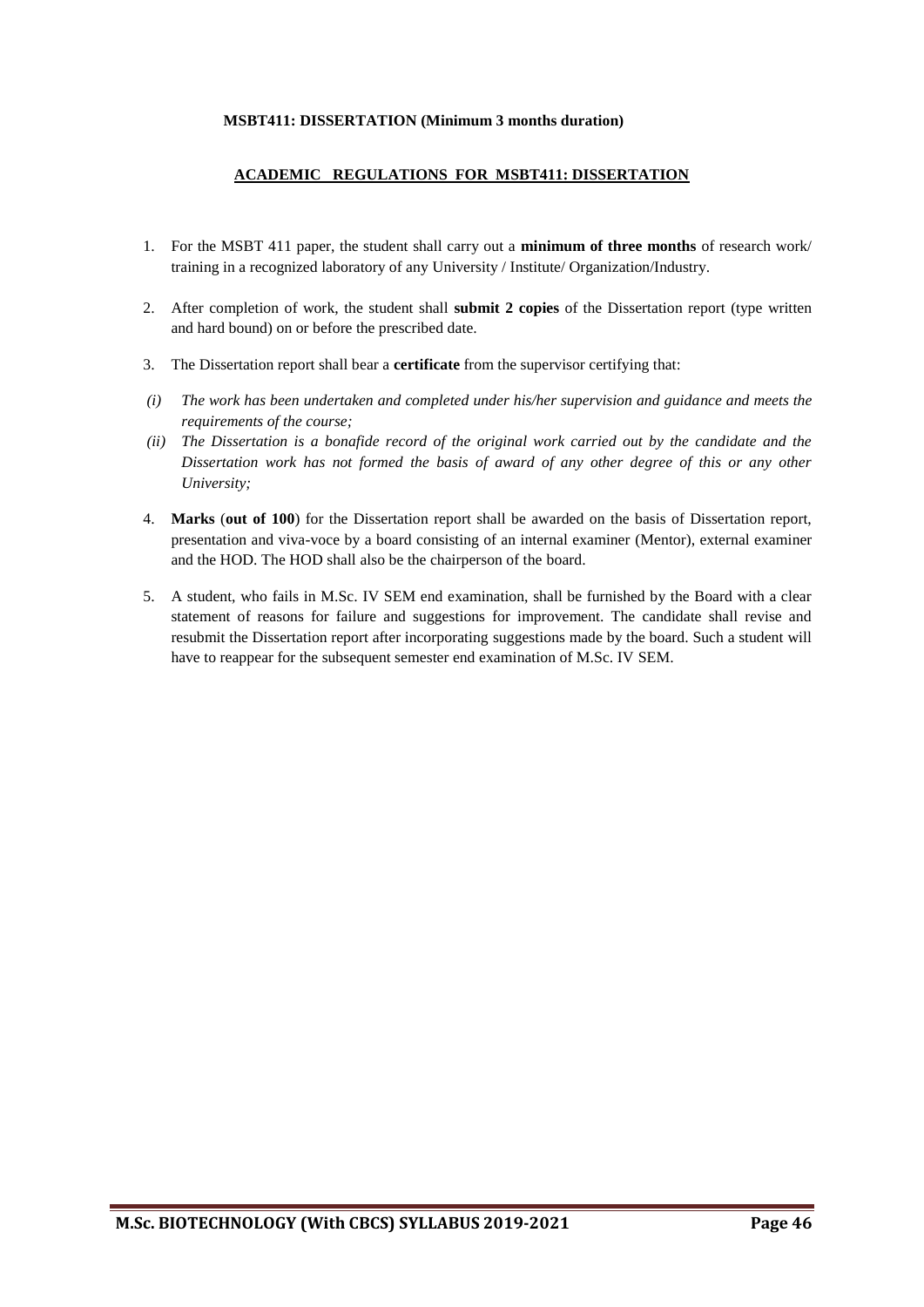#### **SKILL COURSES:**

#### **1: BIOFERTILIZERS**

General account about the microbes used as biofertilizer – *Rhizobium*, *Azospirillum*, *Azotobacter*, *Cyanobacteria*, Mycorrhizal association, types of mycorrhizal association, taxonomy, occurrence and distribution, phosphorus nutrition, growth and yield – colonization of VAM – isolation and inoculum production of VAM, and its influence on growth and yield of crop plants.

#### **Suggested lab exercises:**

1. Isolation, identification, mass multiplication, of *Rhizobium*, *Azospirillum*, *Azotobacter*, *Cyanobacteria* and VAM.

- 1. Dubey, RC 2005, *A Text book of Biotechnology,* S. Chand & Co, New Delhi.
- 2. John, JPE 2004, *Outlines of Plant Biotechnology,* Emkay Publication, New Delhi.
- 3. Kumaresan, V 2005, *Biotechnology*, Saras Publications, New Delhi.
- 4. Sathe, TV 2004, *Vermiculture and Organic Farming,* Daya publishers.
- 5. SubhaRao, NS 2000, *Soil Microbiology*, Oxford & IBH Publishers, New Delhi.
- 6. Vyas, SC, Vyas, S & Modi, HA 1998, *Introduction to Bio-fertilizers and Organic Farming*, Ekta Prakashan, Nadiad.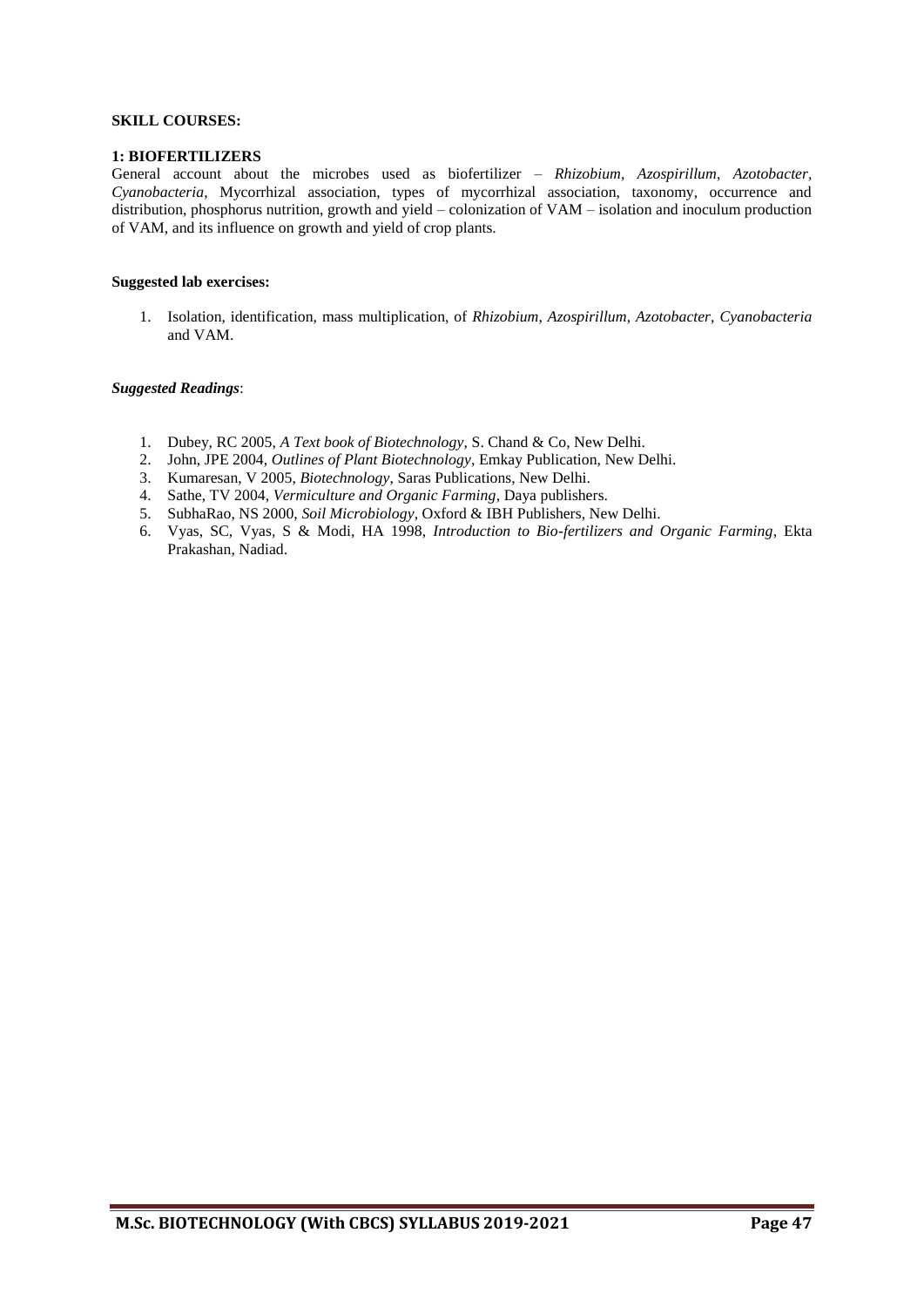#### **2: BIOREMEDIATION**

Principles and degradation of common pesticides, organic and inorganic pollutants. Bioremediation of soil, water, contaminated with oil spills, heavy metals and detergents. Degradation of lignin and cellulose using microbes.

#### **Suggested lab exercises:**

Study the presence of microbial activity by detecting (qualitatively) enzymes (dehydrogenase, amylase, urease) in soil.

- 1. Agarwal, KC 2005, *Environmental Biotechnology*, Nidhi publishers, New Delhi.
- 2. Conningham, WP & Conningham, MA 2003 *Principles of Environmental Science*, Tata McGraw-Hill publishing company. Tokyo.
- 3. Jordening, HJ & Winter, J 2005 *Environmental Biotechnology: Concepts & Applications*, Wiley- VCH.
- 4. Olugin, EJ 2000 *Environmental Biotechnology and Cleaner Bioprocesses*, Taylor and Francis India
- 5. Sharma, PD 1994 *Environmental Biology*, Rastogi publications New Delhi.
- 6. Satyanarayana, U 2005 *Biotechnology*, Books and Allied Pvt. Ltd.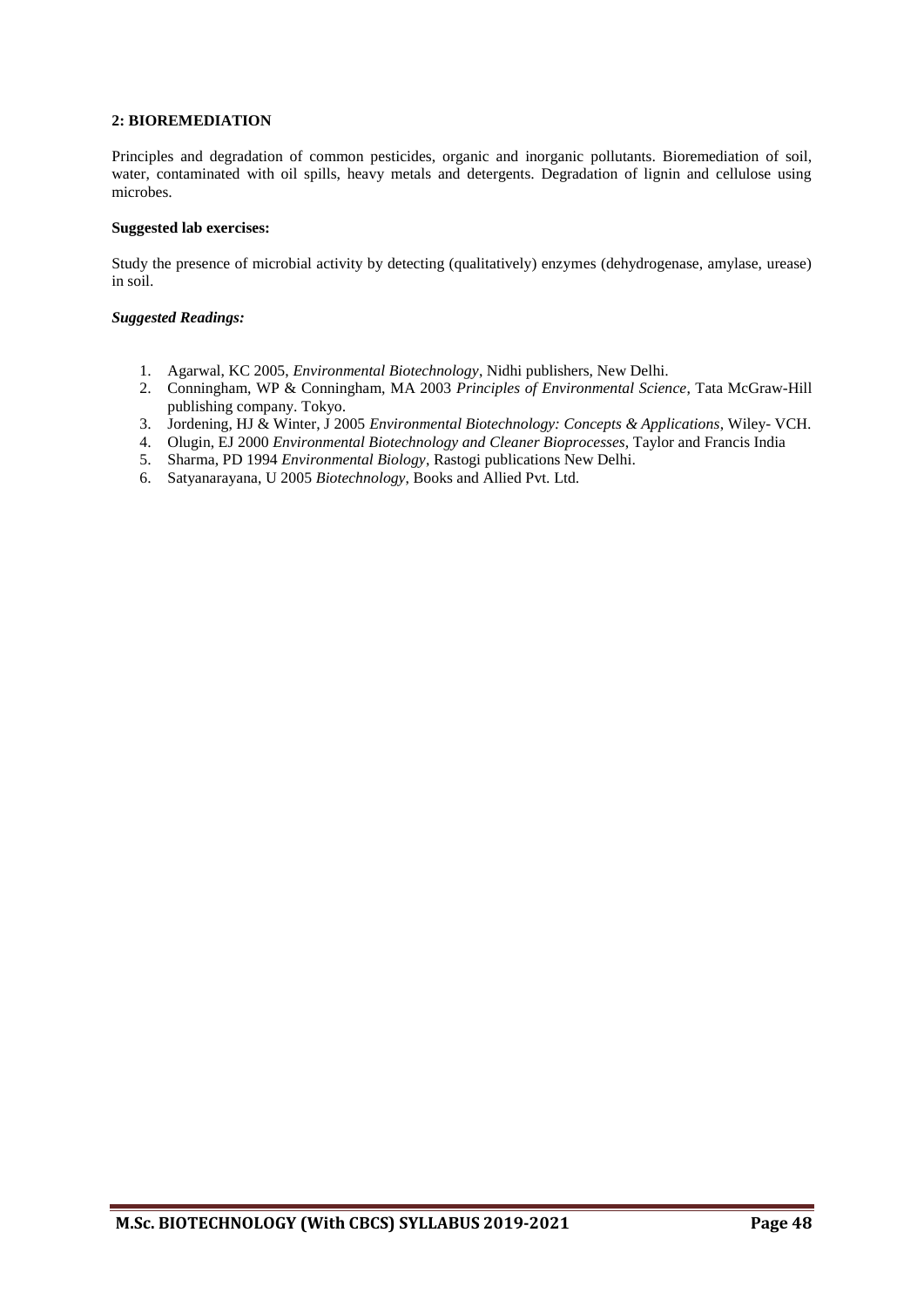#### **3. IMMUNOTECHNOLOGY:**

History of Immunology, Edward Jenner, Eli Metchnikoff, Louis Pasteur, Robert Koch; Innate immunity – barriers; acquired immunity-cells involved; humoral and cellular immunity; lymphoid organs-primary & secondary – Hematopoiesis; immunogens and antigens – characteristics of ideal antigens; classes of antigens, cross reactivity, haptens and adjuvants.

Principles, methodology and application of LTT, Hybridoma technology and antibody engineering, ELISA; ELISPOT; RIST; RAST and Immunoblotting; FACSCAN, Immunoflourescence and RIA; Immuno-informatics and vaccine designing: Cloning strategies for vaccine production. T cell cloning and stem cell technology.

#### **Suggested lab exercises:**

- 1. Agglutination reaction
- 2. Single and Double immunodiffusion
- 3. ELISA :
- i) Capture ELISA iii) Direct ELISA
- 4. Western blot
- 5. Identification and separation of Blood cells.
- 6. Rocket immunoelectrophoresis
- 7. Purification of Immunoglobulin from serum albumin

- 1. Brown, F, Chanock, RM & Lerner RA (eds) 1986, *Vaccines 86; New approaches to Immunization.*
- 2. Coico, R & Sunshine, G 2000, *Immunology: A Short Course*, 6<sup>th</sup> edn. Wiley Blackwell.
- 3. Delves, PJ, Martin, SJ, Burton, DR & Roitt, IM 2017, *Roitt's Essential Immunology*, 13<sup>th</sup> edn, Wiley Blackwell, NJ, USA.
- 4. Fathman, CG & Fitch FW 1982, *Isolation, Characterization and Utilization of T Iymphocytes clones*, Academic Press, London
- 5. Goding, J.W. 1998, *Monoclonal antibodies: Principles and Practice*, Academic Press, London
- 6. Goldsby, RA, Kindt, TI & Osborne, BA 2000, Kuby Immunology, 4<sup>th</sup> edn, WH Freeman & Co. NY.
- 7. Janeway, CA, Travers, P, Wolport, M & Capra, JD 1999, *Immunology*, 4<sup>th</sup> edn, Current Biology, NY
- 8. Springer, TA (ed) 1985, *Hybridoma Technology in Biosciences and Medicine,* Plenum Press, New York.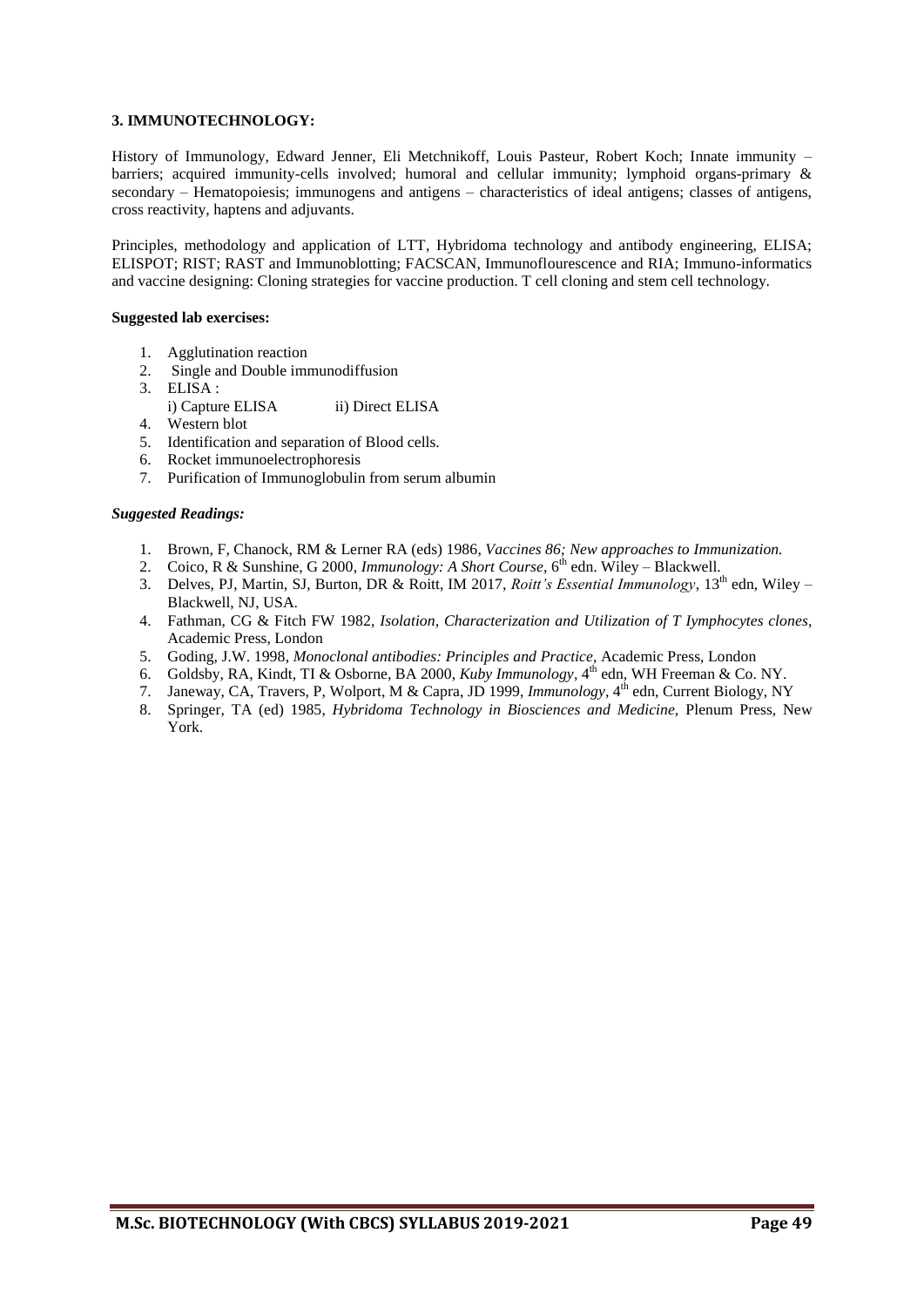#### **4. BIOINFORMATICS**

- 1. Introduction to Bioinformatics and its applications
- 2. Bioinformatics databases
- 3. Database searching
- 4. Sequence Alignments and Visualization
- 5. Structural Bioinformatics
- 6. Genomics: Genome Annotation, Genome Assembly, Structural and Functional Genomics.
- 7. Comparative Genomics
- 8. Metabolomics
- 9. Chemoinformatics
- 10. Molecular phylogeny and evolution
- 11. Biodiversity informatics

#### **Suggested lab exercises:**

- 1. Demonstration of Molecular Biology Laboratory equipments
- 2. Demonstration of various Next-generation sequencing technologies
- 3. Introduction of National Center for Biotechnology Information (NCBI) and biological databases
- 4. Analysis of sequences using BIOEDIT software.
- 5. Assembly of sequences using GENETOOL software
- 6. Similarity search using the Blast and interpretation of the results.
- 7. Multiple Sequence alignment using Clustal W
- 8. Phylogenetic analysis using MEGA.
- 9. Submission of nucleotide sequences at NCBI-GenBank using Sequin

- 1. Baxevanis, AD & Ouellette, BFF 2004, *Bioinformatics- A Practical Guide to the Analysis of Genes and Proteins*, Wiley Publishers
- 2. Bergeron, B 2002, *Bioinformatics Computing*, Pearson Education, US.
- 3. Mount, DW 2004, *Bioinformatics: Sequence and Genome Analysis*, Cold Spring Harbor Laboratory.
- 4. Orengo, CA & Thornton, JM 2003, *Bioinformatics: Genes, Proteins and Computers*, Taylor and Francis, US.
- 5. Rashidi, H & Buchler, LK 2005, *Bioinformatics Basics: Application in Biological Science and Medicine,* CRC Press, USA.